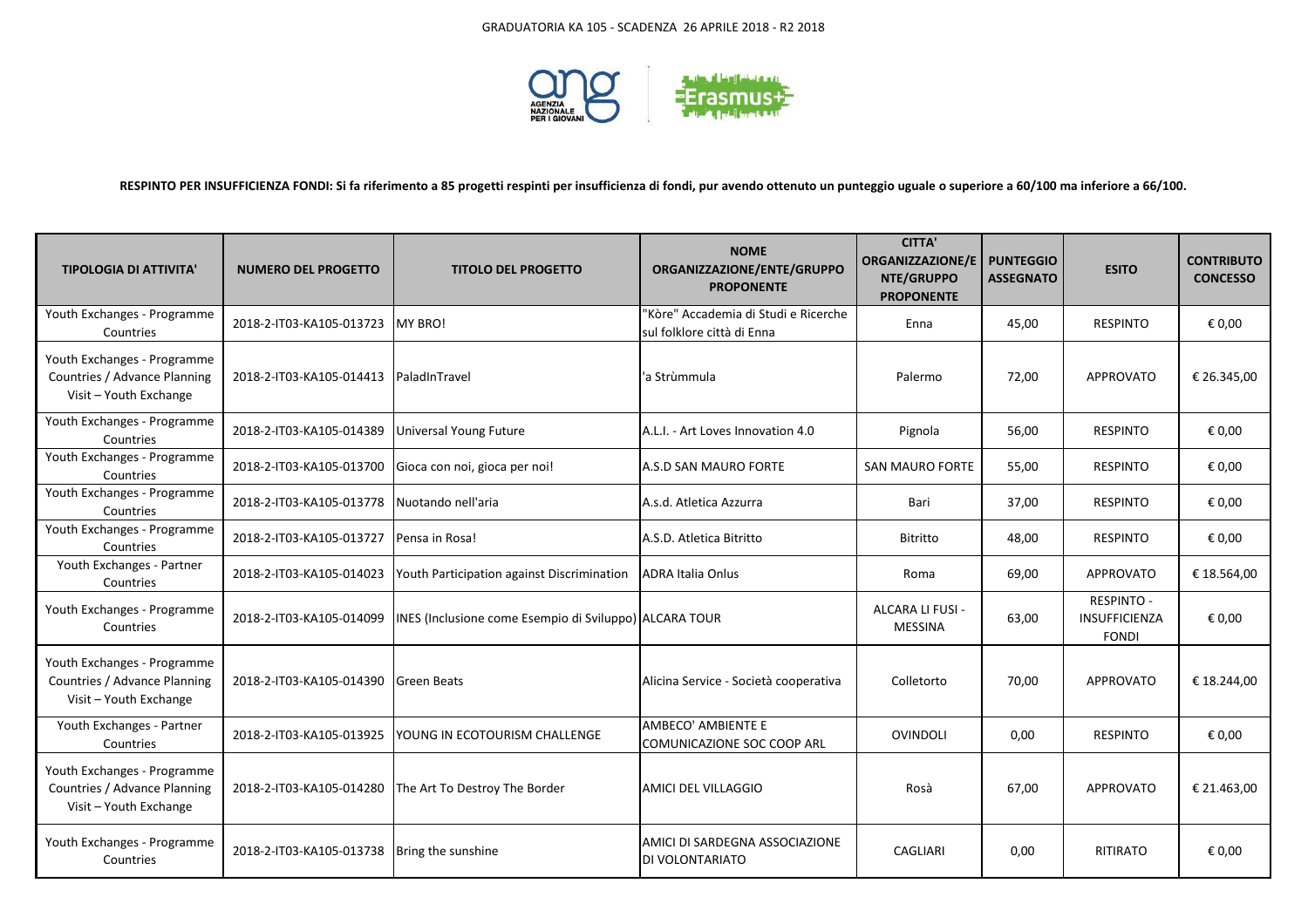| <b>TIPOLOGIA DI ATTIVITA'</b>                             | <b>NUMERO DEL PROGETTO</b> | <b>TITOLO DEL PROGETTO</b>                                                                                                                                                     | <b>NOME</b><br>ORGANIZZAZIONE/ENTE/GRUPPO<br><b>PROPONENTE</b>  | <b>CITTA'</b><br>ORGANIZZAZIONE/E<br>NTE/GRUPPO<br><b>PROPONENTE</b> | <b>PUNTEGGIO</b><br><b>ASSEGNATO</b> | <b>ESITO</b>                                       | <b>CONTRIBUTO</b><br><b>CONCESSO</b> |
|-----------------------------------------------------------|----------------------------|--------------------------------------------------------------------------------------------------------------------------------------------------------------------------------|-----------------------------------------------------------------|----------------------------------------------------------------------|--------------------------------------|----------------------------------------------------|--------------------------------------|
| Mobility of youth workers -<br>Programme Countries        | 2018-2-IT03-KA105-014222   | <b>COMIC GO INTERNATIONAL</b>                                                                                                                                                  | André Da Silva                                                  | Castelfiorentino                                                     | 0,00                                 | <b>RESPINTO</b>                                    | € 0,00                               |
| Youth Exchanges - Programme<br>Countries                  | 2018-2-IT03-KA105-013735   | Music bridge for Europe                                                                                                                                                        | APRUSTUM - ASSOCIAZIONE SOCIO<br>CULTURALE INCONTRI MULTIETNICI | SANTA MARIA DEL<br><b>CEDRO</b>                                      | 43,00                                | <b>RESPINTO</b>                                    | € 0,00                               |
| Mobility of youth workers -<br><b>Programme Countries</b> | 2018-2-IT03-KA105-014191   | A+ Group Work: Accepting Interculturality<br>to Recognise Ambition, Manage<br>Adaptation, Enable Action, and Be<br>Assertive                                                   | <b>APS LA FENICE</b>                                            | Tortona                                                              | 77,00                                | <b>APPROVATO</b>                                   | € 33.904,00                          |
| Mobility of youth workers -<br><b>Partner Countries</b>   | 2018-2-IT03-KA105-013866   | MOB-ability: strengthening competences<br>and professional skills of youth workers<br>working with people with disabilities in the<br>European, Balkan and Mediterranean areas | ARCS - ARCI CULTURE SOLIDALI                                    | Rome                                                                 | 50,00                                | <b>RESPINTO</b>                                    | € 0,00                               |
| Mobility of youth workers -<br><b>Partner Countries</b>   | 2018-2-IT03-KA105-014303   | YOUTH IN MOVE                                                                                                                                                                  | Arte e Cultura Sociale                                          | Bedizzole                                                            | 54,00                                | <b>RESPINTO</b>                                    | € 0,00                               |
| Mobility of youth workers -<br>Programme Countries        | 2018-2-IT03-KA105-013802   | Gender Through the screen                                                                                                                                                      | AS Club Pantera Rosa                                            | Pagliara                                                             | 48,00                                | <b>RESPINTO</b>                                    | € 0,00                               |
| Youth Exchanges - Programme<br>Countries                  | 2018-2-IT03-KA105-013805   | Sports for all                                                                                                                                                                 | <b>ASD KRAP</b>                                                 | <b>SCHIO</b>                                                         | 50,00                                | <b>RESPINTO</b>                                    | € 0,00                               |
| Youth Exchanges - Partner<br>Countries                    | 2018-2-IT03-KA105-013806   | Sports are Wellness                                                                                                                                                            | <b>ASD KRAP</b>                                                 | <b>SCHIO</b>                                                         | 50,00                                | <b>RESPINTO</b>                                    | € 0,00                               |
| Youth Exchanges - Programme<br>Countries                  | 2018-2-IT03-KA105-013872   | <b>MOVE FOR HEALTH</b>                                                                                                                                                         | <b>ASD KRAP</b>                                                 | <b>SCHIO</b>                                                         | 50,00                                | <b>RESPINTO</b>                                    | € 0,00                               |
| Mobility of youth workers -<br>Programme Countries        | 2018-2-IT03-KA105-014078   | Sport (EM)Power(MENT)!                                                                                                                                                         | <b>ASD POLISPORT NUORO</b>                                      | Nuoro                                                                | 35,00                                | <b>RESPINTO</b>                                    | € 0,00                               |
| Youth Exchanges - Programme<br>Countries                  | 2018-2-IT03-KA105-014063   | Sports'R'us                                                                                                                                                                    | <b>ASD POLISPORT NUORO</b>                                      | Nuoro                                                                | 64,00                                | <b>RESPINTO -</b><br>INSUFFICIENZA<br><b>FONDI</b> | € 0,00                               |
| Youth Exchanges - Partner<br>Countries                    | 2018-2-IT03-KA105-013740   | Power of sport                                                                                                                                                                 | ASD TEAM SOLOGHISA FITNESS                                      | Potenza                                                              | 57,00                                | <b>RESPINTO</b>                                    | € 0,00                               |
| Mobility of youth workers -<br>Programme Countries        | 2018-2-IT03-KA105-014199   | Human Library                                                                                                                                                                  | Ass. Movimentazioni                                             | Pescara                                                              | 54,00                                | <b>RESPINTO</b>                                    | € 0,00                               |
| Youth Exchanges - Programme<br>Countries                  | 2018-2-IT03-KA105-013725   | Sotto le stesse stelle                                                                                                                                                         | Associazione "Centro Culturale<br>Terrazzani"                   | Trabia                                                               | 55,00                                | <b>RESPINTO</b>                                    | € 0,00                               |
| Youth Exchanges - Programme<br>Countries                  | 2018-2-IT03-KA105-014028   | <b>Eco-friendly Europe</b>                                                                                                                                                     | associazione "Futuro"                                           | Mistretta                                                            | 63,00                                | <b>RESPINTO -</b><br>INSUFFICIENZA<br><b>FONDI</b> | € 0,00                               |
| Youth Exchanges - Programme<br>Countries                  | 2018-2-IT03-KA105-013753   | Apri i tuoi occhi ed aprirai la tua mente!                                                                                                                                     | Associazione "Gruppo Folclorico<br>Gregoriano"                  | S. Gregorio Magno                                                    | 50,00                                | <b>RESPINTO</b>                                    | € 0,00                               |
| Mobility of youth workers -<br><b>Programme Countries</b> | 2018-2-IT03-KA105-013930   | Act of Humanity                                                                                                                                                                | Associazione "Gruppo Folclorico<br>Gregoriano"                  | S. Gregorio Magno                                                    | 43,00                                | <b>RESPINTO</b>                                    | € 0,00                               |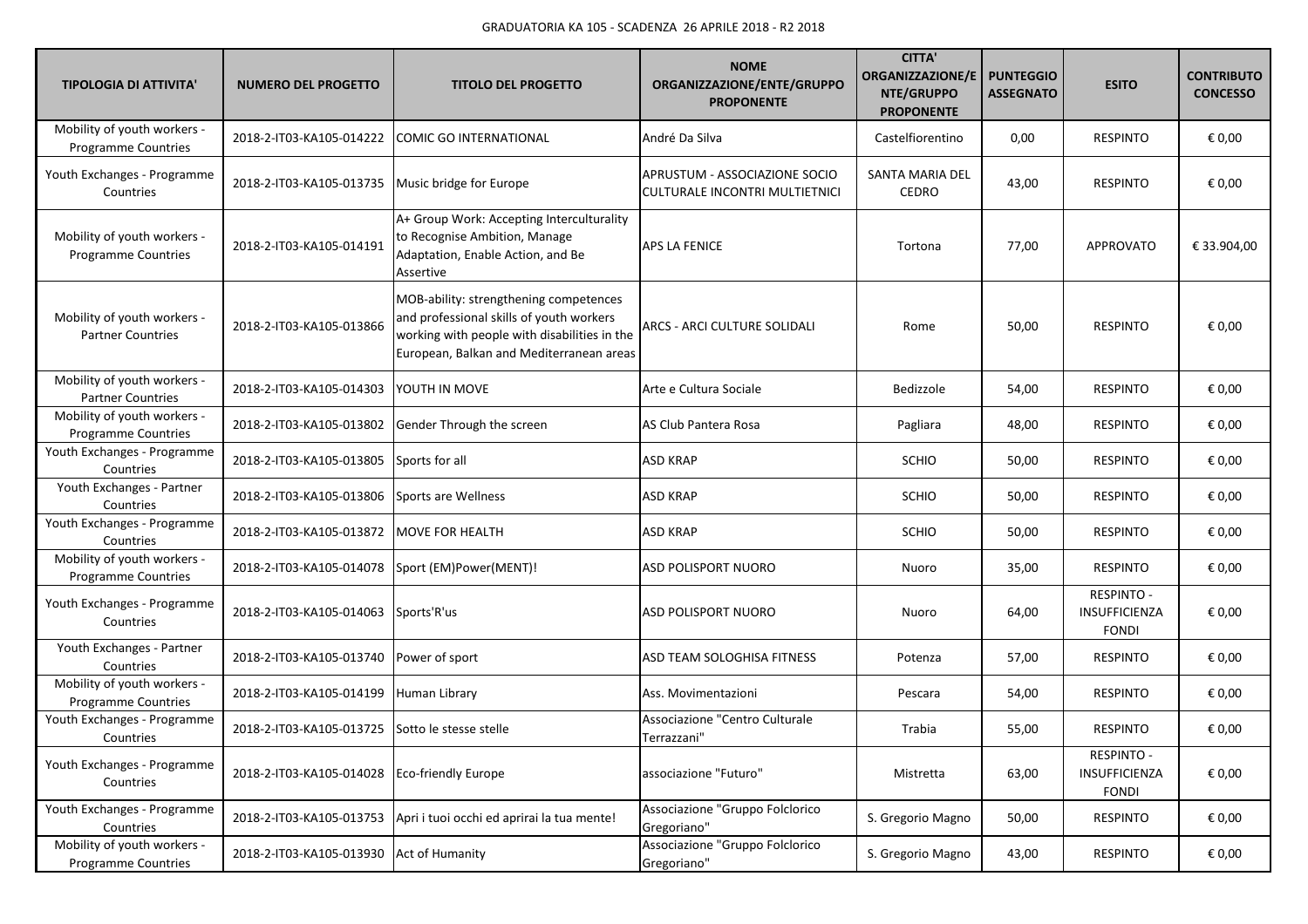| <b>TIPOLOGIA DI ATTIVITA'</b>                                                         | <b>NUMERO DEL PROGETTO</b> | <b>TITOLO DEL PROGETTO</b>                                                                              | <b>NOME</b><br>ORGANIZZAZIONE/ENTE/GRUPPO<br><b>PROPONENTE</b>        | <b>CITTA'</b><br><b>ORGANIZZAZIONE/E</b><br>NTE/GRUPPO<br><b>PROPONENTE</b> | <b>PUNTEGGIO</b><br><b>ASSEGNATO</b> | <b>ESITO</b>                        | <b>CONTRIBUTO</b><br><b>CONCESSO</b> |
|---------------------------------------------------------------------------------------|----------------------------|---------------------------------------------------------------------------------------------------------|-----------------------------------------------------------------------|-----------------------------------------------------------------------------|--------------------------------------|-------------------------------------|--------------------------------------|
| Mobility of youth workers -<br>Programme Countries                                    | 2018-2-IT03-KA105-013848   | Languages 4 All                                                                                         | Associazione "In Progress" Calabria                                   | Vibo Valentia                                                               | 46,00                                | <b>RESPINTO</b>                     | € 0,00                               |
| Youth Exchanges - Programme<br>Countries                                              | 2018-2-IT03-KA105-013854   | Fostering youth access to labour market<br>through non conventional tourism<br>activities               | Associazione "Pro Loco Ollolai"                                       | Ollolai (NU)                                                                | 50,00                                | <b>RESPINTO</b>                     | € 0,00                               |
| Youth Exchanges - Programme<br>Countries / Advance Planning<br>Visit - Youth Exchange |                            | 2018-2-IT03-KA105-013702   Healthy mind in a healthy body                                               | Associazione ABICI                                                    | Selargius                                                                   | 68,00                                | <b>APPROVATO</b>                    | € 21.387,00                          |
| Mobility of youth workers -<br>Programme Countries                                    | 2018-2-IT03-KA105-014179   | Health Promotion: a new horizon in Youth's<br>Health management                                         | Associazione ABìCì                                                    | Selargius                                                                   | 50,00                                | <b>RESPINTO</b>                     | € 0,00                               |
| Youth Exchanges - Programme<br>Countries                                              | 2018-2-IT03-KA105-013726   | Amici della musica                                                                                      | ASSOCIAZIONE AMICI DELLA MUSICA<br><b>FEDELE FENAROLI</b>             | LANCIANO (CH)                                                               | 56,00                                | <b>RESPINTO</b>                     | € 0,00                               |
| Youth Exchanges - Programme<br>Countries / Advance Planning<br>Visit - Youth Exchange | 2018-2-IT03-KA105-013705   | The magic of (dis)ability: Overcoming<br>obstacles                                                      | <b>Associazione Antares</b>                                           | Roccavaldina                                                                | 68,00                                | <b>APPROVATO</b>                    | € 21.943,00                          |
| Youth Exchanges - Programme<br>Countries / Advance Planning<br>Visit - Youth Exchange | 2018-2-IT03-KA105-014346   | HISTORY CAMP 3.0 OLTRE I CONFINI: LE VIE associazione arci modena comitato<br><b>DELLE MIGRAZIONI</b>   | provinciale                                                           | modena                                                                      | 46,00                                | <b>RESPINTO</b>                     | € 0,00                               |
| Youth Exchanges - Partner<br>Countries / Advance Planning<br>Visit - Youth Exchange   | 2018-2-IT03-KA105-014079   | "Le persone hanno una cosa in comune:<br>sono tutte differenti. Una simulata di<br>cittadinanza attiva" | <b>ASSOCIAZIONE ARTEMIDE</b>                                          | <b>ORVIETO</b>                                                              | 68,00                                | <b>APPROVATO</b>                    | € 18.213,00                          |
| Mobility of youth workers -<br><b>Partner Countries</b>                               | 2018-2-IT03-KA105-014248   | SHARITAGE                                                                                               | Associazione Attiva-Mente                                             | Modica                                                                      | 33,00                                | <b>RESPINTO</b>                     | € 0,00                               |
| Youth Exchanges - Programme<br>Countries                                              | 2018-2-IT03-KA105-014288   | Nessuno escluso                                                                                         | Associazione Banda Musicale "G.<br>Rossini"                           | Frazzanò                                                                    | 55,00                                | <b>RESPINTO</b>                     | € 0,00                               |
| Youth Exchanges - Programme<br>Countries                                              | 2018-2-IT03-KA105-013789   | Nessuno escluso                                                                                         | Associazione Banda Musicale "G.<br>Rossini"                           | Frazzanò                                                                    | 0,00                                 | RESPINTO - INVIO<br><b>MULTIPLO</b> | € 0,00                               |
| Youth Exchanges - Programme<br>Countries                                              | 2018-2-IT03-KA105-013838   | Nessuno escluso                                                                                         | Associazione Banda Musicale "G.<br>Rossini"                           | Frazzanò                                                                    | 0,00                                 | RESPINTO - INVIO<br><b>MULTIPLO</b> | € 0,00                               |
| Youth Exchanges - Programme<br>Countries                                              | 2018-2-IT03-KA105-014210   | Food and Multiculturalism: Taste of<br>Mediterranean. Creating our Business                             | <b>ASSOCIAZIONE BIOS</b>                                              | <b>MESSINA</b>                                                              | 56,00                                | <b>RESPINTO</b>                     | € 0,00                               |
| Youth Exchanges - Programme<br>Countries                                              | 2018-2-IT03-KA105-013739   | Stazione Giovani                                                                                        | Associazione Centro Studi e Ricerca<br>Gruppo Folcloristico Valdemone | Militello Rosmarino                                                         | 59,00                                | <b>RESPINTO</b>                     | € 0,00                               |
| Mobility of youth workers -<br>Programme Countries                                    | 2018-2-IT03-KA105-014343   | New sPaces - Youth reshaping their cities<br>and their future                                           | Associazione Costiera Amalfitana<br>Riserva Biosfera                  | Tramonti                                                                    | 56,00                                | <b>RESPINTO</b>                     | € 0,00                               |
| Youth Exchanges - Programme<br>Countries                                              | 2018-2-IT03-KA105-013825   | SEGUI I TUOI SOGNI!                                                                                     | Associazione culturale "(Estmao)<br>SOLIDALE"                         | Castel di Lucio (ME)                                                        | 45,00                                | <b>RESPINTO</b>                     | € 0,00                               |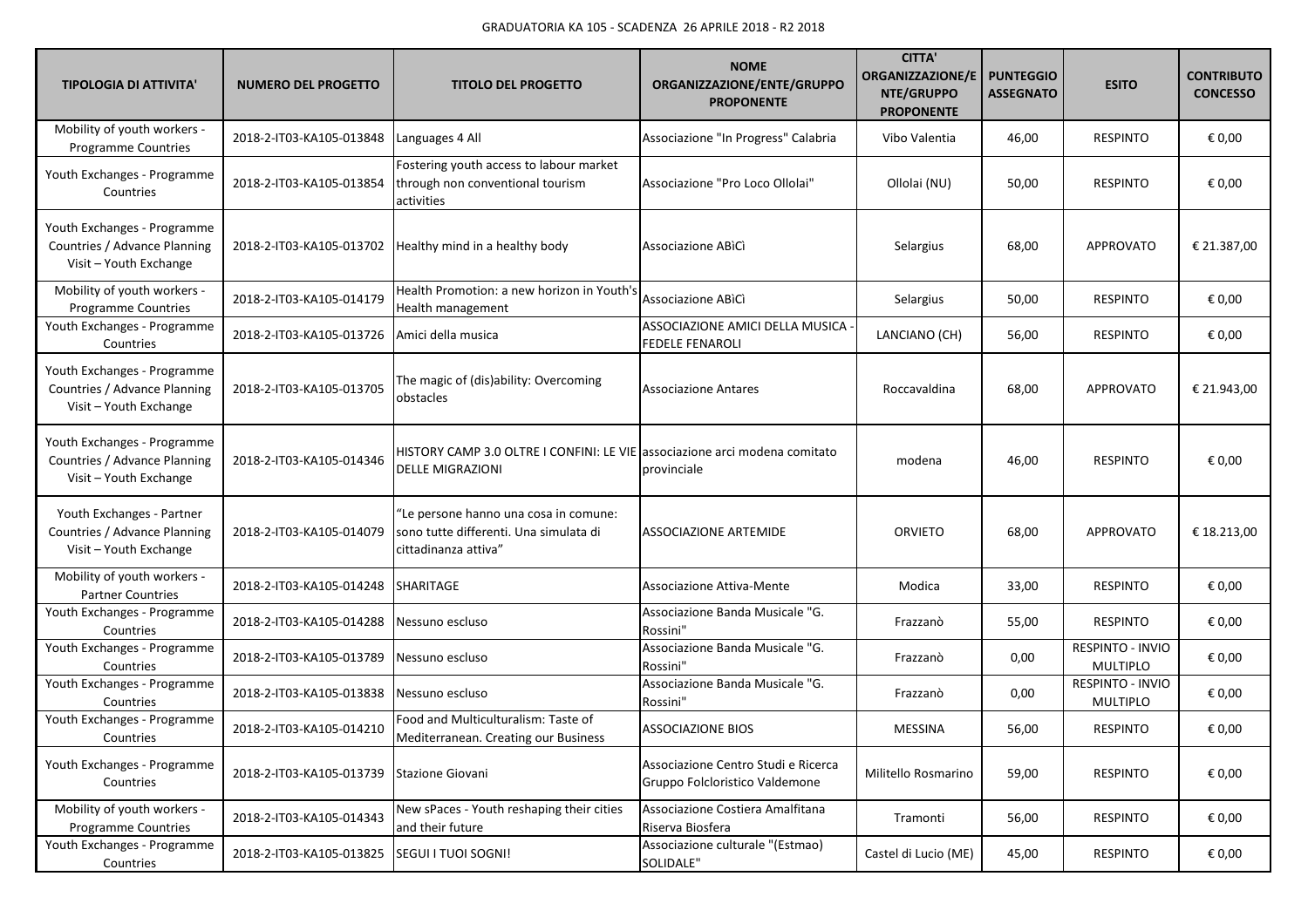| <b>TIPOLOGIA DI ATTIVITA'</b>                                                                                                             | <b>NUMERO DEL PROGETTO</b>           | <b>TITOLO DEL PROGETTO</b>                                                              | <b>NOME</b><br>ORGANIZZAZIONE/ENTE/GRUPPO<br><b>PROPONENTE</b>                     | <b>CITTA'</b><br><b>ORGANIZZAZIONE/E</b><br>NTE/GRUPPO<br><b>PROPONENTE</b> | <b>PUNTEGGIO</b><br><b>ASSEGNATO</b> | <b>ESITO</b>                                              | <b>CONTRIBUTO</b><br><b>CONCESSO</b> |
|-------------------------------------------------------------------------------------------------------------------------------------------|--------------------------------------|-----------------------------------------------------------------------------------------|------------------------------------------------------------------------------------|-----------------------------------------------------------------------------|--------------------------------------|-----------------------------------------------------------|--------------------------------------|
| Youth Exchanges - Programme<br>Countries                                                                                                  | 2018-2-IT03-KA105-013903             | <b>INSIEME PER IL DOMANI</b>                                                            | <b>Associazione Culturale</b><br>"A.G.B.Murgantia"                                 | Baselice (BN)                                                               | 59,00                                | <b>RESPINTO</b>                                           | € 0,00                               |
| Youth Exchanges - Programme<br>Countries                                                                                                  | 2018-2-IT03-KA105-013918             | Scuotere le Coscienze                                                                   | Associazione culturale "Gruppo folk<br>Ru Maccature"                               | <b>CARPINONE (IS)</b>                                                       | 59,00                                | <b>RESPINTO</b>                                           | € 0,00                               |
| Youth Exchanges - Programme<br>Countries                                                                                                  | 2018-2-IT03-KA105-013749             | Healthy mind in a healthy environment                                                   | Associazione culturale "I Salviani"                                                | Savoia di Lucania                                                           | 0,00                                 | RITIRATO                                                  | € 0,00                               |
| Youth Exchanges - Programme<br>Countries                                                                                                  | 2018-2-IT03-KA105-013940             | Despite the differences                                                                 | Associazione Culturale "La Cascata"                                                | Abriola                                                                     | 62,00                                | <b>RESPINTO -</b><br><b>INSUFFICIENZA</b><br><b>FONDI</b> | € 0,00                               |
| Youth Exchanges - Programme<br>Countries                                                                                                  | 2018-2-IT03-KA105-013813             | Laboratorio verde                                                                       | Associazione Culturale "Nuova Sicilia<br>Bedda"                                    | Vita (TP)                                                                   | 50,00                                | <b>RESPINTO</b>                                           | € 0,00                               |
| Youth Exchanges - Programme<br>Countries                                                                                                  | 2018-2-IT03-KA105-014162             | European Onion                                                                          | ASSOCIAZIONE CULTURALE BEYOND<br><b>BORDERS CORATO</b>                             | <b>CORATO BA</b>                                                            | 45,00                                | <b>RESPINTO</b>                                           | € 0,00                               |
| Youth Exchanges - Programme<br>Countries                                                                                                  | 2018-2-IT03-KA105-014165             | Colorful Europe                                                                         | ASSOCIAZIONE CULTURALE BEYOND<br><b>BORDERS CORATO</b>                             | <b>CORATO BA</b>                                                            | 49,00                                | <b>RESPINTO</b>                                           | € 0,00                               |
| Mobility of youth workers -<br>Partner Countries / Youth<br>Exchanges - Partner Countries /<br>Advance Planning Visit - Youth<br>Exchange | 2018-2-IT03-KA105-014368             | Mediterranean youth calling: enhancing<br>critical thinking to prevent radical thoughts | ASSOCIAZIONE CULTURALE<br>COOPERAZIONEINTERNAZIONALE<br>SUD SUD                    | PALERMO                                                                     | 70,00                                | <b>APPROVATO</b>                                          | € 27.234,00                          |
| Youth Exchanges - Programme<br>Countries                                                                                                  | 2018-2-IT03-KA105-013901             | No plastic, better life                                                                 | Associazione Culturale di Promozione<br>Sociale Gentle Giant                       | Ardea                                                                       | 74,00                                | <b>APPROVATO</b>                                          | € 13.284,00                          |
| Youth Exchanges - Programme<br>Countries / Mobility of youth<br>workers - Programme Countries                                             | 2018-2-IT03-KA105-014424             | Incontro Internazionale Orchestre di<br>Chitarre                                        | Associazione Culturale DISTRETTO<br>DELLA MUSICA VALMARECCHIA                      | San Leo (RN)                                                                | 34,00                                | <b>RESPINTO</b>                                           | € 0,00                               |
| Youth Exchanges - Programme<br>Countries                                                                                                  | 2018-2-IT03-KA105-013814             | What a wonderful work!                                                                  | ASSOCIAZIONE CULTURALE E FOLK<br>"SU MASU"                                         | ELMAS (CA)                                                                  | 63,00                                | RESPINTO -<br>INSUFFICIENZA<br><b>FONDI</b>               | € 0,00                               |
| Mobility of youth workers -<br><b>Partner Countries</b>                                                                                   | 2018-2-IT03-KA105-014379             | Youth Action Make Unity                                                                 | ASSOCIAZIONE CULTURALE ENJOY<br><b>SICILY</b>                                      | MESSINA                                                                     | 58,00                                | <b>RESPINTO</b>                                           | € 0,00                               |
| Youth Exchanges - Partner<br>Countries / Advance Planning<br>Visit - Youth Exchange                                                       | 2018-2-IT03-KA105-014378 PastForward |                                                                                         | ASSOCIAZIONE CULTURALE EUFEMIA                                                     | <b>TORINO</b>                                                               | 58,00                                | <b>RESPINTO</b>                                           | € 0,00                               |
| Youth Exchanges - Programme<br>Countries                                                                                                  | 2018-2-IT03-KA105-013784             | In-Voluntaria-Mente                                                                     | Associazione Culturale Europea<br>Istituto di Danza Musica e<br>TradizioniPopolari | Agrigento                                                                   | 50,00                                | <b>RESPINTO</b>                                           | € 0,00                               |
| Youth Exchanges - Programme<br>Countries                                                                                                  | 2018-2-IT03-KA105-013818             | Il tuo futuro è verde!                                                                  | Associazione Culturale folcloristica La<br>Nuova Compagnia Città di Cerda          | Cerda                                                                       | 66,00                                | <b>APPROVATO</b>                                          | € 16.884,00                          |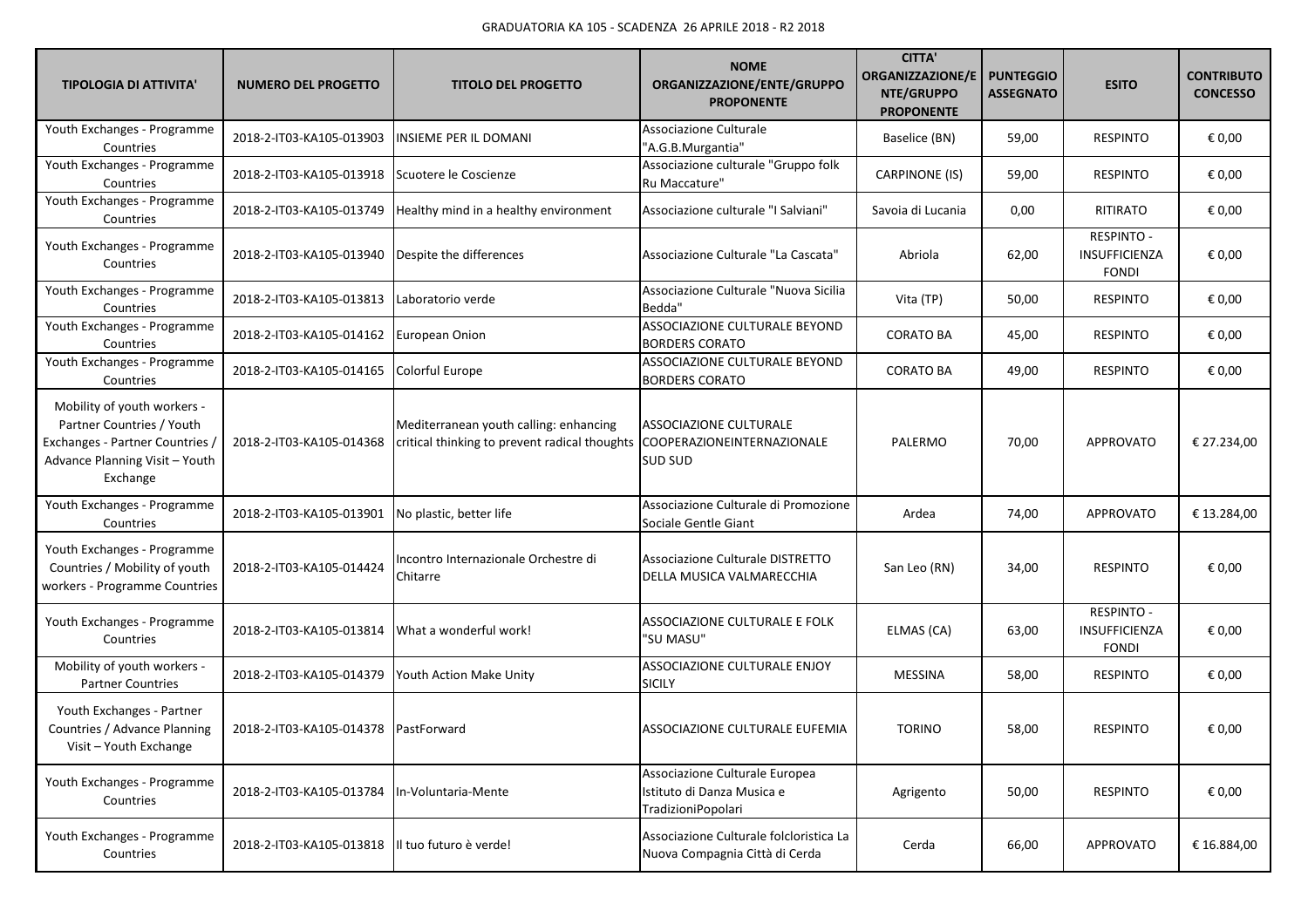| <b>TIPOLOGIA DI ATTIVITA'</b>                                                         | <b>NUMERO DEL PROGETTO</b> | <b>TITOLO DEL PROGETTO</b>                    | <b>NOME</b><br>ORGANIZZAZIONE/ENTE/GRUPPO<br><b>PROPONENTE</b> | <b>CITTA</b><br><b>ORGANIZZAZIONE/E</b><br>NTE/GRUPPO<br><b>PROPONENTE</b> | <b>PUNTEGGIO</b><br><b>ASSEGNATO</b> | <b>ESITO</b>                                       | <b>CONTRIBUTO</b><br><b>CONCESSO</b> |
|---------------------------------------------------------------------------------------|----------------------------|-----------------------------------------------|----------------------------------------------------------------|----------------------------------------------------------------------------|--------------------------------------|----------------------------------------------------|--------------------------------------|
| Youth Exchanges - Programme<br>Countries                                              | 2018-2-IT03-KA105-013915   | Never forget your tradition                   | Associazione culturale folklorica<br>'Fabaria Folk"            | Favara                                                                     | 54,00                                | <b>RESPINTO</b>                                    | € 0,00                               |
| Youth Exchanges - Programme<br>Countries                                              | 2018-2-IT03-KA105-014107   | Danza per l'Integrazione                      | ASSOCIAZIONE CULTURALE<br>FOLKLORICA VIGINTI MILLYS            | Lascari, Palermo<br>(Sicilia)                                              | 71,00                                | <b>APPROVATO</b>                                   | € 16.884,00                          |
| Youth Exchanges - Programme<br>Countries                                              | 2018-2-IT03-KA105-013747   | Danzando sulla diversità                      | Associazione culturale folkloristica A<br>Musetta              | Troina                                                                     | 40,00                                | <b>RESPINTO</b>                                    | € 0,00                               |
| Youth Exchanges - Programme<br>Countries                                              | 2018-2-IT03-KA105-014172   | #RefugeesWelcome2                             | Associazione Culturale Giovani<br>Iddocca                      | Laconi                                                                     | 51,00                                | <b>RESPINTO</b>                                    | € 0,00                               |
| Youth Exchanges - Partner<br>Countries                                                | 2018-2-IT03-KA105-014209   | NEET - "Now Empower & Tourism"                | Associazione Culturale Giovani<br>Iddocca                      | Laconi                                                                     | 59,00                                | <b>RESPINTO</b>                                    | € 0,00                               |
| Youth Exchanges - Programme<br>Countries                                              | 2018-2-IT03-KA105-014398   | Entrepreneurship for Youth Generation         | Associazione Culturale Giovani<br>Iddocca                      | Laconi                                                                     | 59,00                                | <b>RESPINTO</b>                                    | € 0,00                               |
| Youth Exchanges - Programme<br>Countries                                              | 2018-2-IT03-KA105-013833   | Gold is in the dish                           | <b>ASSOCIAZIONE CULTURALE</b><br>GIOVENTU' 2000                | <b>SAN GREGORIO</b><br><b>MAGNO</b>                                        | 60,00                                | <b>RESPINTO -</b><br>INSUFFICIENZA<br><b>FONDI</b> | € 0,00                               |
| Mobility of youth workers -<br><b>Programme Countries</b>                             | 2018-2-IT03-KA105-013905   | You(th) plus                                  | Associazione Culturale IL VERGANTE                             | Massino Visconti                                                           | 0,00                                 | <b>RESPINTO</b>                                    | € 0,00                               |
| Youth Exchanges - Programme<br>Countries                                              | 2018-2-IT03-KA105-013791   | Fotografiamo il nostro futuro                 | Associazione Culturale Imago Lucus                             | Potenza                                                                    | 56,00                                | <b>RESPINTO</b>                                    | € 0,00                               |
| Youth Exchanges - Programme<br>Countries                                              | 2018-2-IT03-KA105-013851   | A NEW STORY BEGINS HERE                       | ASSOCIAZIONE CULTURALE JUMPIN                                  | POGGIARDO                                                                  | 75,00                                | <b>APPROVATO</b>                                   | € 24.654,00                          |
| Mobility of youth workers -<br><b>Programme Countries</b>                             | 2018-2-IT03-KA105-013852   | COACHING AS A TOOL IN YOUTH WORK              | ASSOCIAZIONE CULTURALE JUMPIN                                  | POGGIARDO                                                                  | 60,00                                | <b>RESPINTO -</b><br>INSUFFICIENZA<br><b>FONDI</b> | € 0,00                               |
| Youth Exchanges - Programme<br>Countries                                              | 2018-2-IT03-KA105-013934   | Uscire dal Silenzio                           | Associazione Culturale<br>LAPECHERONZA                         | Ruvo di Puglia                                                             | 69,00                                | <b>APPROVATO</b>                                   | € 15.480,00                          |
| Youth Exchanges - Programme<br>Countries                                              | 2018-2-IT03-KA105-014074   | Language of Life                              | Associazione Culturale Liberica                                | Milano                                                                     | 68,00                                | <b>APPROVATO</b>                                   | € 30.255,00                          |
| Youth Exchanges - Programme<br>Countries                                              | 2018-2-IT03-KA105-014073   | Invest to Your Mind                           | Associazione Culturale Liberica                                | Milano                                                                     | 65,00                                | <b>RESPINTO -</b><br>INSUFFICIENZA<br><b>FONDI</b> | € 0,00                               |
| Youth Exchanges - Programme<br>Countries / Advance Planning<br>Visit - Youth Exchange | 2018-2-IT03-KA105-014481   | We are Values and Equality's Seekers          | Associazione Culturale Malik                                   | CAGLIARI                                                                   | 67,00                                | <b>APPROVATO</b>                                   | € 14.533,00                          |
| Mobility of youth workers -<br><b>Programme Countries</b>                             | 2018-2-IT03-KA105-013941   | Art to be Actor Exsperience                   | Associazione Culturale Mandarake                               | francofonte                                                                | 0,00                                 | <b>RESPINTO</b>                                    | € 0,00                               |
| Mobility of youth workers -<br>Programme Countries                                    | 2018-2-IT03-KA105-014075   | Local is Business                             | Associazione Culturale Pitagora                                | Sassari                                                                    | 48,00                                | <b>RESPINTO</b>                                    | € 0,00                               |
| Mobility of youth workers -<br><b>Programme Countries</b>                             | 2018-2-IT03-KA105-014086   | Networking for Entrepreneurial<br>Development | Associazione Culturale Pitagora                                | Sassari                                                                    | 56,00                                | <b>RESPINTO</b>                                    | € 0,00                               |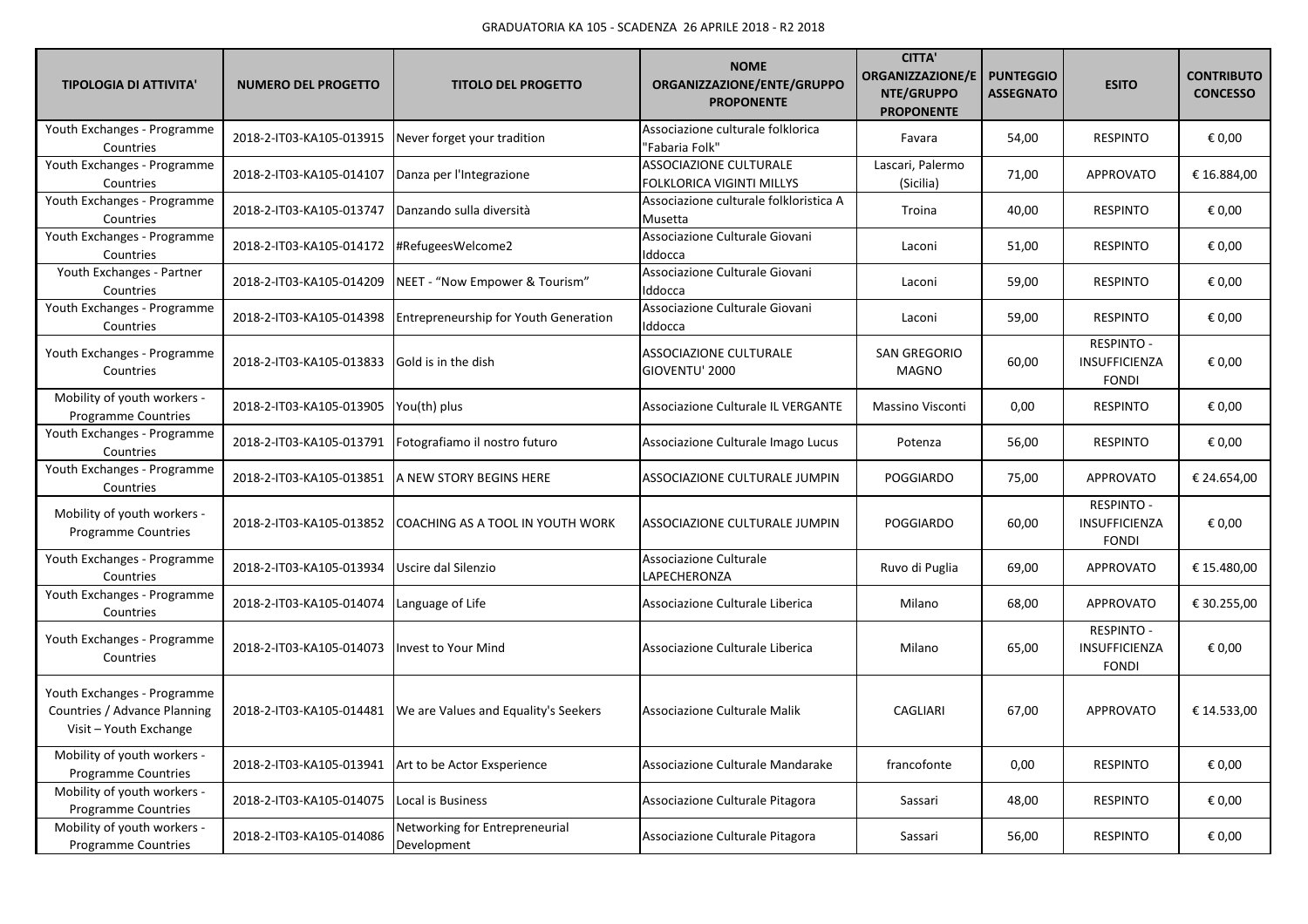| <b>TIPOLOGIA DI ATTIVITA'</b>                                                                            | <b>NUMERO DEL PROGETTO</b> | <b>TITOLO DEL PROGETTO</b>             | <b>NOME</b><br>ORGANIZZAZIONE/ENTE/GRUPPO<br><b>PROPONENTE</b>            | <b>CITTA'</b><br><b>ORGANIZZAZIONE/E</b><br>NTE/GRUPPO<br><b>PROPONENTE</b> | <b>PUNTEGGIO</b><br><b>ASSEGNATO</b> | <b>ESITO</b>                                              | <b>CONTRIBUTO</b><br><b>CONCESSO</b> |
|----------------------------------------------------------------------------------------------------------|----------------------------|----------------------------------------|---------------------------------------------------------------------------|-----------------------------------------------------------------------------|--------------------------------------|-----------------------------------------------------------|--------------------------------------|
| Youth Exchanges - Programme<br>Countries                                                                 | 2018-2-IT03-KA105-013792   | <b>ECOSIA</b>                          | ASSOCIAZIONE CULTURALE<br>SARDEGNA NEL MONDO                              | CHIARAMONTI (SS)                                                            | 63,00                                | <b>RESPINTO -</b><br><b>INSUFFICIENZA</b><br><b>FONDI</b> | € 0,00                               |
| Youth Exchanges - Programme<br>Countries                                                                 | 2018-2-IT03-KA105-013762   | Mitologia                              | Associazione Culturale Sportiva<br>Dilettantistica FIORI DEL MANDORLO     | Agrigento                                                                   | 55,00                                | <b>RESPINTO</b>                                           | € 0,00                               |
| Mobility of youth workers -<br><b>Partner Countries</b>                                                  | 2018-2-IT03-KA105-014029   | One destiny diverse lives              | Associazione Culturale Stella Marina                                      | Taranto                                                                     | 37,00                                | <b>RESPINTO</b>                                           | € 0,00                               |
| Youth Exchanges - Programme<br>Countries                                                                 | 2018-2-IT03-KA105-013837   | The shape of inclusion                 | Associazione culturale U iascungiedd<br>(e)                               | Marsico Nuovo                                                               | 59,00                                | <b>RESPINTO</b>                                           | € 0,00                               |
| Youth Exchanges - Programme<br>Countries                                                                 | 2018-2-IT03-KA105-013834   | The shape of inclusion                 | Associazione culturale U iascungiedd<br>(e)                               | Marsico Nuovo                                                               | 0,00                                 | RESPINTO - INVIO<br><b>MULTIPLO</b>                       | € 0,00                               |
| Youth Exchanges - Programme<br>Countries                                                                 | 2018-2-IT03-KA105-013730   | La magia in ognuno di noi              | ASSOCIAZIONE CULTURALE<br>VERBICARO                                       | Verbicaro                                                                   | 58,00                                | <b>RESPINTO</b>                                           | € 0,00                               |
| Youth Exchanges - Programme<br>Countries                                                                 | 2018-2-IT03-KA105-014096   | <b>Building Bridges</b>                | Associazione Culturale-Musicale<br>"MUSICA VITA MIA"                      | Brienza                                                                     | 62,00                                | <b>RESPINTO -</b><br>INSUFFICIENZA<br><b>FONDI</b>        | € 0,00                               |
| Youth Exchanges - Programme<br>Countries                                                                 | 2018-2-IT03-KA105-013719   | Melodia europea                        | Associazione Culturale-Musicale<br>"Popular Symphonic Band"               | Reitano                                                                     | 61,00                                | <b>RESPINTO -</b><br>INSUFFICIENZA<br><b>FONDI</b>        | € 0,00                               |
| Youth Exchanges - Programme<br>Countries                                                                 | 2018-2-IT03-KA105-013831   | New International Non Formal Education | Associazione di Cultura Folkloristica<br>'La Serra"                       | Serre                                                                       | 53,00                                | <b>RESPINTO</b>                                           | € 0,00                               |
| Youth Exchanges - Programme<br>Countries                                                                 | 2018-2-IT03-KA105-014091   | Against Gender Violence and Exclusion  | Associazione di promozione sociale<br>"Carpe Diem"                        | Matera                                                                      | 0,00                                 | RITIRATO                                                  | € 0,00                               |
| Youth Exchanges - Programme<br>Countries                                                                 | 2018-2-IT03-KA105-013912   | Shake your Will                        | ASSOCIAZIONE DI PROMOZIONE<br>SOCIALE "CONTAMINAZIONE"                    | Luco dei Marsi (AQ)                                                         | 52,00                                | <b>RESPINTO</b>                                           | € 0,00                               |
| Mobility of youth workers -<br>Partner Countries / Mobility of<br>youth workers - Programme<br>Countries | 2018-2-IT03-KA105-014357   | ConvetHub                              | Associazione di promozione sociale<br>"CONTATTO"                          | Taranto                                                                     | 60,00                                | <b>RESPINTO -</b><br>INSUFFICIENZA<br><b>FONDI</b>        | € 0,00                               |
| Youth Exchanges - Programme<br>Countries                                                                 | 2018-2-IT03-KA105-013815   | #remakethelife                         | Associazione di Promozione Sociale<br>"Orizzonti"                         | Spoleto                                                                     | 69,00                                | <b>APPROVATO</b>                                          | € 15.008,00                          |
| Youth Exchanges - Programme<br>Countries / Mobility of youth<br>workers - Programme Countries            | 2018-2-IT03-KA105-013788   | Squadra d'Inclusione Europea           | Associazione di Promozione Sociale<br>"YES - Youth Europe and Solidarity" | Potenza                                                                     | 49,00                                | <b>RESPINTO</b>                                           | € 0,00                               |
| Youth Exchanges - Programme<br>Countries                                                                 | 2018-2-IT03-KA105-014103   | Different Version of Social Inclusion  | Associazione di Promozione Sociale<br>"YES - Youth Europe and Solidarity" | Potenza                                                                     | 56,00                                | <b>RESPINTO</b>                                           | € 0,00                               |
| Youth Exchanges - Programme<br>Countries                                                                 | 2018-2-IT03-KA105-014177   | For a sustainable future!              | ASSOCIAZIONE DI PROMOZIONE<br>SOCIALE ACMOS                               | <b>TORINO</b>                                                               | 65,00                                | <b>RESPINTO -</b><br>INSUFFICIENZA<br><b>FONDI</b>        | € 0,00                               |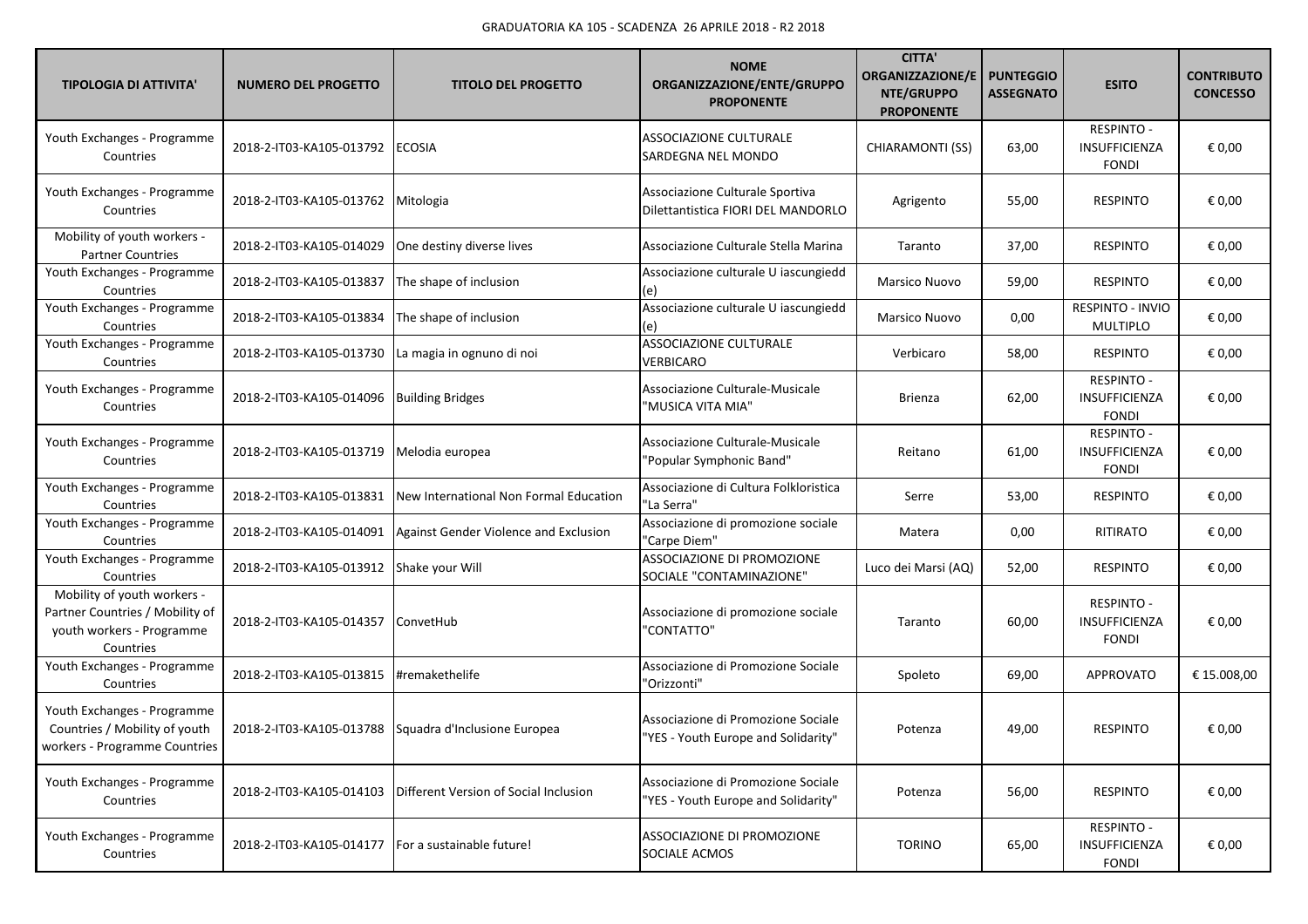| <b>TIPOLOGIA DI ATTIVITA'</b>                                                         | <b>NUMERO DEL PROGETTO</b>                      | <b>TITOLO DEL PROGETTO</b>                                                     | <b>NOME</b><br>ORGANIZZAZIONE/ENTE/GRUPPO<br><b>PROPONENTE</b> | <b>CITTA</b><br><b>ORGANIZZAZIONE/E</b><br>NTE/GRUPPO<br><b>PROPONENTE</b> | <b>PUNTEGGIO</b><br><b>ASSEGNATO</b> | <b>ESITO</b>                                       | <b>CONTRIBUTO</b><br><b>CONCESSO</b> |
|---------------------------------------------------------------------------------------|-------------------------------------------------|--------------------------------------------------------------------------------|----------------------------------------------------------------|----------------------------------------------------------------------------|--------------------------------------|----------------------------------------------------|--------------------------------------|
| Youth Exchanges - Programme<br>Countries / Advance Planning<br>Visit - Youth Exchange | 2018-2-IT03-KA105-014030                        | Never Racism Again                                                             | Associazione di promozione sociale<br>boog                     | Palermo                                                                    | 53,00                                | <b>RESPINTO</b>                                    | € 0,00                               |
| Youth Exchanges - Programme<br>Countries / Advance Planning<br>Visit - Youth Exchange | 2018-2-IT03-KA105-014031                        | Think Wider, Act Wiser                                                         | ASSOCIAZIONE DI PROMOZIONE<br>SOCIALE KORA                     | PASSIGNANO SUL<br>TRASIMENO                                                | 58,00                                | <b>RESPINTO</b>                                    | € 0,00                               |
| Youth Exchanges - Programme<br>Countries / Advance Planning<br>Visit - Youth Exchange | 2018-2-IT03-KA105-014312                        | <b>Local Secrets</b>                                                           | Associazione di promozione sociale<br><b>LINK</b>              | Monreale                                                                   | 57,00                                | <b>RESPINTO</b>                                    | € 0,00                               |
| Youth Exchanges - Programme<br>Countries / Advance Planning<br>Visit - Youth Exchange | 2018-2-IT03-KA105-014294                        | <b>Local Secrets</b>                                                           | Associazione di promozione sociale<br>LINK                     | Monreale                                                                   | 0,00                                 | <b>RESPINTO - INVIO</b><br><b>MULTIPLO</b>         | € 0,00                               |
| Youth Exchanges - Programme<br>Countries / Advance Planning<br>Visit - Youth Exchange | 2018-2-IT03-KA105-013861                        | <b>MEDtalks</b>                                                                | ASSOCIAZIONE DI PROMOZIONE<br>SOCIALE MAGHWEB                  | PALERMO                                                                    | 66,00                                | <b>APPROVATO</b>                                   | € 16.605,00                          |
| Youth Exchanges - Programme<br>Countries / Advance Planning<br>Visit - Youth Exchange | 2018-2-IT03-KA105-014273                        | Hit The Wall - Sicani Chapter                                                  | ASSOCIAZIONE DI PROMOZIONE<br>SOCIALE MAGHWEB                  | PALERMO                                                                    | 46,00                                | <b>RESPINTO</b>                                    | € 0,00                               |
| Youth Exchanges - Partner<br>Countries                                                | 2018-2-IT03-KA105-014272                        | Cultural Diversity: to Preserve, Appreciate<br>and Celebrate                   | Associazione di Promozione Sociale<br>Passepartout.up          | Serra San Bruno (VV)                                                       | 55,00                                | <b>RESPINTO</b>                                    | € 0,00                               |
| Mobility of youth workers -<br><b>Partner Countries</b>                               | 2018-2-IT03-KA105-014310                        | I'M PROactive - Applied Improvisation for<br><b>Active Youth Participation</b> | Associazione di Promozione Sociale<br>Passepartout.up          | Serra San Bruno (VV)                                                       | 64,00                                | <b>RESPINTO -</b><br>INSUFFICIENZA<br><b>FONDI</b> | € 0,00                               |
| Mobility of youth workers -<br><b>Partner Countries</b>                               | 2018-2-IT03-KA105-013910                        | Strengthening Culture of Peace in Youth<br>Work                                | Associazione di Promozione Sociale<br>SEI                      | <b>Brindisi</b>                                                            | 43,00                                | <b>RESPINTO</b>                                    | € 0,00                               |
| Mobility of youth workers -<br><b>Programme Countries</b>                             | 2018-2-IT03-KA105-013761                        | PIMP UP OUR WORKERS                                                            | Associazione di promozione sociale<br><b>TUBEROSE</b>          | <b>ROMA</b>                                                                | 0,00                                 | <b>RESPINTO</b>                                    | € 0,00                               |
| Mobility of youth workers -<br><b>Programme Countries</b>                             | 2018-2-IT03-KA105-013760                        | <b>PIMP UP OUR WORKERS</b>                                                     | Associazione di promozione sociale<br><b>TUBEROSE</b>          | <b>ROMA</b>                                                                | 0,00                                 | <b>RESPINTO - INVIO</b><br><b>MULTIPLO</b>         | € 0,00                               |
| Mobility of youth workers -<br><b>Programme Countries</b>                             | 2018-2-IT03-KA105-013857                        | <b>EXTRemism EMEndation</b>                                                    | ASSOCIAZIONE DI PROMOZIONE<br>SOCIALE YOUNG EFFECT             | <b>MAGENTA</b>                                                             | 71,00                                | APPROVATO                                          | € 22.290,00                          |
| Mobility of youth workers -<br>Programme Countries                                    | 2018-2-IT03-KA105-013886                        | (I can't get no) satisf-action                                                 | ASSOCIAZIONE DI PROMOZIONE<br>SOCIALE YOUNG EFFECT             | <b>MAGENTA</b>                                                             | 56,00                                | <b>RESPINTO</b>                                    | € 0,00                               |
| Mobility of youth workers -<br><b>Programme Countries</b>                             | 2018-2-IT03-KA105-014154   You(th) and Business |                                                                                | ASSOCIAZIONE DI PROMOZIONE<br>SOCIALE YOUNG EFFECT             | <b>MAGENTA</b>                                                             | 56,00                                | <b>RESPINTO</b>                                    | € 0,00                               |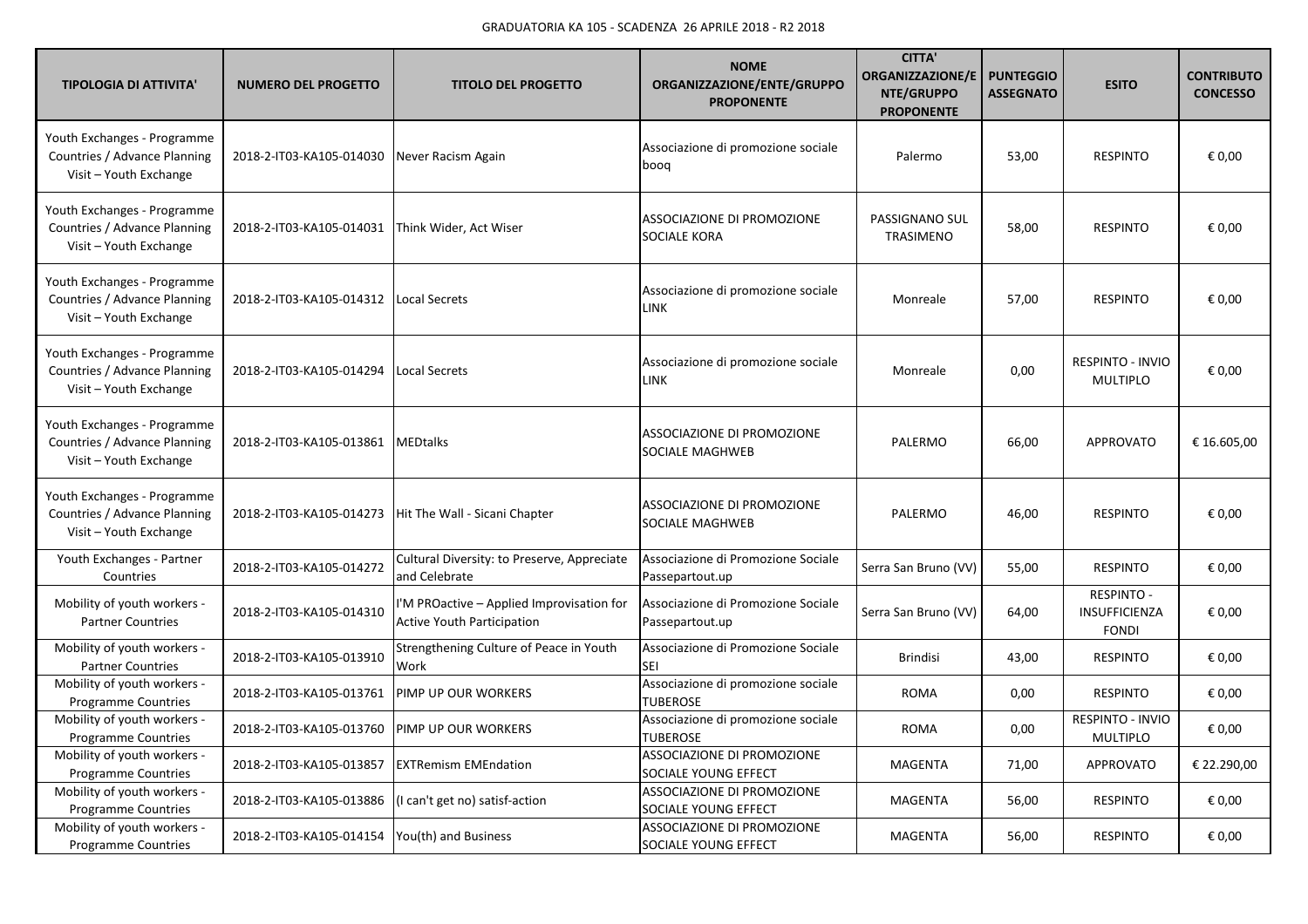| <b>TIPOLOGIA DI ATTIVITA'</b>                                                                                                             | <b>NUMERO DEL PROGETTO</b> | <b>TITOLO DEL PROGETTO</b>                                                                                 | <b>NOME</b><br>ORGANIZZAZIONE/ENTE/GRUPPO<br><b>PROPONENTE</b>                       | <b>CITTA'</b><br><b>ORGANIZZAZIONE/E</b><br>NTE/GRUPPO<br><b>PROPONENTE</b> | <b>PUNTEGGIO</b><br><b>ASSEGNATO</b> | <b>ESITO</b>                                       | <b>CONTRIBUTO</b><br><b>CONCESSO</b> |
|-------------------------------------------------------------------------------------------------------------------------------------------|----------------------------|------------------------------------------------------------------------------------------------------------|--------------------------------------------------------------------------------------|-----------------------------------------------------------------------------|--------------------------------------|----------------------------------------------------|--------------------------------------|
| Mobility of youth workers -<br><b>Programme Countries</b>                                                                                 | 2018-2-IT03-KA105-013858   | The golden cage                                                                                            | ASSOCIAZIONE DI PROMOZIONE<br>SOCIALE YOUNG EFFECT                                   | <b>MAGENTA</b>                                                              | 65,00                                | <b>RESPINTO -</b><br>INSUFFICIENZA<br><b>FONDI</b> | € 0,00                               |
| Youth Exchanges - Programme<br>Countries                                                                                                  | 2018-2-IT03-KA105-013835   | Theatre and Music for Youth<br>empowerment                                                                 | ASSOCIAZIONE DI VOLONTARIATO<br><b>ONLUS INSIEME VERSO NUOVI</b><br><b>ORIZZONTI</b> | <b>FROSINONE</b>                                                            | 64,00                                | <b>RESPINTO -</b><br>INSUFFICIENZA<br><b>FONDI</b> | € 0,00                               |
| Mobility of youth workers -<br><b>Partner Countries</b>                                                                                   | 2018-2-IT03-KA105-013947   | Time4Tea Italy                                                                                             | Associazione E.In.E.                                                                 | Foligno (PG)                                                                | 36,00                                | <b>RESPINTO</b>                                    | € 0,00                               |
| Youth Exchanges - Programme<br>Countries                                                                                                  | 2018-2-IT03-KA105-013850   | The PowEr of AcCeptancE                                                                                    | <b>ASSOCIAZIONE ESTATE</b><br>INTERNAZIONALE DEL FOLKLORE                            | CASTROVILLARI                                                               | 55,00                                | <b>RESPINTO</b>                                    | € 0,00                               |
| Youth Exchanges - Programme<br>Countries                                                                                                  | 2018-2-IT03-KA105-013734   | "ERASMUS GENERATION"                                                                                       | ASSOCIAZIONE EUROPALMENTE                                                            | Zafferana Etnea                                                             | 0,00                                 | <b>RESPINTO</b>                                    | € 0,00                               |
| Youth Exchanges - Partner<br>Countries                                                                                                    | 2018-2-IT03-KA105-013775   | <b>EMPLOYMENT LAB 4 SUCCESS!!!</b>                                                                         | ASSOCIAZIONE EUROPALMENTE                                                            | Zafferana Etnea                                                             | 59,00                                | <b>RESPINTO</b>                                    | € 0,00                               |
| Youth Exchanges - Programme<br>Countries                                                                                                  | 2018-2-IT03-KA105-013781   | IL POTERE DELL'EDUCAZIONE NON<br>FORMALE!                                                                  | ASSOCIAZIONE EUROPALMENTE                                                            | Zafferana Etnea                                                             | 58,00                                | <b>RESPINTO</b>                                    | € 0,00                               |
| Youth Exchanges - Programme<br>Countries                                                                                                  | 2018-2-IT03-KA105-013810   | Mai mollare!                                                                                               | Associazione Folk "I Nuraghi"                                                        | Sestu                                                                       | 58,00                                | <b>RESPINTO</b>                                    | € 0,00                               |
| Youth Exchanges - Programme<br>Countries                                                                                                  | 2018-2-IT03-KA105-013832   | Europeans Youth Entrepreneurial                                                                            | Associazione Folklorica "A' Spiga<br>Rossa"                                          | Petina                                                                      | 43,00                                | <b>RESPINTO</b>                                    | € 0,00                               |
| Youth Exchanges - Programme<br>Countries                                                                                                  | 2018-2-IT03-KA105-013748   | Europeans Youth Entrepreneurial                                                                            | Associazione Folklorica "A' Spiga<br>Rossa"                                          | Petina                                                                      | 0,00                                 | RESPINTO - INVIO<br><b>MULTIPLO</b>                | € 0,00                               |
| Youth Exchanges - Programme<br>Countries                                                                                                  | 2018-2-IT03-KA105-013841   | Free time, precious time!                                                                                  | Associazione folklorica ballo<br>pantomima della Cordella di Petralia<br>Sottana     | Petralia Sottana                                                            | 58,00                                | <b>RESPINTO</b>                                    | € 0,00                               |
| Youth Exchanges - Programme<br>Countries                                                                                                  | 2018-2-IT03-KA105-013812   | Free time, precious time!                                                                                  | Associazione folklorica ballo<br>pantomima della Cordella di Petralia<br>Sottana     | Petralia Sottana                                                            | 0,00                                 | RESPINTO - INVIO<br><b>MULTIPLO</b>                | € 0,00                               |
| Mobility of youth workers -<br><b>Programme Countries</b>                                                                                 | 2018-2-IT03-KA105-013823   | The art of making                                                                                          | <b>ASSOCIAZIONE FORMAMENTIS</b><br><b>ONLUS</b>                                      | <b>POTENZA</b>                                                              | 72,00                                | <b>APPROVATO</b>                                   | € 20.973,00                          |
| Youth Exchanges - Programme<br>Countries / Advance Planning<br>Visit - Youth Exchange                                                     | 2018-2-IT03-KA105-014255   | Coltivare il futuro dei giovani attraverso<br>'inclusione sociale                                          | ASSOCIAZIONE GEMELLAGGI DI<br>CASTAGNOLE DELLE LANZE                                 | CASTAGNOLE DELLE<br>LANZE                                                   | 59,00                                | <b>RESPINTO</b>                                    | € 0,00                               |
| Youth Exchanges - Partner<br>Countries / Mobility of youth<br>workers - Partner Countries /<br>Advance Planning Visit - Youth<br>Exchange | 2018-2-IT03-KA105-014141   | CultMed - Young people for social cohesion Associazione Giosef - Giovani Senza<br>among Mediterranean area | Frontiere                                                                            | Palermo                                                                     | 0,00                                 | <b>RESPINTO</b>                                    | € 0,00                               |
| Youth Exchanges - Programme<br>Countries                                                                                                  | 2018-2-IT03-KA105-014394   | Speak Better Speak Louder                                                                                  | Associazione Giosef - Giovani Senza<br>Frontiere                                     | Palermo                                                                     | 63,00                                | <b>RESPINTO -</b><br>INSUFFICIENZA<br><b>FONDI</b> | € 0,00                               |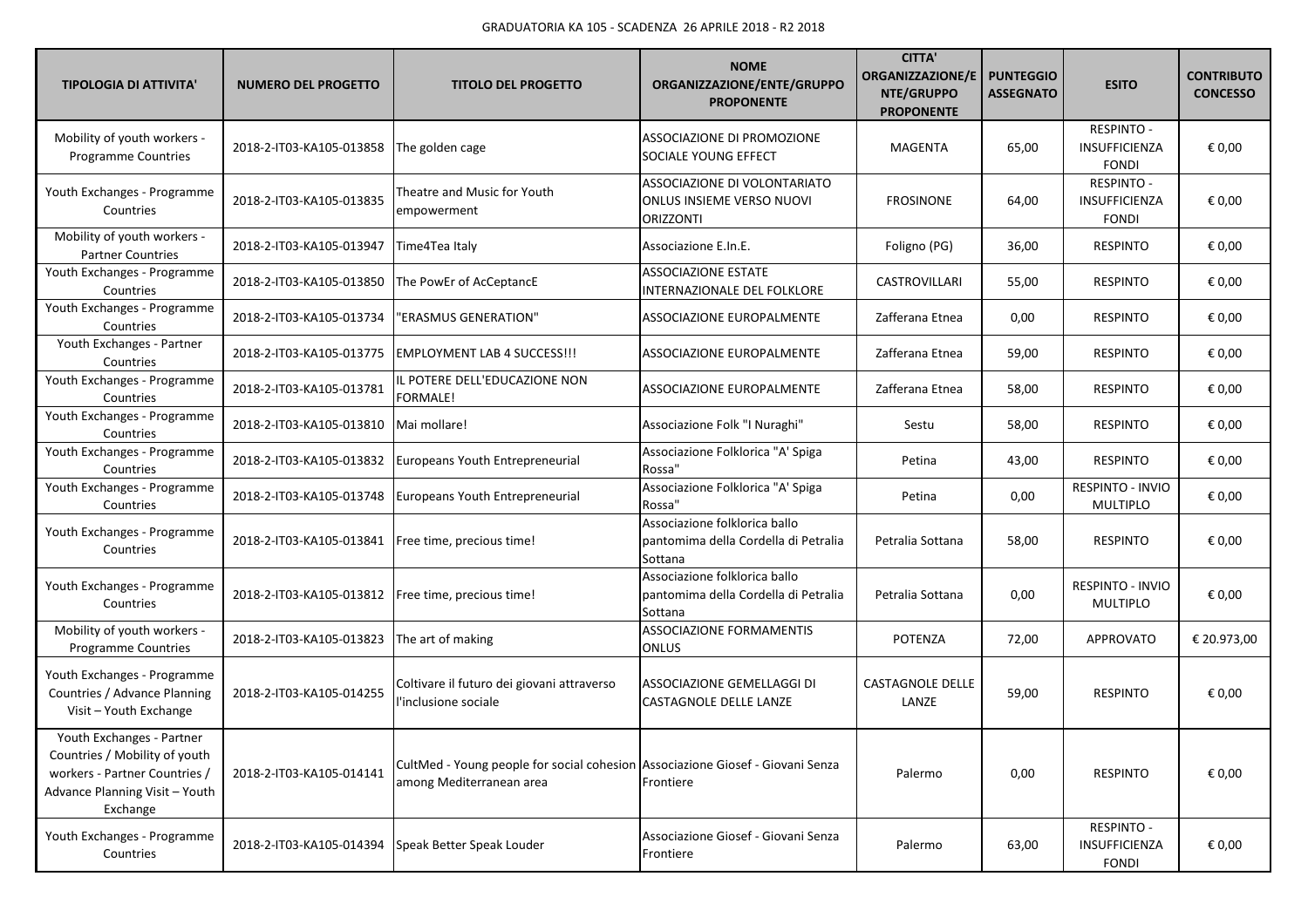| <b>TIPOLOGIA DI ATTIVITA'</b>                                                                    | <b>NUMERO DEL PROGETTO</b>                 | <b>TITOLO DEL PROGETTO</b>                                                       | <b>NOME</b><br>ORGANIZZAZIONE/ENTE/GRUPPO<br><b>PROPONENTE</b>                        | <b>CITTA'</b><br>ORGANIZZAZIONE/E<br>NTE/GRUPPO<br><b>PROPONENTE</b> | <b>PUNTEGGIO</b><br><b>ASSEGNATO</b> | <b>ESITO</b>                                              | <b>CONTRIBUTO</b><br><b>CONCESSO</b> |
|--------------------------------------------------------------------------------------------------|--------------------------------------------|----------------------------------------------------------------------------------|---------------------------------------------------------------------------------------|----------------------------------------------------------------------|--------------------------------------|-----------------------------------------------------------|--------------------------------------|
| Mobility of youth workers -<br><b>Programme Countries</b>                                        | 2018-2-IT03-KA105-014355                   | SAfe spaces for Inclusion of Lgbt+ Migrants,<br>Asylum Seekers and Refugees      | Associazione GIOSEF-UNITO                                                             | Torino                                                               | 66,00                                | <b>APPROVATO</b>                                          | € 29.610,00                          |
| Youth Exchanges - Partner<br>Countries                                                           | 2018-2-IT03-KA105-014441                   | Include yourself!                                                                | Associazione Giovanile di Promozione<br>Sociale Nous                                  | Camposano                                                            | 59,00                                | <b>RESPINTO</b>                                           | € 0,00                               |
| Youth Exchanges - Partner<br>Countries                                                           | 2018-2-IT03-KA105-014188                   | Media Transformers: deconstructing hate<br>speech through alternative narratives | Associazione Giovanile di Promozione<br>Sociale Nous                                  | Camposano                                                            | 61,00                                | <b>RESPINTO -</b><br>INSUFFICIENZA<br><b>FONDI</b>        | € 0,00                               |
| Youth Exchanges - Programme<br>Countries                                                         | 2018-2-IT03-KA105-013887                   | Sei ciò che mangi                                                                | Associazione Giovanile Iniziative<br>Originali                                        | Vietri di Potenza                                                    | 58,00                                | <b>RESPINTO</b>                                           | € 0,00                               |
| Youth Exchanges - Programme<br>Countries                                                         | 2018-2-IT03-KA105-013766                   | It's kind of magic                                                               | Associazione Gruppo Folk San Giorgio                                                  | Usini (SS)                                                           | 42,00                                | <b>RESPINTO</b>                                           | € 0,00                               |
| Youth Exchanges - Programme<br>Countries                                                         | 2018-2-IT03-KA105-013907                   | Migliorare le abilità ambientali                                                 | <b>ASSOCIAZIONE GRUPPO</b><br>FOLKLORISTICO "GAZZARA"                                 | CALTAVUTURO (PA)                                                     | 0,00                                 | RITIRATO                                                  | € 0,00                               |
| Youth Exchanges - Programme<br>Countries / Advance Planning<br>Visit - Youth Exchange            | 2018-2-IT03-KA105-013920                   | Pane Amore e Fantasia                                                            | Associazione InCo - Molfetta                                                          | Molfetta                                                             | 67,00                                | <b>APPROVATO</b>                                          | € 23.552,00                          |
| Youth Exchanges - Programme<br>Countries / Advance Planning<br>Visit - Youth Exchange            | 2018-2-IT03-KA105-014371                   | YES I AM - Youth Exchange for Social<br>Inclusion about Art and Migration        | <b>ASSOCIAZIONE INCO</b><br>INTERCULTURALITA&<br>COMUNICAZIONE                        | <b>TRENTO</b>                                                        | 88,00                                | <b>APPROVATO</b>                                          | € 14.436,00                          |
| Mobility of youth workers -<br>Programme Countries                                               | 2018-2-IT03-KA105-014393                   | Digital and media literacy for Active<br>Citizenship                             | ASSOCIAZIONE INFORMAGIOVANI                                                           | PALERMO                                                              | 53,00                                | <b>RESPINTO</b>                                           | € 0,00                               |
| Mobility of youth workers -<br><b>Partner Countries</b>                                          | 2018-2-IT03-KA105-014252                   | E-learning as opportunity for youth work in<br>digital era                       | ASSOCIAZIONE INFORMAGIOVANI                                                           | PALERMO                                                              | 63,00                                | <b>RESPINTO -</b><br>INSUFFICIENZA<br><b>FONDI</b>        | € 0,00                               |
| Mobility of youth workers -<br><b>Partner Countries</b>                                          | 2018-2-IT03-KA105-014249                   | Together against bullying!                                                       | ASSOCIAZIONE INTERCULTURALE<br>ITALIA-ROMANIA"CUORE<br>ROMENO"ONLUS                   | ORISTANO                                                             | 35,00                                | <b>RESPINTO</b>                                           | € 0,00                               |
| Mobility of youth workers -<br>Programme Countries                                               | 2018-2-IT03-KA105-013869                   | In and Out: from my country to our country ITALIA-ROMANIA"CUORE                  | ASSOCIAZIONE INTERCULTURALE<br>ROMENO"ONLUS                                           | ORISTANO                                                             | 64,00                                | <b>RESPINTO -</b><br><b>INSUFFICIENZA</b><br><b>FONDI</b> | € 0,00                               |
| Youth Exchanges - Programme<br>Countries                                                         | 2018-2-IT03-KA105-014340 Gender rEvolution |                                                                                  | ASSOCIAZIONE INTERNAZIONALE PER<br>LA COOPERAZIONE E L'EDUCAZIONE<br><b>NEL MONDO</b> | <b>ROMA</b>                                                          | 64,00                                | <b>RESPINTO -</b><br>INSUFFICIENZA<br><b>FONDI</b>        | € 0,00                               |
| Youth Exchanges - Partner<br>Countries / Mobility of youth<br>workers - Partner Countries        | 2018-2-IT03-KA105-013929                   | Youth engaged in advocacy                                                        | Associazione L'Arca del Mediterraneo                                                  | Foligno                                                              | 49,00                                | <b>RESPINTO</b>                                           | € 0,00                               |
| Mobility of youth workers -<br>Partner Countries / Youth<br><b>Exchanges - Partner Countries</b> | 2018-2-IT03-KA105-014311                   | Education to Social Inclusion and Diversity                                      | Associazione Let's Keep Learning<br>Onlus                                             | Vasto                                                                | 58,00                                | <b>RESPINTO</b>                                           | € 0,00                               |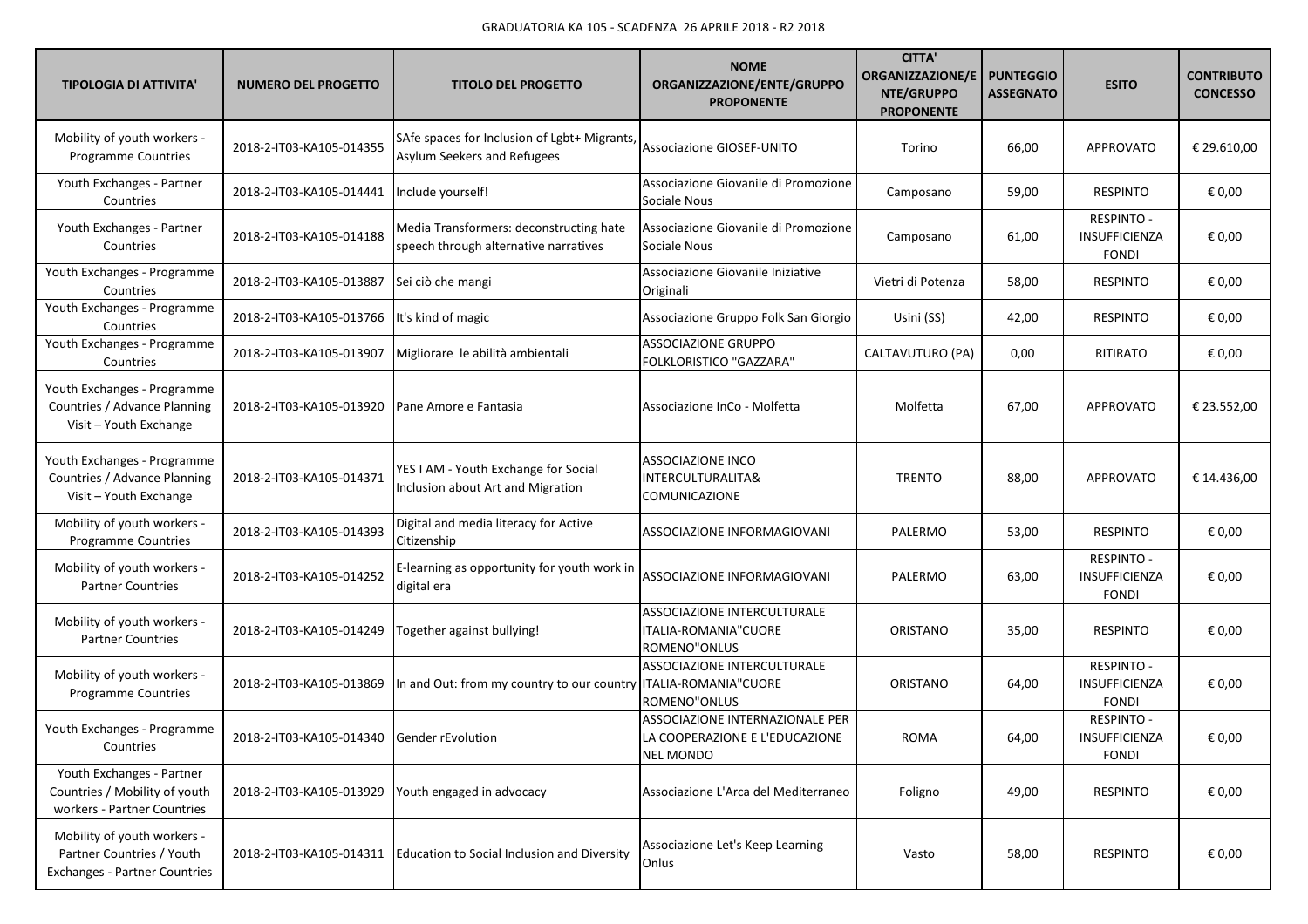| <b>TIPOLOGIA DI ATTIVITA'</b>                                                       | <b>NUMERO DEL PROGETTO</b> | <b>TITOLO DEL PROGETTO</b>                          | <b>NOME</b><br>ORGANIZZAZIONE/ENTE/GRUPPO<br><b>PROPONENTE</b>                           | <b>CITTA'</b><br><b>ORGANIZZAZIONE/E</b><br>NTE/GRUPPO<br><b>PROPONENTE</b> | <b>PUNTEGGIO</b><br><b>ASSEGNATO</b> | <b>ESITO</b>                                       | <b>CONTRIBUTO</b><br><b>CONCESSO</b> |
|-------------------------------------------------------------------------------------|----------------------------|-----------------------------------------------------|------------------------------------------------------------------------------------------|-----------------------------------------------------------------------------|--------------------------------------|----------------------------------------------------|--------------------------------------|
| Youth Exchanges - Programme<br>Countries                                            | 2018-2-IT03-KA105-014304   | Noi siamo l'isola che non c'è                       | Associazione Musicale "Arturo<br>Toscanini" - Corpo Bandistico Città di<br><b>Ispica</b> | Ispica (RG)                                                                 | 55,00                                | <b>RESPINTO</b>                                    | € 0,00                               |
| Youth Exchanges - Programme<br>Countries                                            | 2018-2-IT03-KA105-014302   | Noi siamo l'isola che non c'è                       | Associazione Musicale "Arturo<br>Toscanini" - Corpo Bandistico Città di<br><b>Ispica</b> | Ispica (RG)                                                                 | 0,00                                 | RESPINTO - INVIO<br><b>MULTIPLO</b>                | € 0,00                               |
| Youth Exchanges - Programme<br>Countries                                            | 2018-2-IT03-KA105-013777   | Crossroads                                          | Associazione Musicale "Complesso<br>Bandistico Città di Montemurro"                      | Montemurro                                                                  | 55,00                                | <b>RESPINTO</b>                                    | € 0,00                               |
| Youth Exchanges - Programme<br>Countries                                            | 2018-2-IT03-KA105-014089   | <b>Healthy Environment</b>                          | <b>Associazione Musicale</b><br>"Tradizionando"                                          | Palomonte                                                                   | 59,00                                | <b>RESPINTO</b>                                    | € 0,00                               |
| Youth Exchanges - Programme<br>Countries                                            | 2018-2-IT03-KA105-013856   | Sustainable Sound                                   | Associazione Musicale Città di<br>Cisternino                                             | Cisternino (BR)                                                             | 62,00                                | <b>RESPINTO -</b><br>INSUFFICIENZA<br><b>FONDI</b> | € 0,00                               |
| Youth Exchanges - Programme<br>Countries                                            | 2018-2-IT03-KA105-013855   | Sustainable Sound                                   | Associazione Musicale Città di<br>Cisternino                                             | Cisternino (BR)                                                             | 0,00                                 | RESPINTO - INVIO<br><b>MULTIPLO</b>                | € 0,00                               |
| Youth Exchanges - Partner<br>Countries / Advance Planning<br>Visit - Youth Exchange | 2018-2-IT03-KA105-013711   | Jamming Music for tolerance and Social<br>Inclusion | Associazione Musicale Complesso<br>Bandistico Giuseppe Verdi - Santa<br>Teresa di Riva   | Santa Teresa di Riva                                                        | 67,00                                | <b>APPROVATO</b>                                   | € 22.264,00                          |
| Youth Exchanges - Programme<br>Countries                                            | 2018-2-IT03-KA105-013808   | 'FIRST STEP GENDER EQUALITY"                        | Associazione no profit Sicily Plus                                                       | Zafferana Etnea                                                             | 55,00                                | <b>RESPINTO</b>                                    | € 0,00                               |
| Youth Exchanges - Partner<br>Countries                                              | 2018-2-IT03-KA105-013828   | "Green-Europe"                                      | Associazione no profit Sicily Plus                                                       | Zafferana Etnea                                                             | 55,00                                | <b>RESPINTO</b>                                    | € 0,00                               |
| Youth Exchanges - Programme<br>Countries                                            | 2018-2-IT03-KA105-014373   | Youth OlymParty                                     | Associazione Noema                                                                       | Messina                                                                     | 62,00                                | <b>RESPINTO -</b><br>INSUFFICIENZA<br><b>FONDI</b> | € 0,00                               |
| Mobility of youth workers -<br><b>Partner Countries</b>                             | 2018-2-IT03-KA105-013750   | Time for Peace                                      | Associazione per la Pace                                                                 | Roma                                                                        | 38,00                                | <b>RESPINTO</b>                                    | € 0,00                               |
| Youth Exchanges - Programme<br>Countries                                            | 2018-2-IT03-KA105-014126   | 'Tracce d'Europa" in Calabria                       | Associazione Polidea                                                                     | Cosenza                                                                     | 51,00                                | <b>RESPINTO</b>                                    | € 0,00                               |
| Youth Exchanges - Programme<br>Countries                                            | 2018-2-IT03-KA105-013862   | No season required                                  | Associazione Pro Loco Sorgono                                                            | Sorgono (NU)                                                                | 50,00                                | <b>RESPINTO</b>                                    | € 0,00                               |
| Youth Exchanges - Programme<br>Countries                                            | 2018-2-IT03-KA105-013737   | Youth mUsEum                                        | Associazione Proloco Buccino                                                             | <b>BUCCINO (SA)</b>                                                         | 52,00                                | <b>RESPINTO</b>                                    | € 0,00                               |
| Youth Exchanges - Programme<br>Countries                                            | 2018-2-IT03-KA105-013774   | EUtopia                                             | <b>ASSOCIAZIONE PROLOCO</b><br>CAMPOMAGGIORE                                             | CAMPOMAGGIORE                                                               | 0,00                                 | RITIRATO                                           | € 0,00                               |
| Youth Exchanges - Programme<br>Countries                                            | 2018-2-IT03-KA105-014331   | Trek Yourself Trek Yourlife                         | Associazione Protezione Civile Gruppo<br>Lucano                                          | Viggiano                                                                    | 67,00                                | APPROVATO                                          | € 18.144,00                          |
| Mobility of youth workers -<br><b>Programme Countries</b>                           | 2018-2-IT03-KA105-014226   | Build it up: NGO Management                         | Associazione Protezione Civile Gruppo<br>Lucano                                          | Viggiano                                                                    | 62,00                                | <b>RESPINTO -</b><br>INSUFFICIENZA<br><b>FONDI</b> | € 0,00                               |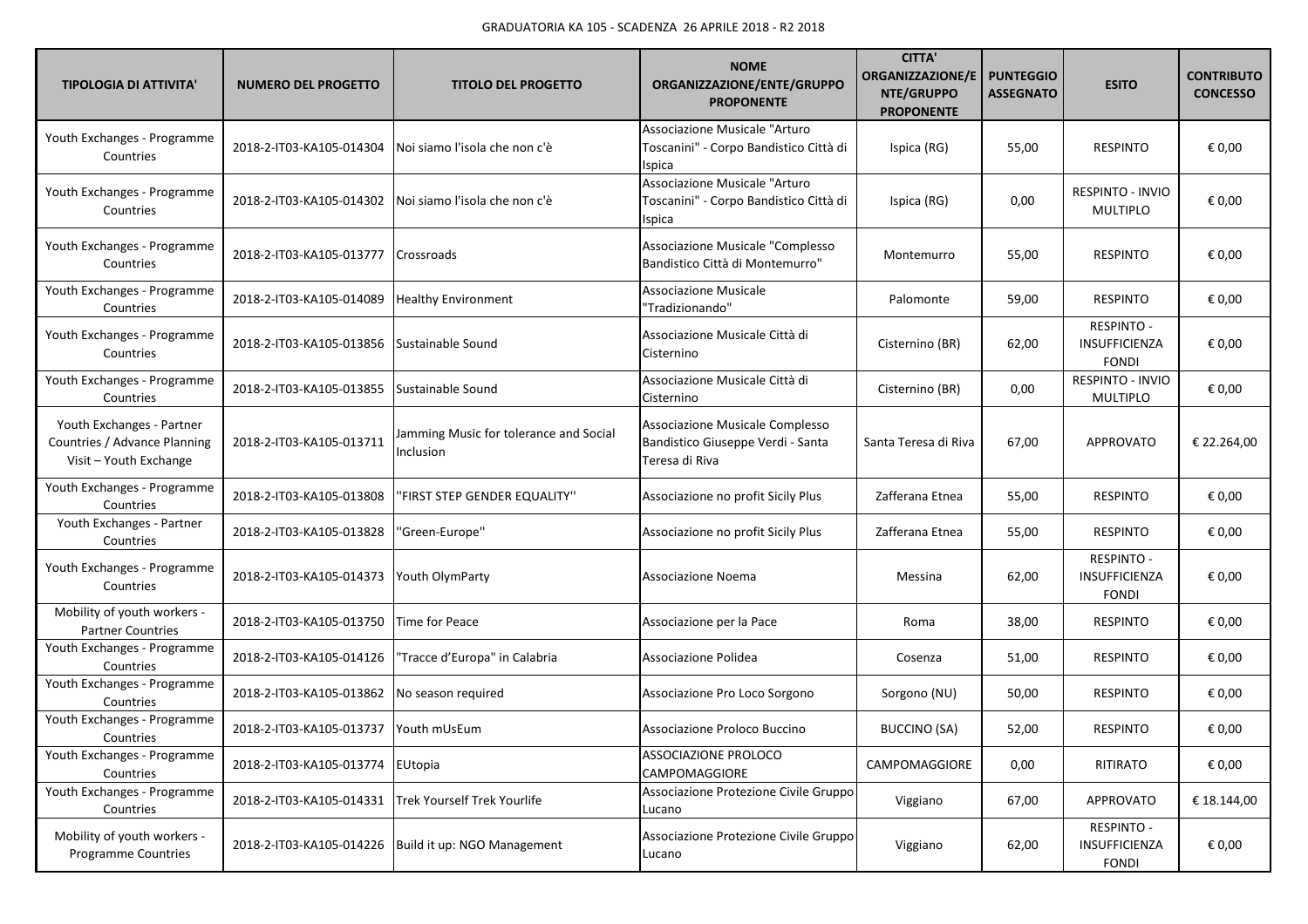| <b>TIPOLOGIA DI ATTIVITA'</b>                                                                 | <b>NUMERO DEL PROGETTO</b> | <b>TITOLO DEL PROGETTO</b>                                       | <b>NOME</b><br>ORGANIZZAZIONE/ENTE/GRUPPO<br><b>PROPONENTE</b> | <b>CITTA'</b><br><b>ORGANIZZAZIONE/E</b><br>NTE/GRUPPO<br><b>PROPONENTE</b> | <b>PUNTEGGIO</b><br><b>ASSEGNATO</b> | <b>ESITO</b>                                              | <b>CONTRIBUTO</b><br><b>CONCESSO</b> |
|-----------------------------------------------------------------------------------------------|----------------------------|------------------------------------------------------------------|----------------------------------------------------------------|-----------------------------------------------------------------------------|--------------------------------------|-----------------------------------------------------------|--------------------------------------|
| Youth Exchanges - Programme<br>Countries                                                      | 2018-2-IT03-KA105-014194   | <b>Trek Yourself Trek Yourlife</b>                               | Associazione Protezione Civile Gruppo<br>Lucano                | Viggiano                                                                    | 0,00                                 | RESPINTO - INVIO<br><b>MULTIPLO</b>                       | € 0,00                               |
| Youth Exchanges - Programme<br>Countries                                                      | 2018-2-IT03-KA105-014175   | <b>Environmental Guardians</b>                                   | Associazione Rocambolesco                                      | Roma                                                                        | 63,00                                | <b>RESPINTO -</b><br>INSUFFICIENZA<br><b>FONDI</b>        | € 0,00                               |
| Youth Exchanges - Programme<br>Countries                                                      | 2018-2-IT03-KA105-014196   | <b>Back in Business</b>                                          | Associazione Rocambolesco                                      | Roma                                                                        | 62,00                                | <b>RESPINTO -</b><br>INSUFFICIENZA<br><b>FONDI</b>        | € 0,00                               |
| Youth Exchanges - Programme<br>Countries / Advance Planning<br>Visit - Youth Exchange         | 2018-2-IT03-KA105-014380   | Introduction to Today                                            | Associazione Sabbeen Group                                     | Viadana                                                                     | 57,00                                | <b>RESPINTO</b>                                           | € 0,00                               |
| Youth Exchanges - Programme<br>Countries / Advance Planning<br>Visit - Youth Exchange         | 2018-2-IT03-KA105-014391   | Cultural Winterscapes in Europe                                  | Associazione Sabbeen Group                                     | Viadana                                                                     | 55,00                                | <b>RESPINTO</b>                                           | € 0,00                               |
| Youth Exchanges - Programme<br>Countries / Advance Planning<br>Visit - Youth Exchange         | 2018-2-IT03-KA105-013770   | Network Alternative to the Real Cruelty in<br>Selfies Oppression | <b>ASSOCIAZIONE SIKANIE</b>                                    | Sinagra                                                                     | 70,00                                | <b>APPROVATO</b>                                          | € 20.627,00                          |
| Youth Exchanges - Programme<br>Countries / Mobility of youth<br>workers - Programme Countries | 2018-2-IT03-KA105-013870   | Youth, European cultural heritage is your<br>future              | <b>ASSOCIAZIONE SIKANIE</b>                                    | Sinagra                                                                     | 53,00                                | <b>RESPINTO</b>                                           | € 0,00                               |
| Mobility of youth workers -<br><b>Partner Countries</b>                                       | 2018-2-IT03-KA105-014027   | <b>W FACTOR -GLOBAL VALUE</b>                                    | <b>ASSOCIAZIONE SIKANIE</b>                                    | Sinagra                                                                     | 43,00                                | <b>RESPINTO</b>                                           | € 0,00                               |
| Youth Exchanges - Programme<br>Countries                                                      | 2018-2-IT03-KA105-013799   | Be Really Active by Voluntering and<br>Erasmus                   | <b>ASSOCIAZIONE SIKANIE</b>                                    | Sinagra                                                                     | 63,00                                | <b>RESPINTO -</b><br><b>INSUFFICIENZA</b><br><b>FONDI</b> | € 0,00                               |
| Youth Exchanges - Programme<br>Countries                                                      | 2018-2-IT03-KA105-013842   | The power of sport                                               | Associazione Sociale Culturale "U<br>Carrett"                  | Pignola (PZ)                                                                | 0,00                                 | <b>RESPINTO</b>                                           | € 0,00                               |
| Youth Exchanges - Programme<br>Countries                                                      | 2018-2-IT03-KA105-013824   | The power of sport                                               | Associazione Sociale Culturale "U<br>Carrett"                  | Pignola (PZ)                                                                | 0,00                                 | <b>RESPINTO - INVIO</b><br><b>MULTIPLO</b>                | € 0,00                               |
| Youth Exchanges - Programme<br>Countries                                                      | 2018-2-IT03-KA105-013782   | Uniti per il futuro                                              | Associazione Socio Culturale<br>Turistica Savoia Terra Mia     | Savoia di Lucania                                                           | 58,00                                | <b>RESPINTO</b>                                           | € 0,00                               |
| Mobility of youth workers -<br><b>Partner Countries</b>                                       | 2018-2-IT03-KA105-013895   | <b>WELCOME DEAF</b>                                              | ASSOCIAZIONE SOS EUROPA                                        | <b>ROMA</b>                                                                 | 47,00                                | <b>RESPINTO</b>                                           | € 0,00                               |
| Youth Exchanges - Programme<br>Countries                                                      | 2018-2-IT03-KA105-013896   | Play to integrate                                                | <b>ASSOCIAZIONE SOS EUROPA</b>                                 | <b>ROMA</b>                                                                 | 65,00                                | <b>RESPINTO -</b><br>INSUFFICIENZA<br><b>FONDI</b>        | € 0,00                               |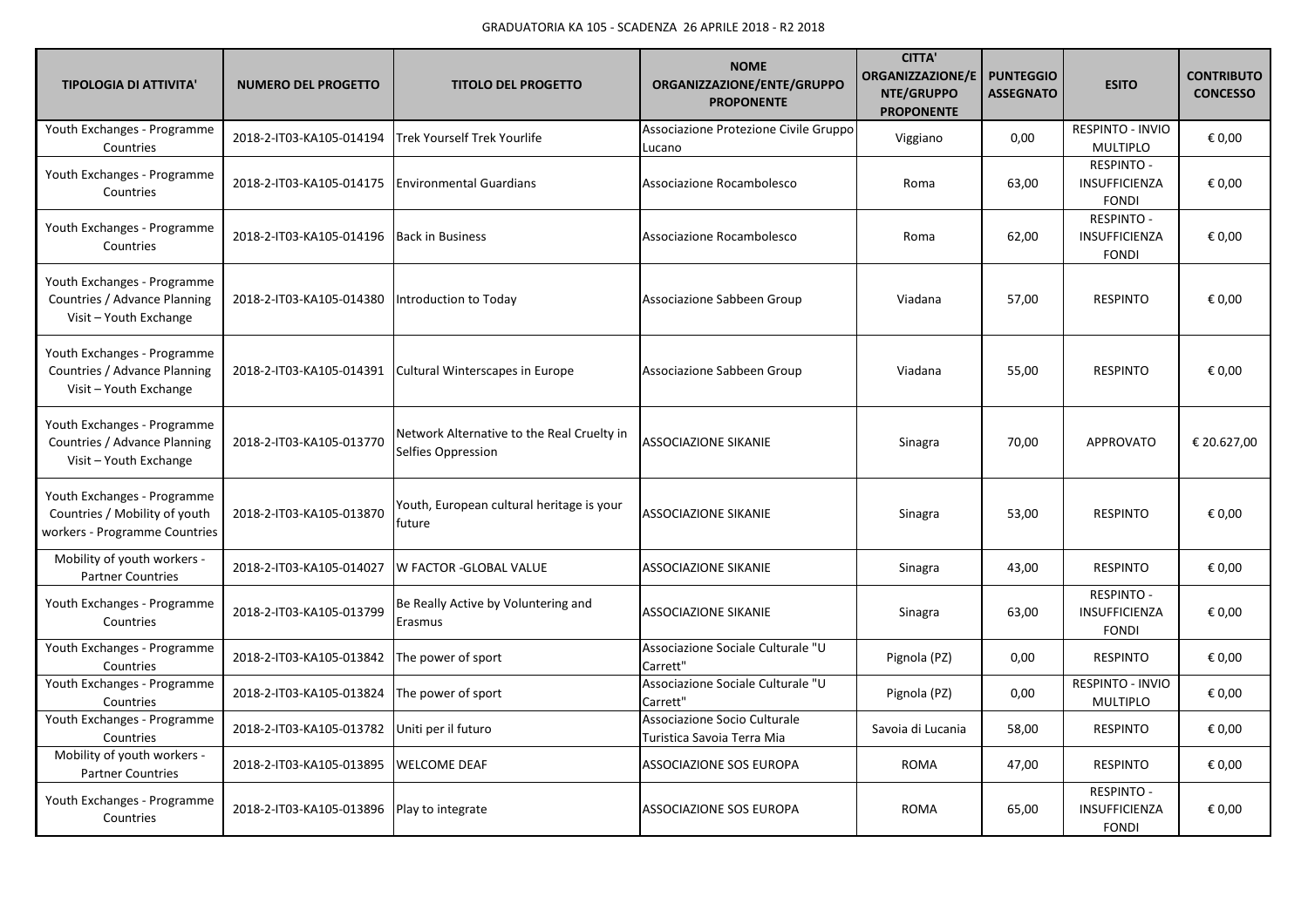| <b>TIPOLOGIA DI ATTIVITA'</b>                                                         | <b>NUMERO DEL PROGETTO</b> | <b>TITOLO DEL PROGETTO</b>                                                     | <b>NOME</b><br>ORGANIZZAZIONE/ENTE/GRUPPO<br><b>PROPONENTE</b>                            | <b>CITTA'</b><br><b>ORGANIZZAZIONE/E</b><br>NTE/GRUPPO<br><b>PROPONENTE</b> | <b>PUNTEGGIO</b><br><b>ASSEGNATO</b> | <b>ESITO</b>                                              | <b>CONTRIBUTO</b><br><b>CONCESSO</b> |
|---------------------------------------------------------------------------------------|----------------------------|--------------------------------------------------------------------------------|-------------------------------------------------------------------------------------------|-----------------------------------------------------------------------------|--------------------------------------|-----------------------------------------------------------|--------------------------------------|
| Youth Exchanges - Programme<br>Countries / Advance Planning<br>Visit - Youth Exchange | 2018-2-IT03-KA105-013932   | WANT TO FOUND A NGO                                                            | <b>ASSOCIAZIONE SOS EUROPA</b>                                                            | <b>ROMA</b>                                                                 | 65,00                                | <b>RESPINTO -</b><br><b>INSUFFICIENZA</b><br><b>FONDI</b> | € 0,00                               |
| Youth Exchanges - Programme<br>Countries                                              | 2018-2-IT03-KA105-013772   | Il mondo nel pallone!                                                          | Associazione sportiva dilettantistica<br>Fortitudo Basket Trani                           | Trani                                                                       | 55,00                                | <b>RESPINTO</b>                                           | € 0,00                               |
| Mobility of youth workers -<br><b>Programme Countries</b>                             | 2018-2-IT03-KA105-014211   | Playing Sport for Social Inclusion                                             | <b>ASSOCIAZIONE SPORTIVA</b><br>DILETTANTISTICA M.R. SPORT DEI<br><b>FRATELLI MARCONI</b> | <b>ROMA</b>                                                                 | 68,00                                | <b>APPROVATO</b>                                          | € 15.944,00                          |
| Youth Exchanges - Programme<br>Countries / Advance Planning<br>Visit - Youth Exchange | 2018-2-IT03-KA105-014369   | Catch the moment! Wide angle of diversity   Associazione Studenti per la Città |                                                                                           | Decimomannu                                                                 | 67,00                                | APPROVATO                                                 | € 25.081,00                          |
| Mobility of youth workers -<br><b>Programme Countries</b>                             | 2018-2-IT03-KA105-014307   | Media & Gender Equality                                                        | Associazione Studenti per la Città                                                        | Decimomannu                                                                 | 56,00                                | <b>RESPINTO</b>                                           | € 0,00                               |
| Mobility of youth workers -<br>Programme Countries                                    | 2018-2-IT03-KA105-014204   | Beat bullying: Youth Workers working on<br>prevention of bullying              | Associazione Studenti per la Città                                                        | Decimomannu                                                                 | 64,00                                | <b>RESPINTO -</b><br>INSUFFICIENZA<br><b>FONDI</b>        | € 0,00                               |
| Youth Exchanges - Programme<br>Countries                                              | 2018-2-IT03-KA105-013701   | Black or White? What's the difference?                                         | Associazione Turiana                                                                      | Alcara Li Fusi (ME)                                                         | 40,00                                | <b>RESPINTO</b>                                           | € 0,00                               |
| Youth Exchanges - Programme<br>Countries                                              | 2018-2-IT03-KA105-013803   | Musica Arte Tecnologia per il Sociale 4.0                                      | Associazione Turistica Pro Loco<br>Guamaggiore                                            | Guamaggiore                                                                 | 62,00                                | <b>RESPINTO -</b><br>INSUFFICIENZA<br><b>FONDI</b>        | € 0,00                               |
| Mobility of youth workers -<br>Programme Countries                                    | 2018-2-IT03-KA105-014356   | Engaged 4 Volunteering                                                         | Associazione Unione                                                                       | Catania                                                                     | 48,00                                | <b>RESPINTO</b>                                           | € 0,00                               |
| Youth Exchanges - Programme<br>Countries                                              | 2018-2-IT03-KA105-014468   | European Citizenship, Intercultural<br>Communication                           | Associazione Visionaria                                                                   | qualiano                                                                    | 57,00                                | <b>RESPINTO</b>                                           | € 0,00                               |
| Youth Exchanges - Programme<br>Countries / Advance Planning<br>Visit - Youth Exchange | 2018-2-IT03-KA105-013935   | Start to be Circular: Recycle Yourself                                         | ASSOCIAZIONE XILIUM                                                                       | Roccalumera                                                                 | 68,00                                | <b>APPROVATO</b>                                          | € 23.603,00                          |
| Youth Exchanges - Programme<br>Countries                                              | 2018-2-IT03-KA105-013746   | Apri le tue braccia, apri la tua mente                                         | AVIS - Comunale di Potenza                                                                | <b>POTENZA</b>                                                              | 64,00                                | <b>RESPINTO -</b><br>INSUFFICIENZA<br><b>FONDI</b>        | € 0,00                               |
| Youth Exchanges - Programme<br>Countries                                              | 2018-2-IT03-KA105-013820   | Equal rights, equal future                                                     | Banda Musicale "I Leoncini d'Abruzzo"                                                     | Pescina                                                                     | 59,00                                | <b>RESPINTO</b>                                           | € 0,00                               |
| Youth Exchanges - Programme<br>Countries                                              | 2018-2-IT03-KA105-014259   | <b>Music Gate</b>                                                              | Banda Musicale Città di Ceccano                                                           | Frosinone                                                                   | 57,00                                | <b>RESPINTO</b>                                           | € 0,00                               |
| Youth Exchanges - Programme<br>Countries                                              | 2018-2-IT03-KA105-014164   | From Brain Drain to Brain Gain                                                 | Be The Change                                                                             | Messina                                                                     | 68,00                                | APPROVATO                                                 | € 19.050,00                          |
| Mobility of youth workers -<br>Programme Countries                                    | 2018-2-IT03-KA105-014233   | Let ME Active You                                                              | Be The Change                                                                             | Messina                                                                     | 54,00                                | <b>RESPINTO</b>                                           | € 0,00                               |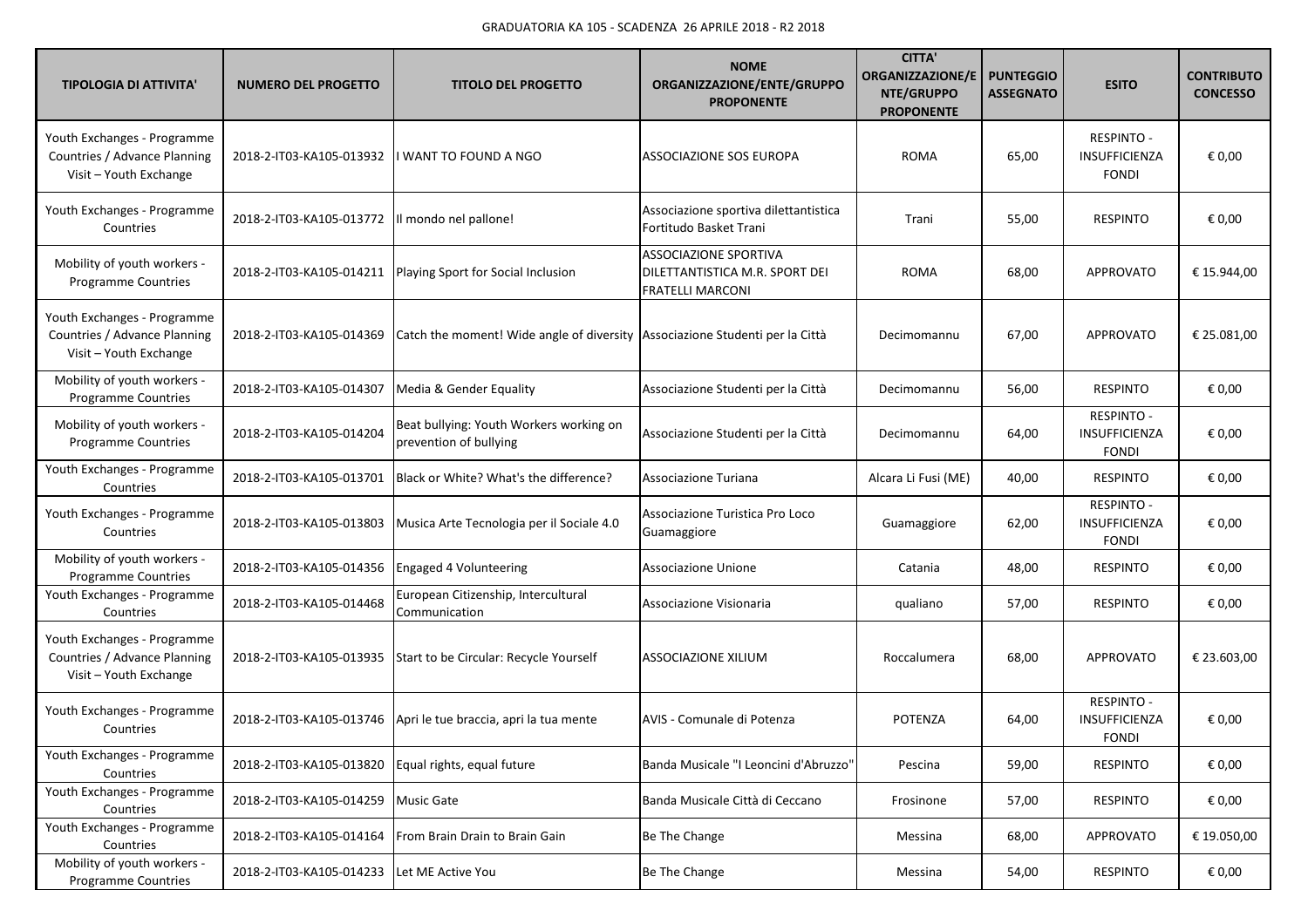| <b>TIPOLOGIA DI ATTIVITA'</b>                                                                    | <b>NUMERO DEL PROGETTO</b>                | <b>TITOLO DEL PROGETTO</b>                                            | <b>NOME</b><br>ORGANIZZAZIONE/ENTE/GRUPPO<br><b>PROPONENTE</b>                             | <b>CITTA'</b><br>ORGANIZZAZIONE/E<br>NTE/GRUPPO<br><b>PROPONENTE</b> | <b>PUNTEGGIO</b><br><b>ASSEGNATO</b> | <b>ESITO</b>                                              | <b>CONTRIBUTO</b><br><b>CONCESSO</b> |
|--------------------------------------------------------------------------------------------------|-------------------------------------------|-----------------------------------------------------------------------|--------------------------------------------------------------------------------------------|----------------------------------------------------------------------|--------------------------------------|-----------------------------------------------------------|--------------------------------------|
| Mobility of youth workers -<br>Programme Countries                                               | 2018-2-IT03-KA105-013942                  | Draw your Europe                                                      | <b>Bel Quel</b>                                                                            | Sala Bolognese                                                       | 70,00                                | <b>APPROVATO</b>                                          | € 16.734,00                          |
| Youth Exchanges - Programme<br>Countries                                                         | 2018-2-IT03-KA105-014180                  | It's Up to You                                                        | <b>Beyond The Horizons</b>                                                                 | Orta Nova                                                            | 49,00                                | <b>RESPINTO</b>                                           | € 0,00                               |
| Mobility of youth workers -<br>Programme Countries / Youth<br>Exchanges - Programme<br>Countries | 2018-2-IT03-KA105-014122                  | YOUTH MAP 2                                                           | <b>BOND OF UNION SOCIETA'</b><br>COOPERATIVA SOCIALE                                       | PALERMO                                                              | 70,00                                | <b>APPROVATO</b>                                          | € 21.375,00                          |
| Mobility of youth workers -<br>Programme Countries                                               | 2018-2-IT03-KA105-013919                  | Learn to Share                                                        | <b>Butterfly for University</b>                                                            | Misilmeri                                                            | 33,00                                | <b>RESPINTO</b>                                           | € 0,00                               |
| Mobility of youth workers -<br>Programme Countries                                               | 2018-2-IT03-KA105-013916                  | Learn to Share                                                        | <b>Butterfly for University</b>                                                            | Misilmeri                                                            | 0,00                                 | RESPINTO - INVIO<br><b>MULTIPLO</b>                       | € 0,00                               |
| Youth Exchanges - Programme<br>Countries / Advance Planning<br>Visit - Youth Exchange            | 2018-2-IT03-KA105-014149                  | <b>Walking against discrimination</b>                                 | C.A.G. Spaziogiovani                                                                       | Genzano di Lucania                                                   | 49,00                                | <b>RESPINTO</b>                                           | € 0,00                               |
| Mobility of youth workers -<br><b>Programme Countries</b>                                        | 2018-2-IT03-KA105-014021                  | <b>Health and Beyond</b>                                              | C.R.E.A Creatività, Recreazione,<br>Educazione, Azione European Youth<br>Group             | Camisano Vicentino                                                   | 51,00                                | <b>RESPINTO</b>                                           | € 0.00                               |
| Mobility of youth workers -<br>Programme Countries                                               | 2018-2-IT03-KA105-014094                  | Educating Youth, Developing Humans,<br><b>Fostering Rights</b>        | C.R.E.A Creatività, Recreazione,<br>Educazione, Azione European Youth<br>Group             | Camisano Vicentino                                                   | 0,00                                 | <b>RESPINTO</b>                                           | € 0,00                               |
| Youth Exchanges - Programme<br>Countries                                                         | 2018-2-IT03-KA105-013836                  | SPORTegration                                                         | C.S.A.IN. Comitato Regionale Puglia                                                        | <b>SAN PIETRO</b><br><b>VERNOTICO</b>                                | 62,00                                | <b>RESPINTO -</b><br><b>INSUFFICIENZA</b><br><b>FONDI</b> | € 0,00                               |
| Youth Exchanges - Programme<br>Countries                                                         | 2018-2-IT03-KA105-013731                  | SPORTegration                                                         | C.S.A.IN. Comitato Regionale Puglia                                                        | <b>SAN PIETRO</b><br><b>VERNOTICO</b>                                | 0,00                                 | RESPINTO - INVIO<br><b>MULTIPLO</b>                       | € 0,00                               |
| Youth Exchanges - Partner<br>Countries / Advance Planning<br>Visit - Youth Exchange              | 2018-2-IT03-KA105-013744                  | We are together for the interfaith dialogue Centro Culturale Nikolaus |                                                                                            | Venetico                                                             | 68,00                                | <b>APPROVATO</b>                                          | € 22.113,00                          |
| Youth Exchanges - Programme<br>Countries / Advance Planning<br>Visit - Youth Exchange            | 2018-2-IT03-KA105-014418                  | Ubuntu contro il razzismo                                             | Centro Culturale Ricreativo Fonti San<br>Lorenzo                                           | Recanati                                                             | 68,00                                | <b>APPROVATO</b>                                          | € 21.896,00                          |
| Mobility of youth workers -<br><b>Programme Countries</b>                                        | 2018-2-IT03-KA105-013811                  | Educational games in youth education                                  | CENTRO DI AGGREGAZIONE SOCIALE<br>E DI PRIMA ACCOGLIENZA GRUPPO<br><b>MARANATHA' ONLUS</b> | <b>MILETO</b>                                                        | 58,00                                | <b>RESPINTO</b>                                           | € 0,00                               |
| Youth Exchanges - Partner<br>Countries                                                           | 2018-2-IT03-KA105-013894   Eyes Wide Shut |                                                                       | Centro di Iniziativa Culturale per<br>l'Unità Europea                                      | Roma                                                                 | 0,00                                 | <b>RESPINTO</b>                                           | € 0,00                               |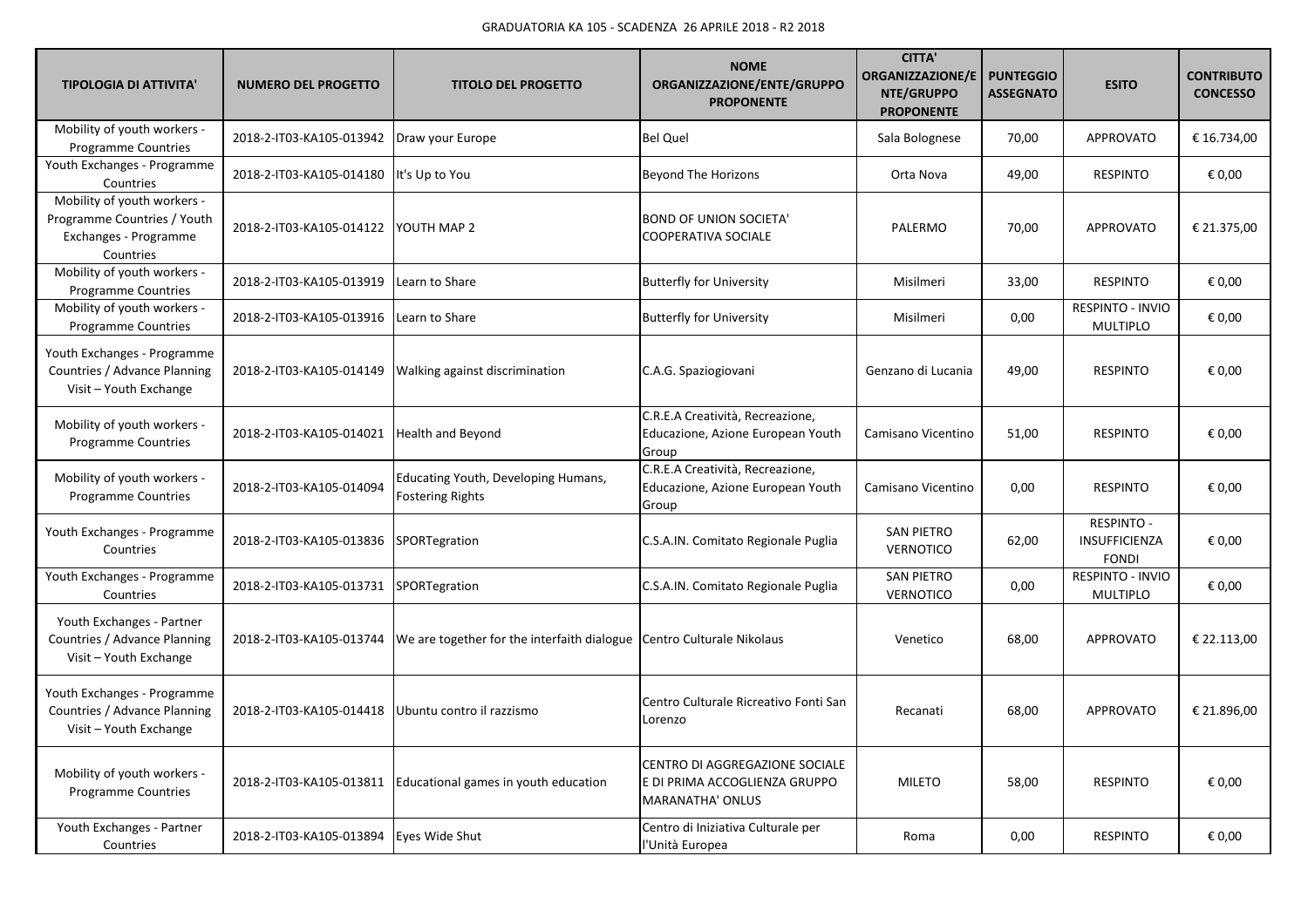| <b>TIPOLOGIA DI ATTIVITA'</b>                                                                 | <b>NUMERO DEL PROGETTO</b> | <b>TITOLO DEL PROGETTO</b>                                                                                           | <b>NOME</b><br>ORGANIZZAZIONE/ENTE/GRUPPO<br><b>PROPONENTE</b>                  | <b>CITTA'</b><br><b>ORGANIZZAZIONE/E</b><br>NTE/GRUPPO<br><b>PROPONENTE</b> | <b>PUNTEGGIO</b><br><b>ASSEGNATO</b> | <b>ESITO</b>                                              | <b>CONTRIBUTO</b><br><b>CONCESSO</b> |
|-----------------------------------------------------------------------------------------------|----------------------------|----------------------------------------------------------------------------------------------------------------------|---------------------------------------------------------------------------------|-----------------------------------------------------------------------------|--------------------------------------|-----------------------------------------------------------|--------------------------------------|
| Youth Exchanges - Programme<br>Countries / Mobility of youth<br>workers - Programme Countries | 2018-2-IT03-KA105-014155   | CAN VOLUNTEER - Improving skills of<br>volunteers to deal with new challenges and RICERCHE E FORMAZIONE SUL<br>needs | CENTRO DIEGO FABBRI DI STUDI<br>TEATRO                                          | <b>FORLI</b>                                                                | 62,00                                | <b>RESPINTO -</b><br><b>INSUFFICIENZA</b><br><b>FONDI</b> | € 0,00                               |
| Mobility of youth workers -<br>Programme Countries                                            | 2018-2-IT03-KA105-014161   | Peace: cultures that dialogue among<br>moving flows                                                                  | CENTRO INTERNAZIONALE DELLE<br><b>CULTURE UBUNTU</b>                            | PALERMO                                                                     | 0,00                                 | <b>RESPINTO</b>                                           | € 0,00                               |
| Youth Exchanges - Programme<br>Countries                                                      | 2018-2-IT03-KA105-014358   | <b>GENERA: Youth Exchange for Gender</b><br><b>Equality Raising Awareness</b>                                        | CENTRO SERVIZI ASSOCIATI -<br>COOPERATIVA SOCIALE ONLUS                         | SAN VENDEMIANO                                                              | 67,00                                | <b>APPROVATO</b>                                          | € 17.654,00                          |
| Youth Exchanges - Programme<br>Countries                                                      | 2018-2-IT03-KA105-014347   | integrati-ON: Youth Exchange to Promote<br>Social Integration                                                        | CENTRO SERVIZI ASSOCIATI -<br>COOPERATIVA SOCIALE ONLUS                         | SAN VENDEMIANO                                                              | 64,00                                | <b>RESPINTO -</b><br>INSUFFICIENZA<br><b>FONDI</b>        | € 0,00                               |
| Youth Exchanges - Programme<br>Countries                                                      | 2018-2-IT03-KA105-013928   | Act local think global                                                                                               | Centro Sociale Laboratorio Zen<br>Insieme                                       | Palermo                                                                     | 73,00                                | APPROVATO                                                 | € 11.568,00                          |
| Youth Exchanges - Programme<br>Countries                                                      | 2018-2-IT03-KA105-013927   | Act local think global                                                                                               | Centro Sociale Laboratorio Zen<br>Insieme                                       | Palermo                                                                     | 0,00                                 | RESPINTO - INVIO<br><b>MULTIPLO</b>                       | € 0,00                               |
| Mobility of youth workers -<br>Programme Countries                                            | 2018-2-IT03-KA105-014421   | HOP-pelamajella. Filming places and faces<br>in Abruzzo                                                              | Centro Solidarietà Incontro Ascolto e<br>Prima Accoglienza ONLUS                | Chieti                                                                      | 60,00                                | <b>RESPINTO -</b><br><b>INSUFFICIENZA</b><br><b>FONDI</b> | € 0,00                               |
| Youth Exchanges - Programme<br>Countries                                                      | 2018-2-IT03-KA105-013839   | Be the creator of your future                                                                                        | Centro studi "Amastra"                                                          | Mistretta                                                                   | 53,00                                | <b>RESPINTO</b>                                           | € 0,00                               |
| Youth Exchanges - Programme<br>Countries                                                      | 2018-2-IT03-KA105-013771   | Be the creator of your future                                                                                        | Centro studi "Amastra"                                                          | Mistretta                                                                   | 0,00                                 | RESPINTO - INVIO<br><b>MULTIPLO</b>                       | € 0,00                               |
| Youth Exchanges - Programme<br>Countries                                                      | 2018-2-IT03-KA105-013859   | Interreligious dialogue for a better Europe                                                                          | Centro Studi Tradizioni Popolari<br>Gruppo Folk U Rafu Terrra del sale          | Petralia Soprana                                                            | 58,00                                | <b>RESPINTO</b>                                           | € 0,00                               |
| Youth Exchanges - Programme<br>Countries                                                      | 2018-2-IT03-KA105-013840   | Humans first of all!                                                                                                 | centro studio folk Michele Mario<br>Mancuso - gruppo folkloristico I<br>Nebrodi | Ficarra                                                                     | 59,00                                | <b>RESPINTO</b>                                           | € 0,00                               |
| Youth Exchanges - Programme<br>Countries                                                      | 2018-2-IT03-KA105-013742   | Humans first of all!                                                                                                 | centro studio folk Michele Mario<br>Mancuso - gruppo folkloristico I<br>Nebrodi | Ficarra                                                                     | 0,00                                 | RESPINTO - INVIO<br><b>MULTIPLO</b>                       | € 0,00                               |
| Youth Exchanges - Partner<br>Countries / Advance Planning<br>Visit - Youth Exchange           | 2018-2-IT03-KA105-014203   | Sketch2Express                                                                                                       | <b>CET PLATFORM ITALY</b>                                                       | <b>CASERTA</b>                                                              | 66,00                                | <b>APPROVATO</b>                                          | € 23.647,00                          |
| Mobility of youth workers -<br>Programme Countries                                            | 2018-2-IT03-KA105-014025   | Youth Work for Equality and Unity                                                                                    | <b>CET PLATFORM ITALY</b>                                                       | CASERTA                                                                     | 54,00                                | <b>RESPINTO</b>                                           | € 0,00                               |
| Mobility of youth workers -<br>Programme Countries                                            | 2018-2-IT03-KA105-014026   | Speak Up! Public Speaking for Human<br>Rights                                                                        | <b>CET PLATFORM ITALY</b>                                                       | CASERTA                                                                     | 57,00                                | <b>RESPINTO</b>                                           | € 0,00                               |
| Youth Exchanges - Partner<br>Countries / Advance Planning<br>Visit - Youth Exchange           | 2018-2-IT03-KA105-014193   | Sketch2Express                                                                                                       | <b>CET PLATFORM ITALY</b>                                                       | CASERTA                                                                     | 0,00                                 | RESPINTO - INVIO<br>MULTIPLO                              | € 0,00                               |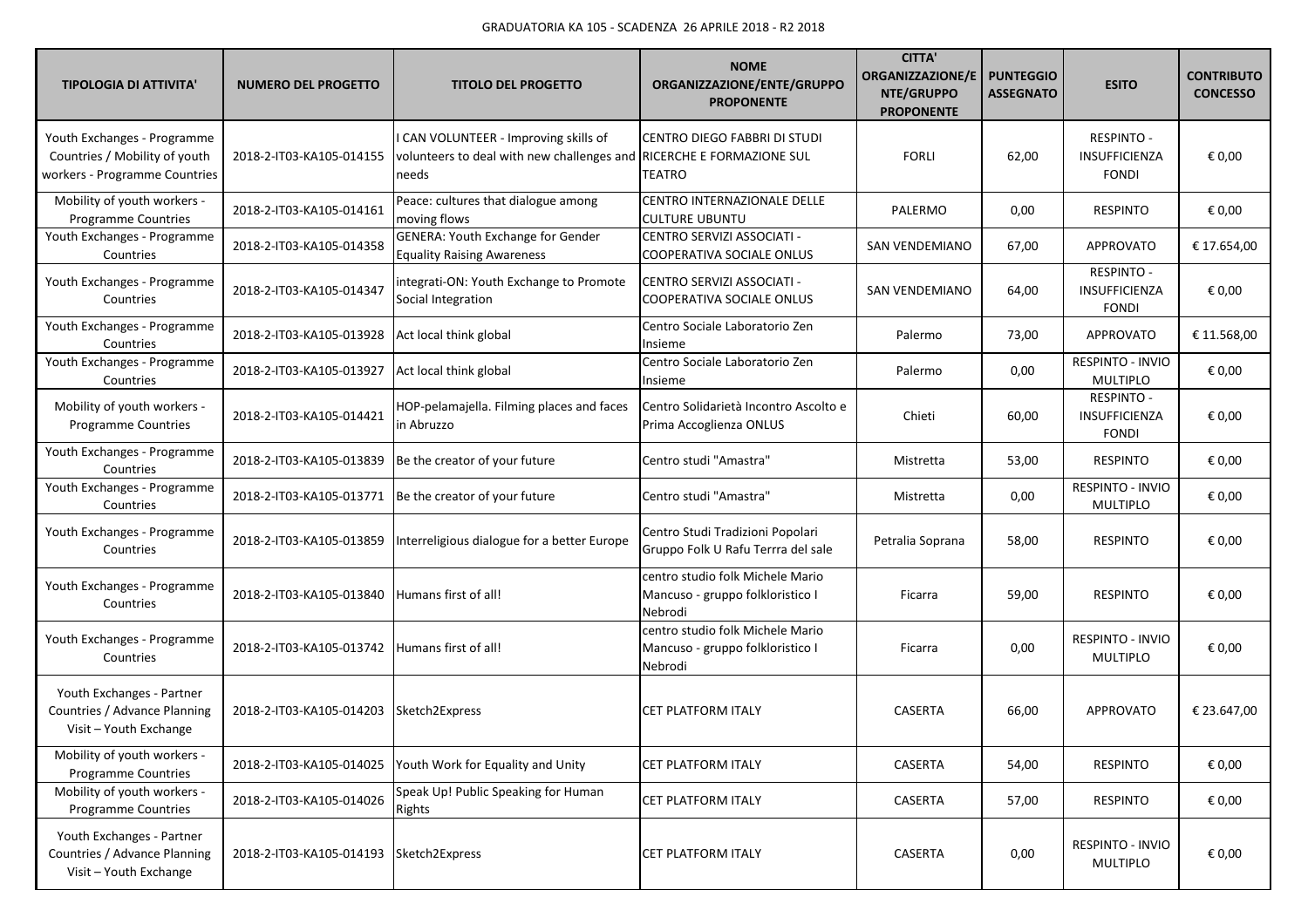| <b>TIPOLOGIA DI ATTIVITA'</b>                                                                                                  | <b>NUMERO DEL PROGETTO</b> | <b>TITOLO DEL PROGETTO</b>                                       | <b>NOME</b><br>ORGANIZZAZIONE/ENTE/GRUPPO<br><b>PROPONENTE</b> | <b>CITTA'</b><br>ORGANIZZAZIONE/E<br>NTE/GRUPPO<br><b>PROPONENTE</b> | <b>PUNTEGGIO</b><br><b>ASSEGNATO</b> | <b>ESITO</b>                                       | <b>CONTRIBUTO</b><br><b>CONCESSO</b> |
|--------------------------------------------------------------------------------------------------------------------------------|----------------------------|------------------------------------------------------------------|----------------------------------------------------------------|----------------------------------------------------------------------|--------------------------------------|----------------------------------------------------|--------------------------------------|
| Youth Exchanges - Programme<br>Countries                                                                                       | 2018-2-IT03-KA105-014426   | Start today to work for Tomorrow                                 | chi rome chi no                                                | Mugnano (Napoli)                                                     | 79,00                                | <b>APPROVATO</b>                                   | € 20.330,00                          |
| Youth Exchanges - Programme<br>Countries                                                                                       | 2018-2-IT03-KA105-014322   | enteRURALship                                                    | Chiocciola - la casa del nomade                                | Pennabilli                                                           | 69,00                                | APPROVATO                                          | € 19.550,00                          |
| Youth Exchanges - Programme<br>Countries / Advance Planning<br>Visit - Youth Exchange                                          | 2018-2-IT03-KA105-014348   | Europe Land                                                      | Cilento Youth Union                                            | Rofrano                                                              | 67,00                                | APPROVATO                                          | € 15.760,00                          |
| Youth Exchanges - Programme<br>Countries                                                                                       | 2018-2-IT03-KA105-014095   | JOPUS Opportunità di Lavoro per Noi                              | Circolo Acli 2000 Padre Ugolino                                | Chieti                                                               | 58,00                                | <b>RESPINTO</b>                                    | € 0,00                               |
| Youth Exchanges - Programme<br>Countries                                                                                       | 2018-2-IT03-KA105-013765   | Giorni puliti di un cielo inquinato!                             | Circolo ANSPI I Cimaioli                                       | Accettura                                                            | 50,00                                | <b>RESPINTO</b>                                    | € 0,00                               |
| Youth Exchanges - Programme<br>Countries / Advance Planning<br>Visit - Youth Exchange                                          | 2018-2-IT03-KA105-014374   | Article 2 - Solidarity makes me beautiful                        | CITTA' METROPOLITANA DI ROMA<br><b>CAPITALE</b>                | <b>ROMA</b>                                                          | 0,00                                 | <b>RESPINTO</b>                                    | € 0,00                               |
| Mobility of youth workers -<br>Programme Countries                                                                             | 2018-2-IT03-KA105-013798   | YEEH! Youth Entrepreneurship Education<br>Heroes                 | Civitas Mileto                                                 | mileto                                                               | 70,00                                | APPROVATO                                          | € 23.322,00                          |
| Youth Exchanges - Programme<br>Countries                                                                                       | 2018-2-IT03-KA105-013796   | Mind the Gap: Jump into Digital<br>Entrepreneurship              | Civitas Mileto                                                 | mileto                                                               | 64,00                                | <b>RESPINTO -</b><br>INSUFFICIENZA<br><b>FONDI</b> | € 0,00                               |
| Youth Exchanges - Programme<br>Countries                                                                                       | 2018-2-IT03-KA105-013793   | Danzare sulle ali della pace                                     | Club dance folk "Miss '48                                      | Ruoti (PZ)                                                           | 53,00                                | <b>RESPINTO</b>                                    | € 0,00                               |
| Mobility of youth workers -<br>Programme Countries                                                                             | 2018-2-IT03-KA105-014260   | <b>Meaning-Making Models</b>                                     | Coda di Lupo                                                   | Cagliari                                                             | 80,00                                | <b>APPROVATO</b>                                   | € 22.918,00                          |
| Youth Exchanges - Partner<br>Countries / Mobility of youth<br>workers - Partner Countries                                      | 2018-2-IT03-KA105-014181   | Tell Me - Youngsters discovering<br>interreligious communities   | COMMISSIONE SINODALE PER LA<br><b>DIACONIA</b>                 | <b>TORRE PELLICE TO</b>                                              | 72,00                                | APPROVATO                                          | € 23.688,00                          |
| Youth Exchanges - Programme<br>Countries                                                                                       | 2018-2-IT03-KA105-014444   | EU're worth it                                                   | Comune di Acri                                                 | Acri                                                                 | 66,00                                | APPROVATO                                          | € 13.416,00                          |
| Youth Exchanges - Programme<br>Countries                                                                                       | 2018-2-IT03-KA105-014423   | EU're worth it                                                   | Comune di Acri                                                 | Acri                                                                 | 0,00                                 | RESPINTO - INVIO<br><b>MULTIPLO</b>                | € 0,00                               |
| Youth Exchanges - Partner<br>Countries / Youth Exchanges -<br>Programme Countries / Advance<br>Planning Visit - Youth Exchange |                            | 2018-2-IT03-KA105-014266 SPace Regeneration through Art by Youth | COMUNE DI BASSANO DEL GRAPPA                                   | <b>BASSANO DEL</b><br>GRAPPA                                         | 49,00                                | <b>RESPINTO</b>                                    | € 0,00                               |
| Youth Exchanges - Partner<br>Countries / Youth Exchanges -<br>Programme Countries / Advance<br>Planning Visit - Youth Exchange | 2018-2-IT03-KA105-013939   | SPace Regeneration through Art by Youth                          | COMUNE DI BASSANO DEL GRAPPA                                   | <b>BASSANO DEL</b><br>GRAPPA                                         | 0,00                                 | RESPINTO - INVIO<br>MULTIPLO                       | € 0,00                               |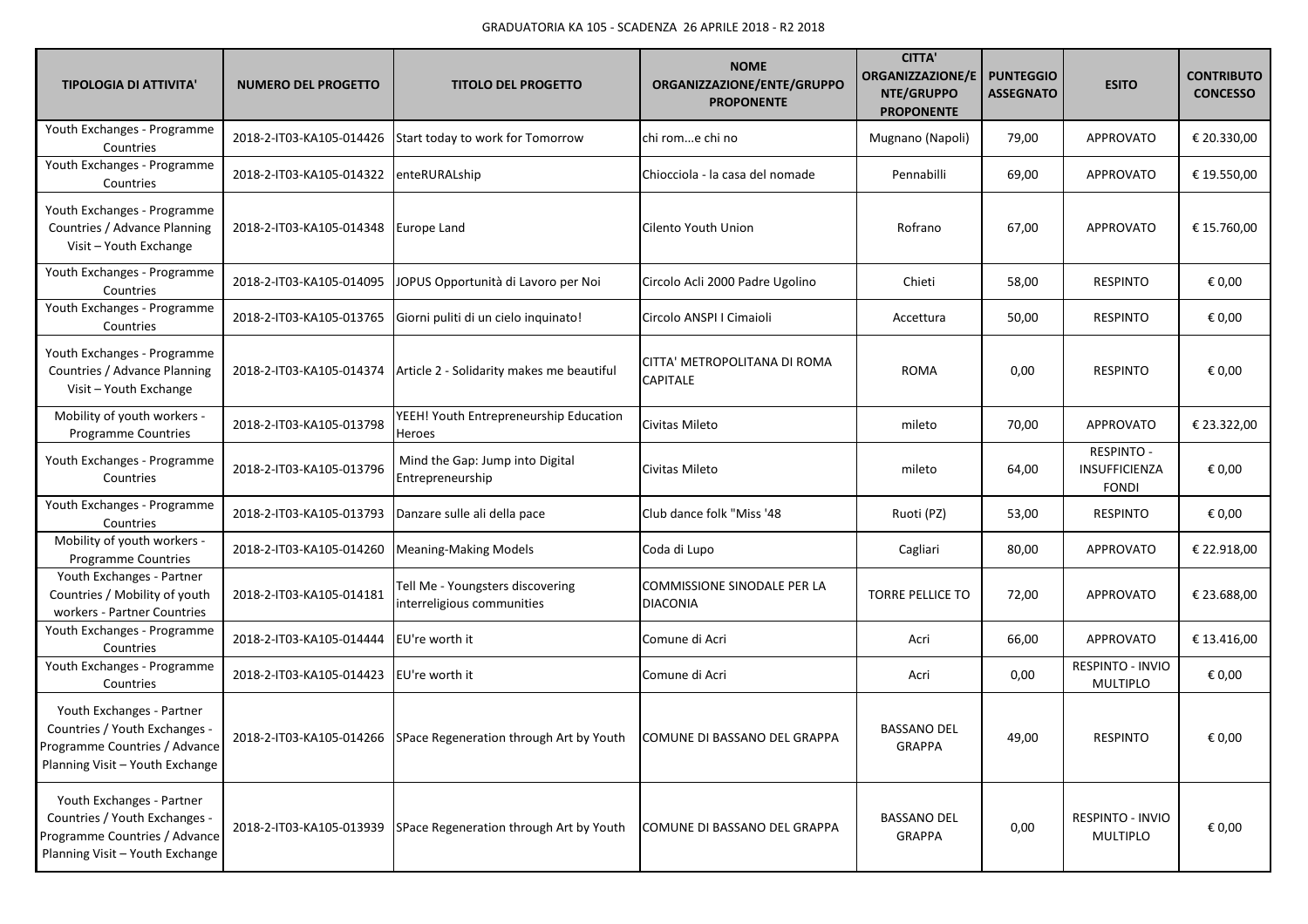| <b>TIPOLOGIA DI ATTIVITA'</b>                                                                 | <b>NUMERO DEL PROGETTO</b>                | <b>TITOLO DEL PROGETTO</b>                                                                                                                    | <b>NOME</b><br>ORGANIZZAZIONE/ENTE/GRUPPO<br><b>PROPONENTE</b> | <b>CITTA'</b><br><b>ORGANIZZAZIONE/E</b><br>NTE/GRUPPO<br><b>PROPONENTE</b> | <b>PUNTEGGIO</b><br><b>ASSEGNATO</b> | <b>ESITO</b>    | <b>CONTRIBUTO</b><br><b>CONCESSO</b> |
|-----------------------------------------------------------------------------------------------|-------------------------------------------|-----------------------------------------------------------------------------------------------------------------------------------------------|----------------------------------------------------------------|-----------------------------------------------------------------------------|--------------------------------------|-----------------|--------------------------------------|
| Youth Exchanges - Programme<br>Countries                                                      | 2018-2-IT03-KA105-013913                  | HA.M.L.E.T.- cultural HeritAge for the<br>development of Multicultural competences Comune di Bevagna<br>through European and Local Traditions |                                                                | Bevagna                                                                     | 50,00                                | <b>RESPINTO</b> | € 0,00                               |
| Youth Exchanges - Programme<br>Countries                                                      | 2018-2-IT03-KA105-013724                  | Sporternative Camp                                                                                                                            | COMUNE DI CINISELLO BALSAMO                                    | CINISELLO BALSAMO                                                           | 53,00                                | <b>RESPINTO</b> | € 0,00                               |
| Youth Exchanges - Programme<br>Countries                                                      | 2018-2-IT03-KA105-013768                  | <b>Digital Detox</b>                                                                                                                          | COMUNE DI CINISELLO BALSAMO                                    | CINISELLO BALSAMO                                                           | 55,00                                | <b>RESPINTO</b> | € 0,00                               |
| Youth Exchanges - Programme<br>Countries                                                      | 2018-2-IT03-KA105-013769                  | European Citizen's Olympics                                                                                                                   | COMUNE DI CINISELLO BALSAMO                                    | CINISELLO BALSAMO                                                           | 53,00                                | <b>RESPINTO</b> | € 0,00                               |
| Youth Exchanges - Programme<br>Countries                                                      | 2018-2-IT03-KA105-014131                  | Youth Enterpreneurship Exchange                                                                                                               | COMUNE DI CINISELLO BALSAMO                                    | CINISELLO BALSAMO                                                           | 57,00                                | <b>RESPINTO</b> | € 0,00                               |
| Youth Exchanges - Programme<br>Countries                                                      | 2018-2-IT03-KA105-014289                  | Archeologia ed attività interculturali per<br>giovani europei                                                                                 | comune di colleferro                                           | colleferro                                                                  | 54,00                                | <b>RESPINTO</b> | € 0,00                               |
| Youth Exchanges - Programme<br>Countries                                                      | 2018-2-IT03-KA105-014400                  | Un Aiuto Per I Giovani di Seconda<br>Generazione                                                                                              | comune di colleferro                                           | colleferro                                                                  | 51,00                                | <b>RESPINTO</b> | € 0,00                               |
| Youth Exchanges - Partner<br>Countries                                                        | 2018-2-IT03-KA105-014446                  | <b>Environment United</b>                                                                                                                     | comune di colleferro                                           | colleferro                                                                  | 0,00                                 | <b>RESPINTO</b> | € 0,00                               |
| Youth Exchanges - Programme<br>Countries                                                      | 2018-2-IT03-KA105-014339                  | Laboratories of ancient crafts                                                                                                                | Comune di Cossoine                                             | Cossoine                                                                    | 40,00                                | <b>RESPINTO</b> | € 0,00                               |
| Mobility of youth workers -<br><b>Programme Countries</b>                                     | 2018-2-IT03-KA105-014217                  | Lead 'r Ship                                                                                                                                  | Comune di Massa di Somma                                       | <b>Naples</b>                                                               | 56,00                                | <b>RESPINTO</b> | € 0,00                               |
| Youth Exchanges - Programme<br>Countries                                                      | 2018-2-IT03-KA105-014338                  | Youth and traditions for the future                                                                                                           | Comune di Osilo                                                | Osilo                                                                       | 44,00                                | <b>RESPINTO</b> | € 0,00                               |
| Youth Exchanges - Programme<br>Countries                                                      | 2018-2-IT03-KA105-014412                  | i Love Eu                                                                                                                                     | comune di racale                                               | racale                                                                      | 48,00                                | <b>RESPINTO</b> | € 0,00                               |
| Youth Exchanges - Programme<br>Countries                                                      | 2018-2-IT03-KA105-014119                  | <b>NO RACISM AT ALL</b>                                                                                                                       | COMUNE DI RIPALIMOSANI                                         | RIPALIMOSANI                                                                | 56,00                                | <b>RESPINTO</b> | € 0,00                               |
| Youth Exchanges - Programme<br>Countries                                                      | 2018-2-IT03-KA105-014332                  | Looking back to move forward                                                                                                                  | Comune di Romana                                               | Romana                                                                      | 40,00                                | <b>RESPINTO</b> | € 0,00                               |
| Youth Exchanges - Programme<br>Countries / Advance Planning<br>Visit - Youth Exchange         | 2018-2-IT03-KA105-014097                  | Music, a Bridge among Cultures                                                                                                                | COMUNE DI SARACINESCO                                          | roma                                                                        | 67,00                                | APPROVATO       | € 35.340,00                          |
| Youth Exchanges - Programme<br>Countries                                                      | 2018-2-IT03-KA105-014085   We Shall Share |                                                                                                                                               | COMUNE DI TEMPIO PAUSANIA                                      | <b>TEMPIO PAUSANIA</b>                                                      | 56,00                                | <b>RESPINTO</b> | € 0,00                               |
| Youth Exchanges - Programme<br>Countries / Mobility of youth<br>workers - Programme Countries | 2018-2-IT03-KA105-014082 Positive Change  |                                                                                                                                               | Comune di Uri                                                  | Uri                                                                         | 54,00                                | <b>RESPINTO</b> | € 0,00                               |
| Youth Exchanges - Programme<br>Countries                                                      | 2018-2-IT03-KA105-014341                  | New eyes for tourism                                                                                                                          | Comune di Villanova Monteleone                                 | Viillanova<br>Monteleone                                                    | 40,00                                | <b>RESPINTO</b> | € 0,00                               |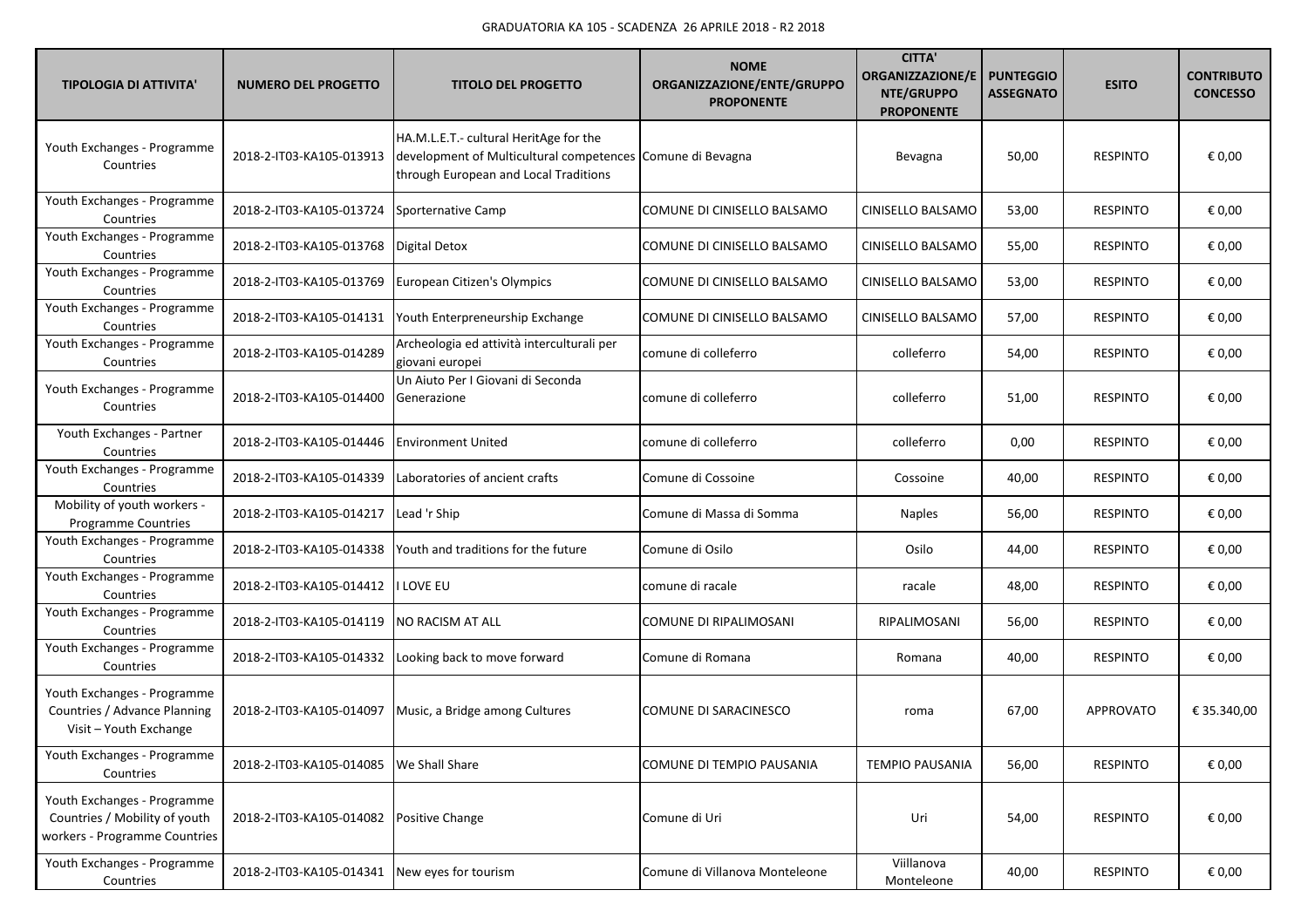| <b>TIPOLOGIA DI ATTIVITA'</b>                                                             | <b>NUMERO DEL PROGETTO</b> | <b>TITOLO DEL PROGETTO</b>                                                                                                                                                                                  | <b>NOME</b><br>ORGANIZZAZIONE/ENTE/GRUPPO<br><b>PROPONENTE</b>  | <b>CITTA'</b><br><b>ORGANIZZAZIONE/E</b><br>NTE/GRUPPO<br><b>PROPONENTE</b> | <b>PUNTEGGIO</b><br><b>ASSEGNATO</b> | <b>ESITO</b>                                       | <b>CONTRIBUTO</b><br><b>CONCESSO</b> |
|-------------------------------------------------------------------------------------------|----------------------------|-------------------------------------------------------------------------------------------------------------------------------------------------------------------------------------------------------------|-----------------------------------------------------------------|-----------------------------------------------------------------------------|--------------------------------------|----------------------------------------------------|--------------------------------------|
| Youth Exchanges - Programme<br>Countries                                                  | 2018-2-IT03-KA105-013847   | Hunting bullying through arts                                                                                                                                                                               | Conservatorio di Musica "G. Verdi"                              | Sassano                                                                     | 60,00                                | <b>RESPINTO -</b><br>INSUFFICIENZA<br><b>FONDI</b> | € 0,00                               |
| Mobility of youth workers -<br><b>Partner Countries</b>                                   | 2018-2-IT03-KA105-013897   | Giving important Role to Environmental<br>friendly ENterprises & bringing Sustainable   Consorzio Agrituristico Mantovano<br>Mantova Agritourism to Rural Tourism and Verdi Terre d'Acqua<br>Youth in Kruja |                                                                 | Mantova                                                                     | 0,00                                 | <b>RESPINTO</b>                                    | € 0,00                               |
| Youth Exchanges - Programme<br>Countries / Advance Planning<br>Visit - Youth Exchange     | 2018-2-IT03-KA105-014142   | Pensa Globale, Agisci Locale                                                                                                                                                                                | Cooperativa Sociale Muovimente                                  | Viterbo                                                                     | 70,00                                | <b>APPROVATO</b>                                   | € 16.192,00                          |
| Mobility of youth workers -<br>Programme Countries                                        | 2018-2-IT03-KA105-014190   | The Story Behind                                                                                                                                                                                            | Cooperativa Sociale Muovimente                                  | Viterbo                                                                     | 66,00                                | <b>APPROVATO</b>                                   | € 17.315,00                          |
| Youth Exchanges - Programme<br>Countries                                                  | 2018-2-IT03-KA105-013721   | La Terra è Vita                                                                                                                                                                                             | Corale Polifonica Città di Ercolano                             | Ercolano (NA)                                                               | 56,00                                | <b>RESPINTO</b>                                    | € 0,00                               |
| Youth Exchanges - Programme<br>Countries                                                  | 2018-2-IT03-KA105-014283   | <b>Water Resistence</b>                                                                                                                                                                                     | Cripta Maynarda                                                 | Grottaminarda                                                               | 51,00                                | <b>RESPINTO</b>                                    | € 0,00                               |
| Youth Exchanges - Programme<br>Countries                                                  | 2018-2-IT03-KA105-013900   | <b>Equity and Business initiative</b>                                                                                                                                                                       | EBE SOCIETA COOPERATIVA SOCIALE                                 | pimonte                                                                     | 47,00                                | <b>RESPINTO</b>                                    | € 0,00                               |
| Youth Exchanges - Partner<br>Countries / Mobility of youth<br>workers - Partner Countries | 2018-2-IT03-KA105-014256   | Teatri di Carta                                                                                                                                                                                             | <b>ENGIM - ENTE NAZIONALE</b><br><b>GIUSEPPINI DEL MURIALDO</b> | <b>ROMA</b>                                                                 | 73,00                                | APPROVATO                                          | € 22.684,00                          |
| Youth Exchanges - Programme<br>Countries                                                  | 2018-2-IT03-KA105-014098   | "Cambiamento Climatico & Migrazione, un<br>ballo in comune"                                                                                                                                                 | Ente Folkloristico Siciliano Canterini di<br><b>Brolo</b>       | Brolo                                                                       | 57,00                                | <b>RESPINTO</b>                                    | € 0,00                               |
| Mobility of youth workers -<br><b>Partner Countries</b>                                   | 2018-2-IT03-KA105-014020   | Inclusione sociale e lavoro: percorsi<br>intersettoriali                                                                                                                                                    | EquaMente - Associazione Culturale e<br>di Solidarietà          | Torino                                                                      | 41,00                                | <b>RESPINTO</b>                                    | € 0,00                               |
| Youth Exchanges - Programme<br>Countries                                                  | 2018-2-IT03-KA105-013759   | SUSTAINABLE AND ECOLOGICAL LIFE IN<br><b>EUROPE</b>                                                                                                                                                         | Erasmus Youth Club                                              | Valdagno (VI)                                                               | 28,00                                | <b>RESPINTO</b>                                    | € 0,00                               |
| Youth Exchanges - Partner<br>Countries                                                    | 2018-2-IT03-KA105-014212   | 70 anni di Diritti Umani                                                                                                                                                                                    | <b>ETV EuroTreviso</b>                                          | <b>TREVISO</b>                                                              | 67,00                                | <b>APPROVATO</b>                                   | € 14.180,00                          |
| Youth Exchanges - Programme<br>Countries                                                  | 2018-2-IT03-KA105-013757   | VIP - Volunteering Is Power                                                                                                                                                                                 | <b>EUducation Italy</b>                                         | Messina                                                                     | 50,00                                | <b>RESPINTO</b>                                    | € 0,00                               |
| Mobility of youth workers -<br><b>Programme Countries</b>                                 | 2018-2-IT03-KA105-013767   | The Digital Experience                                                                                                                                                                                      | <b>EUducation Italy</b>                                         | Messina                                                                     | 50,00                                | <b>RESPINTO</b>                                    | € 0,00                               |
| Youth Exchanges - Programme<br>Countries / Advance Planning<br>Visit - Youth Exchange     | 2018-2-IT03-KA105-013885   | The Power of Soft Skills                                                                                                                                                                                    | <b>EUducation Italy</b>                                         | Messina                                                                     | 57,00                                | <b>RESPINTO</b>                                    | € 0,00                               |
| Youth Exchanges - Programme<br>Countries / Advance Planning<br>Visit - Youth Exchange     | 2018-2-IT03-KA105-013902   | Stairway to Entrepreneurship                                                                                                                                                                                | <b>EUducation Italy</b>                                         | Messina                                                                     | 64,00                                | <b>RESPINTO -</b><br>INSUFFICIENZA<br><b>FONDI</b> | € 0,00                               |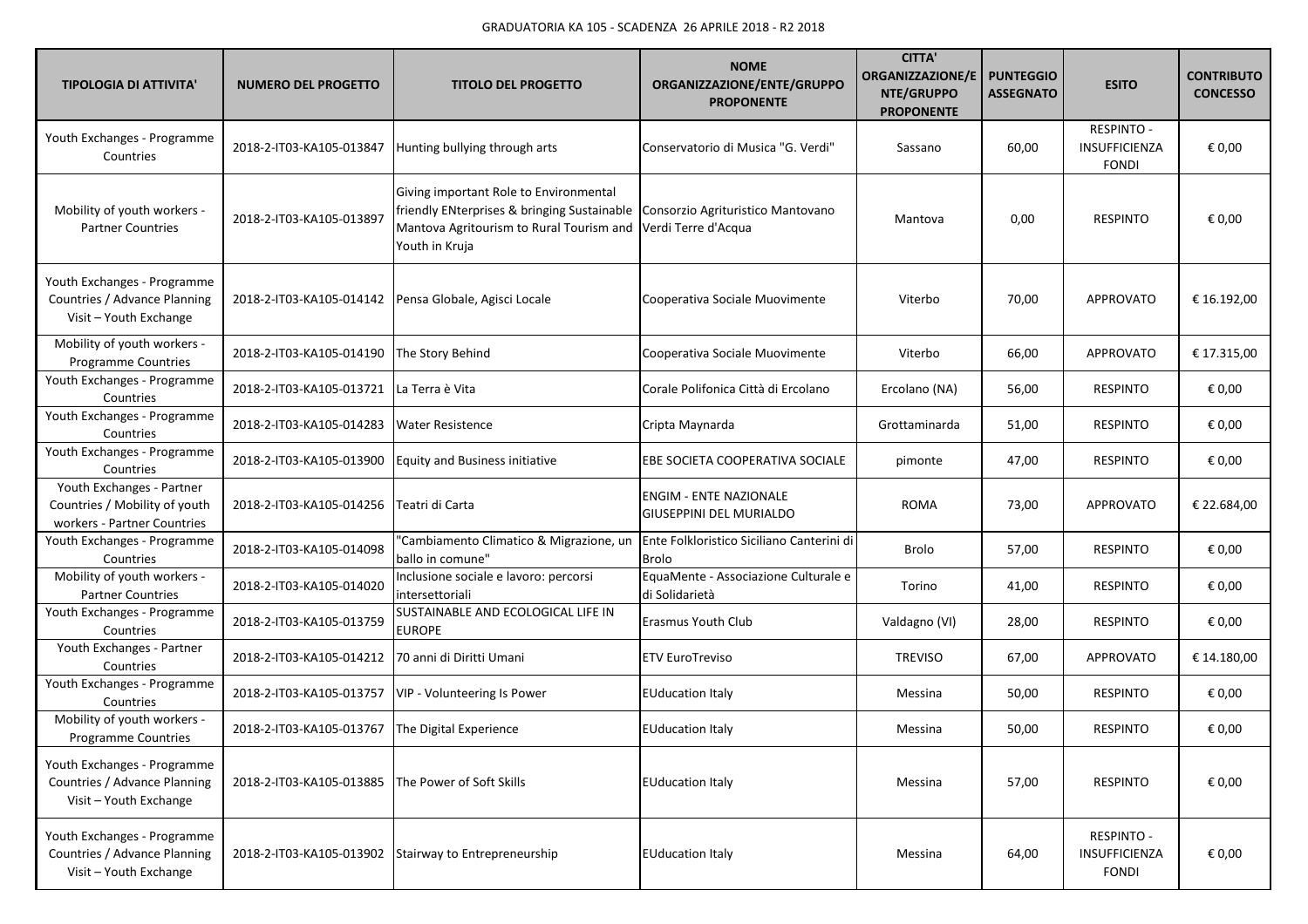| <b>TIPOLOGIA DI ATTIVITA'</b>                                                                                                             | <b>NUMERO DEL PROGETTO</b> | <b>TITOLO DEL PROGETTO</b>                                                                             | <b>NOME</b><br>ORGANIZZAZIONE/ENTE/GRUPPO<br><b>PROPONENTE</b>          | <b>CITTA'</b><br>ORGANIZZAZIONE/E<br>NTE/GRUPPO<br><b>PROPONENTE</b> | <b>PUNTEGGIO</b><br><b>ASSEGNATO</b> | <b>ESITO</b>                                              | <b>CONTRIBUTO</b><br><b>CONCESSO</b> |
|-------------------------------------------------------------------------------------------------------------------------------------------|----------------------------|--------------------------------------------------------------------------------------------------------|-------------------------------------------------------------------------|----------------------------------------------------------------------|--------------------------------------|-----------------------------------------------------------|--------------------------------------|
| Youth Exchanges - Programme<br>Countries / Advance Planning<br>Visit - Youth Exchange                                                     | 2018-2-IT03-KA105-013871   | Movie Makers in Movement 2                                                                             | EuGen - European Generation                                             | roma                                                                 | 64,00                                | <b>RESPINTO -</b><br><b>INSUFFICIENZA</b><br><b>FONDI</b> | € 0,00                               |
| Mobility of youth workers -<br>Programme Countries                                                                                        | 2018-2-IT03-KA105-013717   | INTERNATIONAL TRAINING COURSE<br><b>BEHIND THE REALITY</b>                                             | EURO SUD                                                                | <b>TRIGGIANO</b>                                                     | 69,00                                | <b>APPROVATO</b>                                          | € 20.556,00                          |
| Youth Exchanges - Programme<br>Countries                                                                                                  | 2018-2-IT03-KA105-013712   | ECO AMBASSADORS: YES WE GREEN !!                                                                       | <b>EURO SUD</b>                                                         | TRIGGIANO                                                            | 44,00                                | <b>RESPINTO</b>                                           | € 0,00                               |
| Youth Exchanges - Partner<br>Countries                                                                                                    | 2018-2-IT03-KA105-013714   | UNO SGUARDO SUL CAUCASO                                                                                | <b>EURO SUD</b>                                                         | <b>TRIGGIANO</b>                                                     | 0,00                                 | <b>RESPINTO</b>                                           | € 0,00                               |
| Youth Exchanges - Programme<br>Countries                                                                                                  | 2018-2-IT03-KA105-013729   | ACTIVE CITIZENSHIP : WHERE DO YOU<br>STAND ??                                                          | <b>EURO SUD</b>                                                         | <b>TRIGGIANO</b>                                                     | 46,00                                | <b>RESPINTO</b>                                           | € 0,00                               |
| Mobility of youth workers -<br>Programme Countries                                                                                        | 2018-2-IT03-KA105-013713   | ICEBERG - INTERCULTURAL SKILLS IN<br>YOUTH WORK                                                        | <b>EURO SUD</b>                                                         | <b>TRIGGIANO</b>                                                     | 65,00                                | <b>RESPINTO -</b><br>INSUFFICIENZA<br><b>FONDI</b>        | € 0,00                               |
| Youth Exchanges - Programme<br>Countries / Advance Planning<br>Visit - Youth Exchange                                                     | 2018-2-IT03-KA105-014284   | Youth Exchange: Critical Thinking,<br><b>Entrepreneurial Skills and Active European</b><br>Citizenship | Euroacademia                                                            | Lucca                                                                | 57,00                                | <b>RESPINTO</b>                                           | € 0,00                               |
| Mobility of youth workers -<br>Programme Countries                                                                                        | 2018-2-IT03-KA105-013864   | Ela, Ela Culture Nurture!                                                                              | EuroDemos Youth Mobility NGO                                            | Reggio Calabria                                                      | 58,00                                | <b>RESPINTO</b>                                           | € 0,00                               |
| Mobility of youth workers -<br>Programme Countries                                                                                        | 2018-2-IT03-KA105-014016   | Konnect                                                                                                | EuroDemos Youth Mobility NGO                                            | Reggio Calabria                                                      | 59,00                                | <b>RESPINTO</b>                                           | € 0,00                               |
| Mobility of youth workers -<br>Programme Countries                                                                                        | 2018-2-IT03-KA105-014224   | GraphIT UP!                                                                                            | EuroDemos Youth Mobility NGO                                            | Reggio Calabria                                                      | 58,00                                | <b>RESPINTO</b>                                           | € 0,00                               |
| Youth Exchanges - Partner<br>Countries / Mobility of youth<br>workers - Partner Countries /<br>Advance Planning Visit - Youth<br>Exchange | 2018-2-IT03-KA105-013906   | Changing Perspectives to Make Changes                                                                  | EUROGEMS ASSOCIAZIONE DI<br>PROMOZIONE SOCIALE                          | <b>TREVISO</b>                                                       | 62,00                                | <b>RESPINTO -</b><br><b>INSUFFICIENZA</b><br><b>FONDI</b> | € 0,00                               |
| Youth Exchanges - Partner<br>Countries / Advance Planning<br>Visit - Youth Exchange                                                       | 2018-2-IT03-KA105-013708   | Young artist against radicalization                                                                    | Euro-Mediterranean Association of<br><b>Exchanges Volunteers Events</b> | Favara                                                               | 54,00                                | <b>RESPINTO</b>                                           | € 0,00                               |
| Mobility of youth workers -<br>Programme Countries                                                                                        |                            | 2018-2-IT03-KA105-014087 NGOs Communication Camp                                                       | Euro-Mediterranean Association of<br><b>Exchanges Volunteers Events</b> | Favara                                                               | 45,00                                | RESPINTO                                                  | $\epsilon$ 0,00                      |
| Mobility of youth workers -<br><b>Programme Countries</b>                                                                                 | 2018-2-IT03-KA105-013715   | Skills for life                                                                                        | Euro-Mediterranean Association of<br><b>Exchanges Volunteers Events</b> | Favara                                                               | 61,00                                | <b>RESPINTO -</b><br>INSUFFICIENZA<br><b>FONDI</b>        | € 0,00                               |
| Mobility of youth workers -<br><b>Programme Countries</b>                                                                                 | 2018-2-IT03-KA105-014120   | UploadingCritical Thinking                                                                             | <b>EURO-NET</b>                                                         | POTENZA                                                              | 68,00                                | APPROVATO                                                 | € 18.588,00                          |
| Youth Exchanges - Programme<br>Countries                                                                                                  | 2018-2-IT03-KA105-014183   | One World, Our Home                                                                                    | <b>Explore The World</b>                                                | Altamura                                                             | 76,00                                | APPROVATO                                                 | € 15.113,00                          |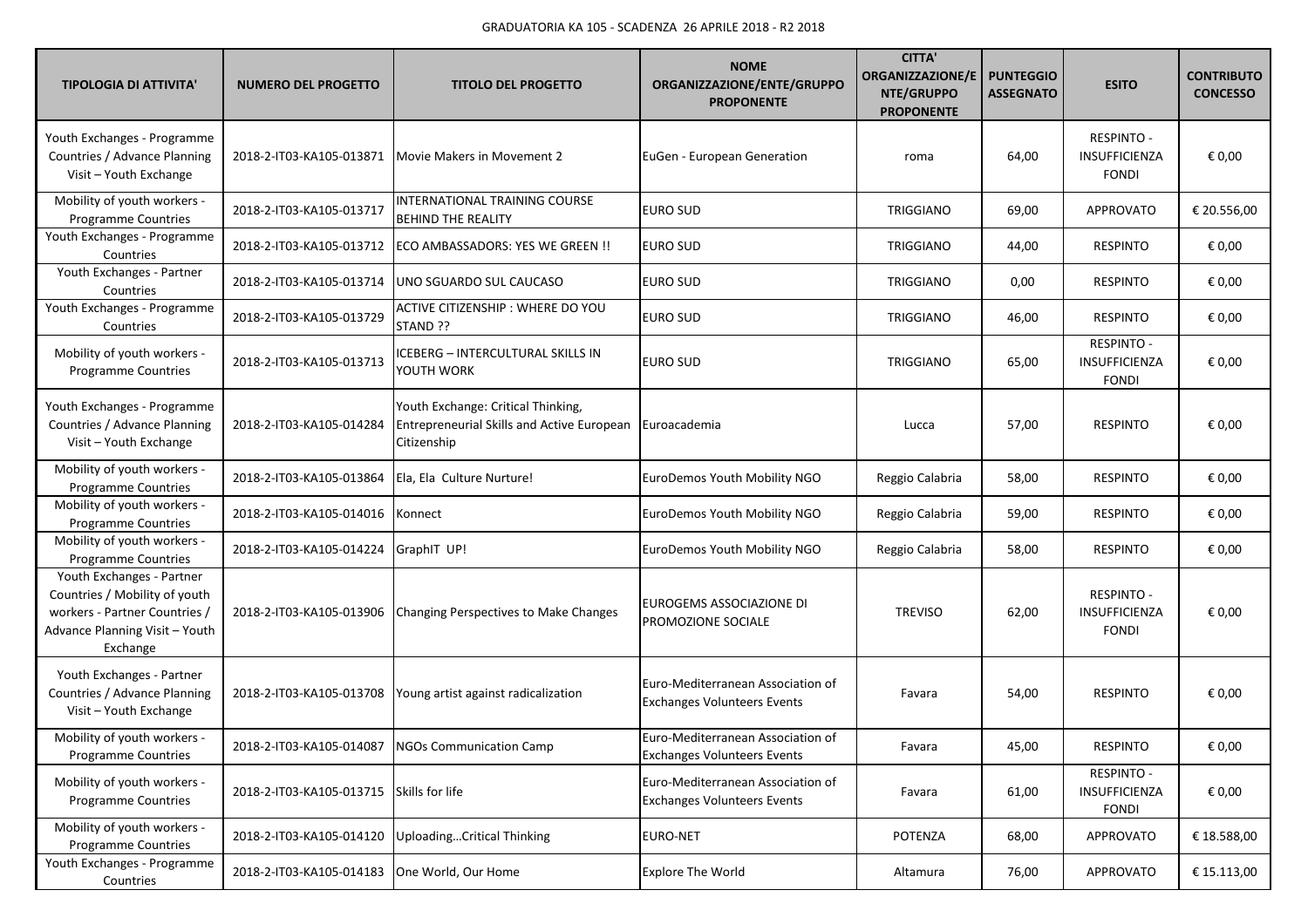| <b>TIPOLOGIA DI ATTIVITA'</b>                                                                 | <b>NUMERO DEL PROGETTO</b> | <b>TITOLO DEL PROGETTO</b>                                                                                | <b>NOME</b><br>ORGANIZZAZIONE/ENTE/GRUPPO<br><b>PROPONENTE</b>             | <b>CITTA'</b><br><b>ORGANIZZAZIONE/E</b><br>NTE/GRUPPO<br><b>PROPONENTE</b> | <b>PUNTEGGIO</b><br><b>ASSEGNATO</b> | <b>ESITO</b>                                       | <b>CONTRIBUTO</b><br><b>CONCESSO</b> |
|-----------------------------------------------------------------------------------------------|----------------------------|-----------------------------------------------------------------------------------------------------------|----------------------------------------------------------------------------|-----------------------------------------------------------------------------|--------------------------------------|----------------------------------------------------|--------------------------------------|
| Youth Exchanges - Programme<br>Countries / Advance Planning<br>Visit - Youth Exchange         | 2018-2-IT03-KA105-014401   | <b>Innovating Musicultural Visions</b>                                                                    | Fabula Naturae                                                             | Sant'Agata de' Goti                                                         | 67,00                                | APPROVATO                                          | € 24.835,00                          |
| Youth Exchanges - Programme<br>Countries / Advance Planning<br>Visit - Youth Exchange         | 2018-2-IT03-KA105-013773   | European Trails                                                                                           | Fabula Naturae                                                             | Sant'Agata de' Goti                                                         | 0,00                                 | <b>RESPINTO</b>                                    | € 0,00                               |
| Youth Exchanges - Programme<br>Countries                                                      | 2018-2-IT03-KA105-013736   | Non fermatemi adesso!                                                                                     | Federazione Internazionale Scambi<br>Socio-Culturale Giovanili "World Net" | Tito                                                                        | 58,00                                | <b>RESPINTO</b>                                    | € 0,00                               |
| Youth Exchanges - Programme<br>Countries / Mobility of youth<br>workers - Programme Countries | 2018-2-IT03-KA105-013846   | Modella le tue abilità, disegna il tuo lavoro, Federazione Internazionale Scambi<br>dipingi il tuo futuro | Socio-Culturale Giovanili "World Net"                                      | Tito                                                                        | 53,00                                | <b>RESPINTO</b>                                    | € 0,00                               |
| Youth Exchanges - Programme<br>Countries / Mobility of youth<br>workers - Programme Countries | 2018-2-IT03-KA105-013931   | Youth in Music                                                                                            | Federazione Internazionale Scambi<br>Socio-Culturale Giovanili "World Net" | Tito                                                                        | 51,00                                | <b>RESPINTO</b>                                    | € 0,00                               |
| Youth Exchanges - Programme<br>Countries                                                      | 2018-2-IT03-KA105-013745   | Non fermatemi adesso!                                                                                     | Federazione Internazionale Scambi<br>Socio-Culturale Giovanili "World Net" | Tito                                                                        | 0,00                                 | <b>RESPINTO - INVIO</b><br><b>MULTIPLO</b>         | € 0,00                               |
| Youth Exchanges - Programme<br>Countries / Mobility of youth<br>workers - Programme Countries | 2018-2-IT03-KA105-013809   | Modella le tue abilità, disegna il tuo lavoro, Federazione Internazionale Scambi<br>dipingi il tuo futuro | Socio-Culturale Giovanili "World Net"                                      | Tito                                                                        | 0,00                                 | <b>RESPINTO - INVIO</b><br><b>MULTIPLO</b>         | € 0,00                               |
| Mobility of youth workers -<br><b>Partner Countries</b>                                       | 2018-2-IT03-KA105-014158   | Social entrepreneurship for social change                                                                 | <b>FONDAZIONE ISTITUTO</b><br>MORCELLIANO                                  | CHIARI                                                                      | 49,00                                | <b>RESPINTO</b>                                    | € 0,00                               |
| Youth Exchanges - Programme<br>Countries                                                      | 2018-2-IT03-KA105-014148   | Know yourself Through the others!                                                                         | <b>FONDAZIONE ISTITUTO</b><br><b>MORCELLIANO</b>                           | <b>CHIARI</b>                                                               | 60,00                                | <b>RESPINTO -</b><br>INSUFFICIENZA<br><b>FONDI</b> | € 0,00                               |
| Youth Exchanges - Partner<br>Countries / Advance Planning<br>Visit - Youth Exchange           | 2018-2-IT03-KA105-014168   | Find your inner Peace                                                                                     | <b>FONDAZIONE ISTITUTO</b><br><b>MORCELLIANO</b>                           | <b>CHIARI</b>                                                               | 65,00                                | <b>RESPINTO -</b><br>INSUFFICIENZA<br><b>FONDI</b> | € 0,00                               |
| Mobility of youth workers -<br><b>Programme Countries</b>                                     | 2018-2-IT03-KA105-013945   | Building innovative green light technology                                                                | FONDAZIONE ISTITUTO TECNICO<br>SUPERIORE "A. MONACO" Settore<br>energia    | Cosenza                                                                     | 0,00                                 | <b>RESPINTO</b>                                    | € 0,00                               |
| Mobility of youth workers -<br><b>Programme Countries</b>                                     | 2018-2-IT03-KA105-014422   | 8 KEYS IN 8 DAYS                                                                                          | Fondazione Toscana Sostenibile Onlus                                       | San Miniato                                                                 | 62,00                                | <b>RESPINTO -</b><br>INSUFFICIENZA<br><b>FONDI</b> | € 0,00                               |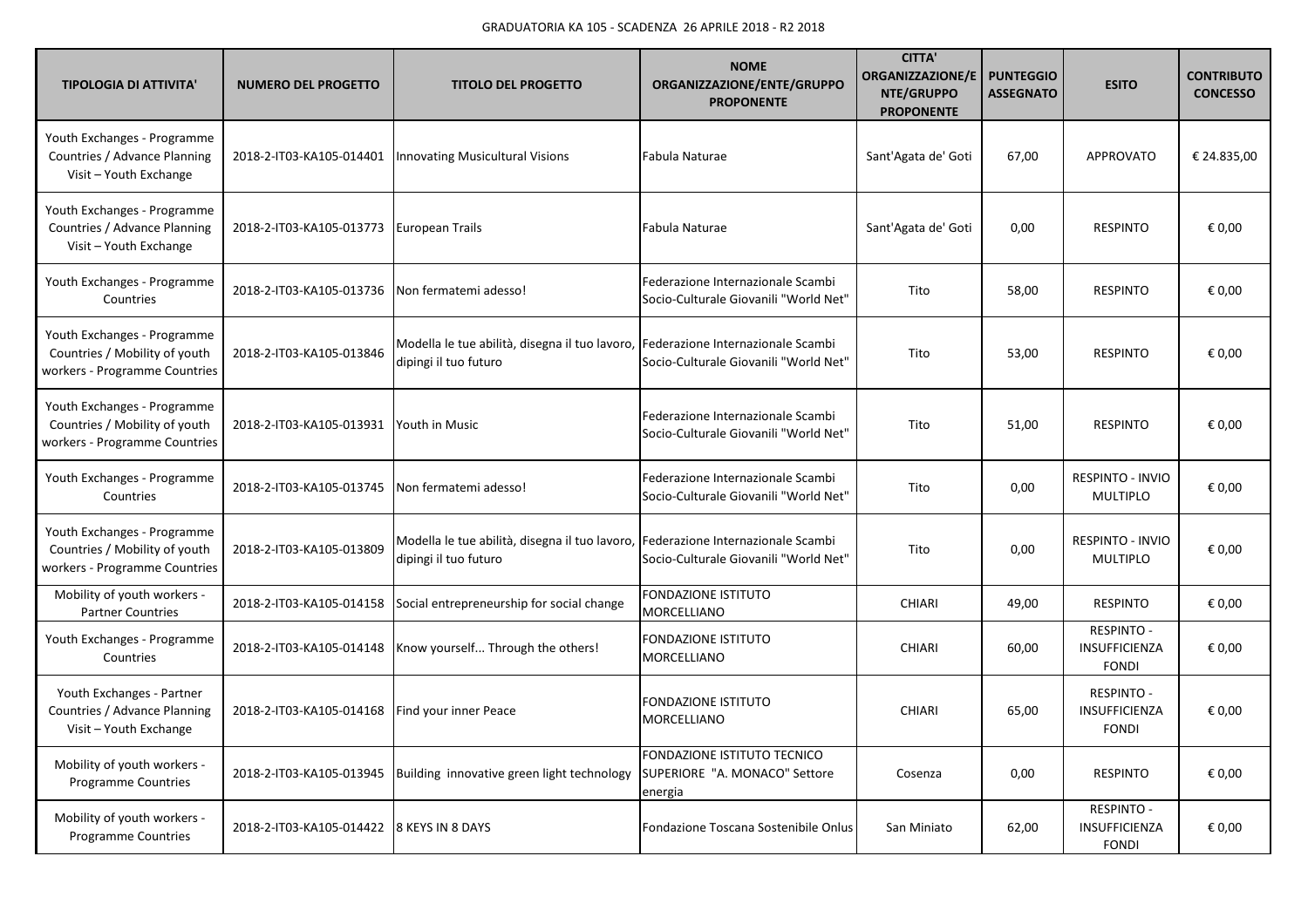| <b>TIPOLOGIA DI ATTIVITA'</b>                                                         | <b>NUMERO DEL PROGETTO</b>                   | <b>TITOLO DEL PROGETTO</b>             | <b>NOME</b><br>ORGANIZZAZIONE/ENTE/GRUPPO<br><b>PROPONENTE</b>   | <b>CITTA'</b><br><b>ORGANIZZAZIONE/E</b><br>NTE/GRUPPO<br><b>PROPONENTE</b> | <b>PUNTEGGIO</b><br><b>ASSEGNATO</b> | <b>ESITO</b>                                       | <b>CONTRIBUTO</b><br><b>CONCESSO</b> |
|---------------------------------------------------------------------------------------|----------------------------------------------|----------------------------------------|------------------------------------------------------------------|-----------------------------------------------------------------------------|--------------------------------------|----------------------------------------------------|--------------------------------------|
| Youth Exchanges - Programme<br>Countries / Advance Planning<br>Visit - Youth Exchange | 2018-2-IT03-KA105-014261                     | New Dance Idea                         | <b>FREE DANCE ASSOCIAZIONE</b><br>SPORTIVA DILETTANTISTICA       | Corciano                                                                    | 48,00                                | <b>RESPINTO</b>                                    | € 0,00                               |
| Youth Exchanges - Programme<br>Countries / Advance Planning<br>Visit - Youth Exchange | 2018-2-IT03-KA105-013801                     | E+ Media Makers                        | freeminds in action                                              | Favara                                                                      | 55,00                                | <b>RESPINTO</b>                                    | € 0,00                               |
| Mobility of youth workers -<br><b>Partner Countries</b>                               | 2018-2-IT03-KA105-014292                     | For Training and Development           | freeminds in action                                              | Favara                                                                      | 52,00                                | <b>RESPINTO</b>                                    | € 0,00                               |
| Mobility of youth workers -<br><b>Programme Countries</b>                             | 2018-2-IT03-KA105-014138                     | Active mE+                             | freeminds in action                                              | Favara                                                                      | 63,00                                | <b>RESPINTO -</b><br>INSUFFICIENZA<br><b>FONDI</b> | € 0,00                               |
| Mobility of youth workers -<br><b>Partner Countries</b>                               | 2018-2-IT03-KA105-013703                     | For Training and Development           | freeminds in action                                              | Favara                                                                      | 0,00                                 | <b>RESPINTO - INVIO</b><br><b>MULTIPLO</b>         | € 0,00                               |
| Mobility of youth workers -<br><b>Partner Countries</b>                               | 2018-2-IT03-KA105-013707                     | For Training and Development           | freeminds in action                                              | Favara                                                                      | 0,00                                 | RESPINTO - INVIO<br><b>MULTIPLO</b>                | € 0,00                               |
| Mobility of youth workers -<br><b>Partner Countries</b>                               | 2018-2-IT03-KA105-013716                     | For Training and Development           | freeminds in action                                              | Favara                                                                      | 0,00                                 | RESPINTO - INVIO<br><b>MULTIPLO</b>                | € 0,00                               |
| Mobility of youth workers -<br><b>Partner Countries</b>                               | 2018-2-IT03-KA105-013728                     | For Training and Development           | freeminds in action                                              | Favara                                                                      | 0,00                                 | RESPINTO - INVIO<br><b>MULTIPLO</b>                | € 0,00                               |
| Mobility of youth workers -<br><b>Partner Countries</b>                               | 2018-2-IT03-KA105-013764                     | For Training and Development           | freeminds in action                                              | Favara                                                                      | 0,00                                 | RESPINTO - INVIO<br><b>MULTIPLO</b>                | € 0,00                               |
| Youth Exchanges - Partner<br>Countries                                                | 2018-2-IT03-KA105-014342                     | Think about it                         | <b>FUTURO DIGITALE</b>                                           | <b>TERRANOVA DA</b><br>SIBARI                                               | 55,00                                | <b>RESPINTO</b>                                    | € 0,00                               |
| Youth Exchanges - Programme<br>Countries                                              | 2018-2-IT03-KA105-014125                     | Let's startup                          | Futuro e Progresso Associazione di<br>promozione sociale         | Padova                                                                      | 54,00                                | <b>RESPINTO</b>                                    | € 0,00                               |
| Youth Exchanges - Partner<br>Countries / Advance Planning<br>Visit - Youth Exchange   | 2018-2-IT03-KA105-014173                     | <b>GAME Youth Exchange</b>             | <b>GAME</b> - Global Alliance for the<br>Marginalized and Equity | Roma                                                                        | 0,00                                 | <b>RESPINTO</b>                                    | € 0,00                               |
| Youth Exchanges - Partner<br>Countries                                                | 2018-2-IT03-KA105-014237                     | Eco-connected, inspired for changes    | GARIANO ALESSANDRO                                               | MARCELLINARA                                                                | 0,00                                 | <b>RESPINTO</b>                                    | € 0,00                               |
| Youth Exchanges - Programme<br>Countries                                              | 2018-2-IT03-KA105-013783  I've got your back |                                        | Giovani d'Oggi                                                   | Nocera Inferiore (Sa)                                                       | 64,00                                | <b>RESPINTO -</b><br>INSUFFICIENZA<br><b>FONDI</b> | € 0,00                               |
| Youth Exchanges - Programme<br>Countries                                              | 2018-2-IT03-KA105-013822                     | <b>Togheter in Music</b>               | <b>GRUPPO FOLKLORISTICO "CITTA' DI</b><br><b>ASSEMINI"</b>       | ASSEMINI (CA)                                                               | 58,00                                | <b>RESPINTO</b>                                    | € 0,00                               |
| Youth Exchanges - Programme<br>Countries                                              | 2018-2-IT03-KA105-013776                     | Ciclo Riciclo                          | Gruppo folkloristico "I picciotti di<br>Rafadali"                | Raffadali                                                                   | 0,00                                 | RITIRATO                                           | € 0,00                               |
| Youth Exchanges - Programme<br>Countries                                              | 2018-2-IT03-KA105-013889                     | comprendere per combattere il razzismo | GRUPPO FOLKLORISTICO CIOCIARO<br>"VALLE DI COMINO"               | ATINA (FR)                                                                  | 54,00                                | <b>RESPINTO</b>                                    | € 0,00                               |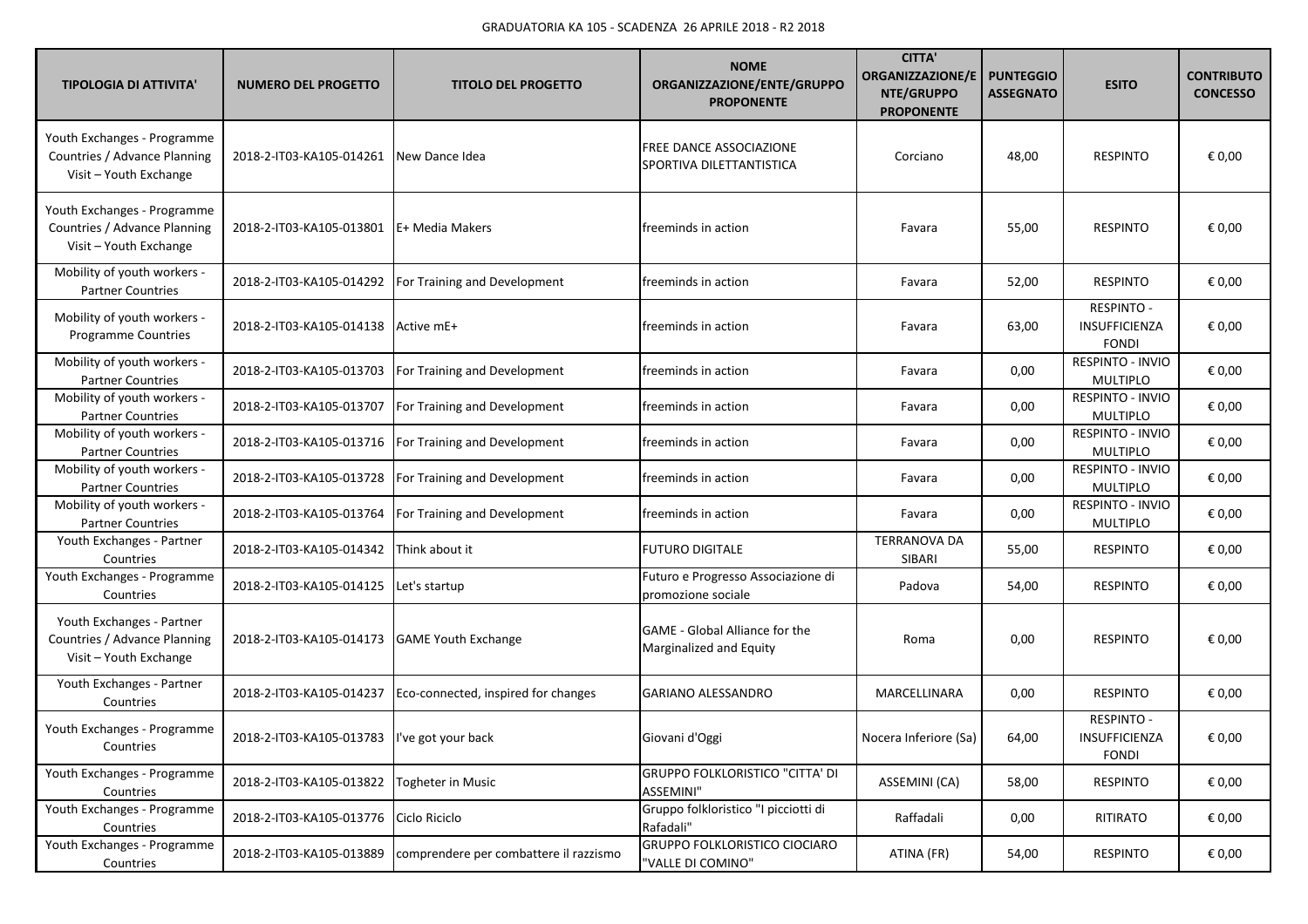| <b>TIPOLOGIA DI ATTIVITA'</b>                                                         | <b>NUMERO DEL PROGETTO</b> | <b>TITOLO DEL PROGETTO</b>                                            | <b>NOME</b><br>ORGANIZZAZIONE/ENTE/GRUPPO<br><b>PROPONENTE</b>                | <b>CITTA'</b><br><b>ORGANIZZAZIONE/E</b><br>NTE/GRUPPO<br><b>PROPONENTE</b> | <b>PUNTEGGIO</b><br><b>ASSEGNATO</b> | <b>ESITO</b>                                       | <b>CONTRIBUTO</b><br><b>CONCESSO</b> |
|---------------------------------------------------------------------------------------|----------------------------|-----------------------------------------------------------------------|-------------------------------------------------------------------------------|-----------------------------------------------------------------------------|--------------------------------------|----------------------------------------------------|--------------------------------------|
| Youth Exchanges - Programme<br>Countries                                              | 2018-2-IT03-KA105-013830   | Dammi un buon motivo                                                  | Gruppo folkloristico città di Cutro                                           | Cutro                                                                       | 50,00                                | <b>RESPINTO</b>                                    | € 0,00                               |
| Youth Exchanges - Programme<br>Countries                                              | 2018-2-IT03-KA105-013878   | Diagonal of Europe                                                    | gruppo informale voci a sud                                                   | cavallino                                                                   | 53,00                                | <b>RESPINTO</b>                                    | € 0,00                               |
| Youth Exchanges - Programme<br>Countries / Advance Planning<br>Visit - Youth Exchange | 2018-2-IT03-KA105-014153   | Connect with Eur-self                                                 | <b>GRUPPO ITALIANO AMICI DELLA</b><br><b>NATURA</b>                           | Lonato del Garda                                                            | 60,00                                | <b>RESPINTO -</b><br>INSUFFICIENZA<br><b>FONDI</b> | € 0,00                               |
| Youth Exchanges - Partner<br>Countries / Advance Planning<br>Visit - Youth Exchange   | 2018-2-IT03-KA105-014359   | Take To The Pitch! Play, Respect & Grow<br>Up                         | <b>GRUPPO UMANA SOLIDARIETA'</b><br><b>GUIDO PULETTI</b>                      | Macerata                                                                    | 0,00                                 | <b>RESPINTO</b>                                    | € 0,00                               |
| Youth Exchanges - Partner<br>Countries                                                | 2018-2-IT03-KA105-014108   | Know your rights                                                      | H.R.Y.O HUMAN RIGHTS YOUTH<br><b>ORGANIZATION</b>                             | <b>MONREALE</b>                                                             | 55,00                                | <b>RESPINTO</b>                                    | € 0,00                               |
| Youth Exchanges - Programme<br>Countries                                              | 2018-2-IT03-KA105-014387   | #itwasneveradress                                                     | H.R.Y.O HUMAN RIGHTS YOUTH<br><b>ORGANIZATION</b>                             | MONREALE                                                                    | 49,00                                | <b>RESPINTO</b>                                    | € 0,00                               |
| Youth Exchanges - Programme<br>Countries                                              | 2018-2-IT03-KA105-013795   | <b>Rural Power!</b>                                                   | High on Life                                                                  | Mileto                                                                      | 76,00                                | <b>APPROVATO</b>                                   | € 18.864,00                          |
| Youth Exchanges - Programme<br>Countries                                              | 2018-2-IT03-KA105-013797   | Get Up! In Action for our World                                       | High on Life                                                                  | Mileto                                                                      | 57,00                                | <b>RESPINTO</b>                                    | € 0,00                               |
| Mobility of youth workers -<br>Programme Countries                                    | 2018-2-IT03-KA105-014420   | UEFA! Art UNESCO Environment Future!                                  | HUMUS-EX ALLIEVI DEL MASTER IN<br><b>WORLD NATURAL HERITAGE</b><br>MANAGEMENT | <b>TRENTO</b>                                                               | 56,00                                | <b>RESPINTO</b>                                    | € 0,00                               |
| Youth Exchanges - Partner<br>Countries                                                | 2018-2-IT03-KA105-014150   | Love is in the EU                                                     | <b>Bravi Ragazzi</b>                                                          | Messina                                                                     | 55,00                                | <b>RESPINTO</b>                                    | € 0,00                               |
| Youth Exchanges - Programme<br>Countries                                              | 2018-2-IT03-KA105-013710   | <b>RPG - Rolling Skills</b>                                           | I Bravi Ragazzi                                                               | Messina                                                                     | 64,00                                | <b>RESPINTO -</b><br>INSUFFICIENZA<br><b>FONDI</b> | € 0,00                               |
| Youth Exchanges - Programme<br>Countries                                              | 2018-2-IT03-KA105-014132   | No Inclusion, No Party                                                | I Bravi Ragazzi                                                               | Messina                                                                     | 60,00                                | <b>RESPINTO -</b><br>INSUFFICIENZA<br><b>FONDI</b> | € 0,00                               |
| Youth Exchanges - Programme<br>Countries                                              | 2018-2-IT03-KA105-013860   | The Valley of Smart Food                                              | I Picciotti da Purtedda                                                       | Agrigento                                                                   | 69,00                                | <b>APPROVATO</b>                                   | € 18.288,00                          |
| Mobility of youth workers -<br><b>Partner Countries</b>                               |                            | 2018-2-IT03-KA105-014415   I.C.E PLAN - Investing in Circular Economy | Ideas2Actions                                                                 | San Giovanni in Fiore                                                       | 42,00                                | <b>RESPINTO</b>                                    | € 0,00                               |
| Mobility of youth workers -<br>Programme Countries                                    | 2018-2-IT03-KA105-014274   | "Digital Fruits of Cultural e-Learning"                               | <b>IDENTITIES</b>                                                             | <b>CHIETI</b>                                                               | 0,00                                 | <b>RESPINTO</b>                                    | € 0,00                               |
| Youth Exchanges - Programme<br>Countries                                              | 2018-2-IT03-KA105-014354   | Bejond Vision - Feelings Hands                                        | <b>INDILA</b>                                                                 | Aversa                                                                      | 59,00                                | <b>RESPINTO</b>                                    | € 0,00                               |
| Youth Exchanges - Programme<br>Countries                                              | 2018-2-IT03-KA105-014013   | Bringing out the best in YOU                                          | Informal Group SolidAir                                                       | Sassari                                                                     | 58,00                                | <b>RESPINTO</b>                                    | € 0,00                               |
| Youth Exchanges - Programme<br>Countries                                              |                            | 2018-2-IT03-KA105-014014 Be Smart, Be a Cultural Mediator!            | Informal Group SolidAir                                                       | Sassari                                                                     | 54,00                                | <b>RESPINTO</b>                                    | € 0,00                               |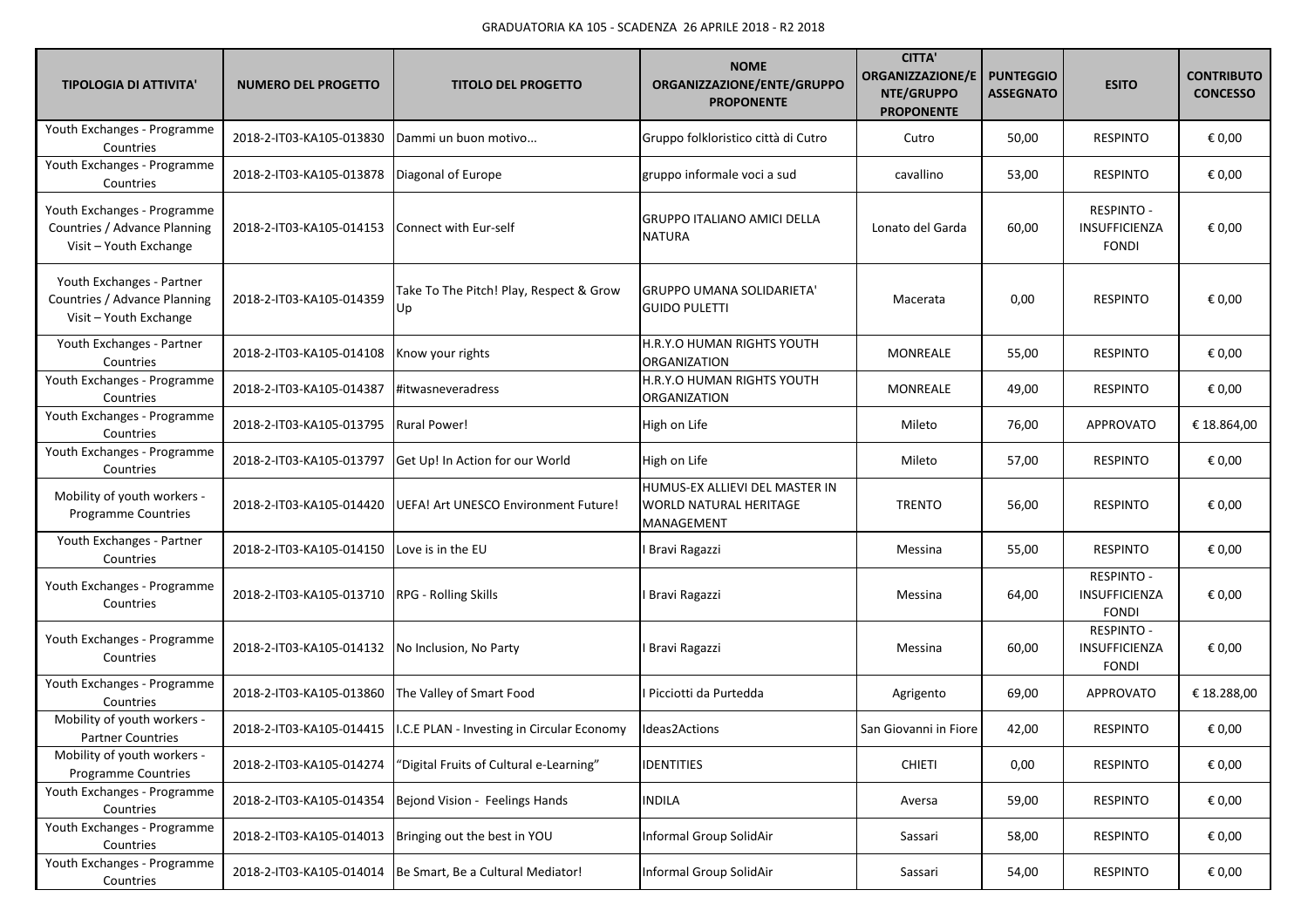| <b>TIPOLOGIA DI ATTIVITA'</b>                                                         | <b>NUMERO DEL PROGETTO</b> | <b>TITOLO DEL PROGETTO</b>                                                                              | <b>NOME</b><br>ORGANIZZAZIONE/ENTE/GRUPPO<br><b>PROPONENTE</b> | <b>CITTA'</b><br><b>ORGANIZZAZIONE/E</b><br>NTE/GRUPPO<br><b>PROPONENTE</b> | <b>PUNTEGGIO</b><br><b>ASSEGNATO</b> | <b>ESITO</b>                                              | <b>CONTRIBUTO</b><br><b>CONCESSO</b> |
|---------------------------------------------------------------------------------------|----------------------------|---------------------------------------------------------------------------------------------------------|----------------------------------------------------------------|-----------------------------------------------------------------------------|--------------------------------------|-----------------------------------------------------------|--------------------------------------|
| Youth Exchanges - Programme<br>Countries                                              | 2018-2-IT03-KA105-013911   | Sharing European Experiences in FOod<br>Recovering and WAste ReDuction                                  | Informamentis Europa                                           | Caserta                                                                     | 59,00                                | <b>RESPINTO</b>                                           | € 0,00                               |
| Youth Exchanges - Programme<br>Countries                                              | 2018-2-IT03-KA105-014251   | Dieta MediterraneaI'inclusione vien<br>mangiando!                                                       | InterGAP                                                       | Cosenza                                                                     | 32,00                                | <b>RESPINTO</b>                                           | € 0,00                               |
| Mobility of youth workers -<br><b>Programme Countries</b>                             | 2018-2-IT03-KA105-014240   | Developing Skills for the Inclusion                                                                     | <b>Invasioni Creative</b>                                      | Prato                                                                       | 0,00                                 | RITIRATO                                                  | € 0,00                               |
| Mobility of youth workers -<br><b>Partner Countries</b>                               | 2018-2-IT03-KA105-014275   | <b>INEW - Non-formal Education Welcomers</b>                                                            | <b>ISTITUTO PACE SVILUPPO</b><br>INNOVAZIONE ACLI (IPSIA)      | <b>ROMA</b>                                                                 | 61,00                                | <b>RESPINTO -</b><br>INSUFFICIENZA<br><b>FONDI</b>        | € 0.00                               |
| Youth Exchanges - Programme<br>Countries                                              | 2018-2-IT03-KA105-014015   | That's All Folk(s)!                                                                                     | Istituto Tecnico Commerciale<br>Salvatore Satta di Nuoro       | Nuoro                                                                       | 44,00                                | <b>RESPINTO</b>                                           | € 0,00                               |
| Mobility of youth workers -<br><b>Programme Countries</b>                             | 2018-2-IT03-KA105-013800   | PEAR - Preventing Extremism And<br>Radicalization - training for youth workers                          | Itaka training                                                 | Vibo Valentia                                                               | 58,00                                | <b>RESPINTO</b>                                           | € 0,00                               |
| Youth Exchanges - Programme<br>Countries                                              | 2018-2-IT03-KA105-014320   | How to be offline living?                                                                               | Italians for Youth                                             | Milan, Italy                                                                | 60,00                                | RESPINTO -<br><b>INSUFFICIENZA</b><br><b>FONDI</b>        | € 0,00                               |
| Youth Exchanges - Programme<br>Countries                                              | 2018-2-IT03-KA105-014442   | #onlinerights                                                                                           | Italians for Youth                                             | Milan, Italy                                                                | 61,00                                | <b>RESPINTO -</b><br>INSUFFICIENZA<br><b>FONDI</b>        | € 0,00                               |
| Youth Exchanges - Programme<br>Countries                                              | 2018-2-IT03-KA105-013755   | Don't play with my future                                                                               | Kizil elma                                                     | Spinea (venezia)                                                            | 47,00                                | <b>RESPINTO</b>                                           | € 0,00                               |
| Mobility of youth workers -<br><b>Programme Countries</b>                             | 2018-2-IT03-KA105-013704   | Social Entrepreneurs                                                                                    | Kizil elma                                                     | Spinea (venezia)                                                            | 64,00                                | <b>RESPINTO -</b><br><b>INSUFFICIENZA</b><br><b>FONDI</b> | € 0,00                               |
| Youth Exchanges - Programme<br>Countries                                              | 2018-2-IT03-KA105-013743   | Don't play with my future                                                                               | Kizil elma                                                     | Spinea (venezia)                                                            | 0,00                                 | RESPINTO - INVIO<br><b>MULTIPLO</b>                       | € 0,00                               |
| Youth Exchanges - Programme<br>Countries / Advance Planning<br>Visit - Youth Exchange | 2018-2-IT03-KA105-014144   | Manipulative Skills & Mental Disability                                                                 | La Clessidra - Associazione di<br>volontariato                 | Benevento                                                                   | 75,00                                | <b>APPROVATO</b>                                          | € 13.830,00                          |
| Youth Exchanges - Programme<br>Countries / Advance Planning<br>Visit - Youth Exchange | 2018-2-IT03-KA105-014124   | Improve your sustainability future:<br>sustainable entrepreneurship and skills for<br>the labor market. | La Fucina dei Saperi                                           | Castellammare di<br>Stabia                                                  | 67,00                                | <b>APPROVATO</b>                                          | € 23.925,00                          |
| Youth Exchanges - Programme<br>Countries                                              | 2018-2-IT03-KA105-013819   | Musica contro le dipendenze                                                                             | La Ginestra Associazione di<br>Promozione sociale              | Campagna                                                                    | 55,00                                | <b>RESPINTO</b>                                           | € 0,00                               |
| Mobility of youth workers -<br><b>Programme Countries</b>                             | 2018-2-IT03-KA105-013882   | Being a Youth Worker Today                                                                              | L'Arca del Blues                                               | Lecce                                                                       | 66,00                                | <b>APPROVATO</b>                                          | € 17.608,00                          |
| Youth Exchanges - Programme<br>Countries                                              | 2018-2-IT03-KA105-013883   | 360° Turism - new jobs and opportunities                                                                | L'Arca del Blues                                               | Lecce                                                                       | 55,00                                | <b>RESPINTO</b>                                           | € 0,00                               |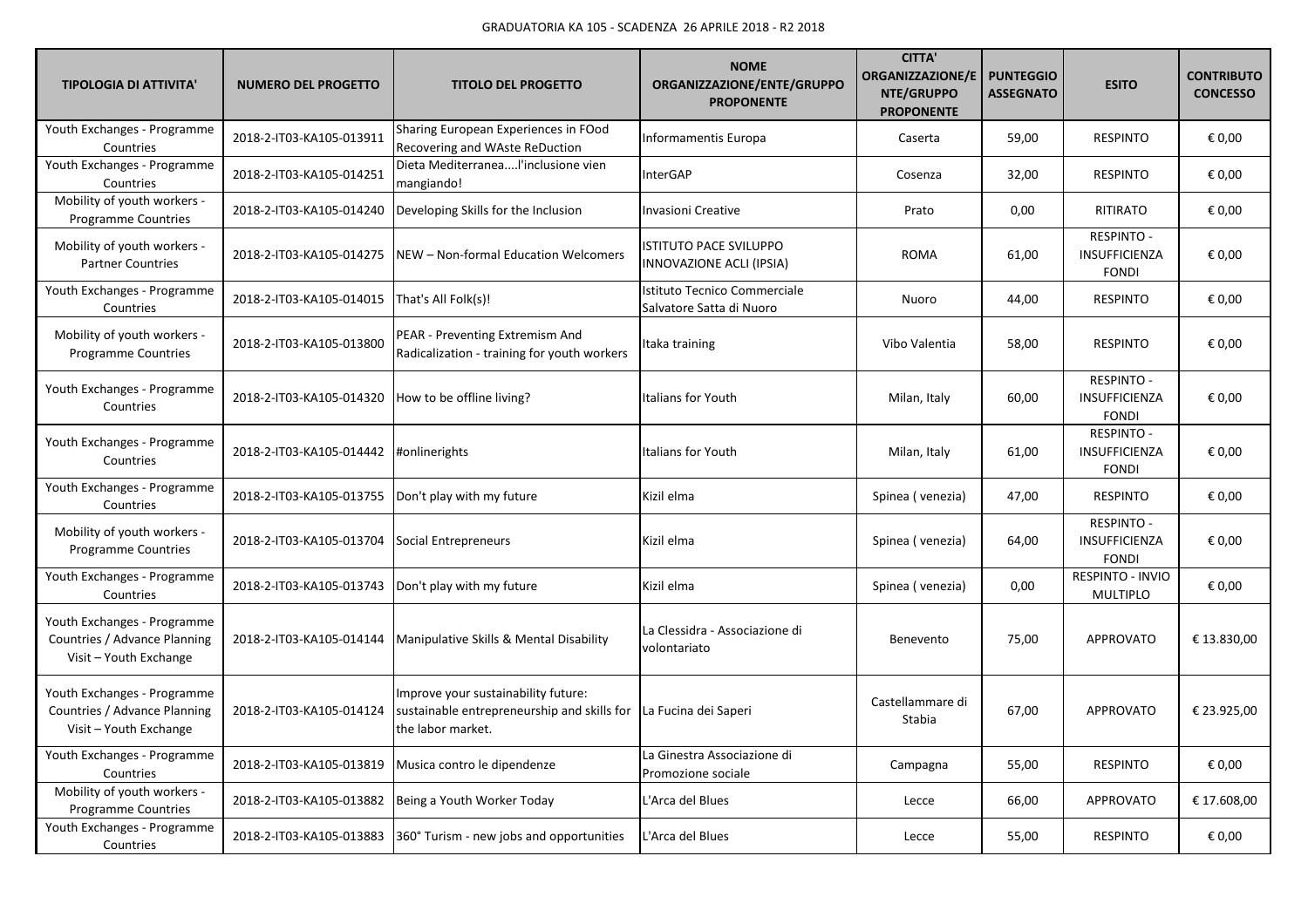| <b>TIPOLOGIA DI ATTIVITA'</b>                                                                                                               | <b>NUMERO DEL PROGETTO</b> | <b>TITOLO DEL PROGETTO</b>                                                                         | <b>NOME</b><br>ORGANIZZAZIONE/ENTE/GRUPPO<br><b>PROPONENTE</b>            | <b>CITTA'</b><br><b>ORGANIZZAZIONE/E</b><br>NTE/GRUPPO<br><b>PROPONENTE</b> | <b>PUNTEGGIO</b><br><b>ASSEGNATO</b> | <b>ESITO</b>                               | <b>CONTRIBUTO</b><br><b>CONCESSO</b> |
|---------------------------------------------------------------------------------------------------------------------------------------------|----------------------------|----------------------------------------------------------------------------------------------------|---------------------------------------------------------------------------|-----------------------------------------------------------------------------|--------------------------------------|--------------------------------------------|--------------------------------------|
| Youth Exchanges - Programme<br>Countries / Advance Planning<br>Visit - Youth Exchange                                                       | 2018-2-IT03-KA105-014321   | Regenerating nature, enhancing<br>community                                                        | Leaf                                                                      | Palermo                                                                     | 54,00                                | <b>RESPINTO</b>                            | € 0,00                               |
| Youth Exchanges - Programme<br>Countries / Advance Planning<br>Visit - Youth Exchange                                                       | 2018-2-IT03-KA105-014309   | Regenerating nature, enhancing<br>community                                                        | Leaf                                                                      | Palermo                                                                     | 0,00                                 | <b>RESPINTO - INVIO</b><br><b>MULTIPLO</b> | € 0,00                               |
| Youth Exchanges - Partner<br>Countries                                                                                                      | 2018-2-IT03-KA105-014202   | A good(s) life. Possibilità e realtà<br>dell'Economia Civile                                       | Legambiente Lecco Onlus                                                   | Valmadrera                                                                  | 67,00                                | <b>APPROVATO</b>                           | € 13.806,00                          |
| Youth Exchanges - Programme<br>Countries                                                                                                    | 2018-2-IT03-KA105-013948   | Yes, Hiken                                                                                         | Liberateci, BAsta NOia! (LI.BA.NO.)                                       | Sassari                                                                     | 45,00                                | <b>RESPINTO</b>                            | € 0,00                               |
| Mobility of youth workers -<br>Programme Countries                                                                                          | 2018-2-IT03-KA105-014110   | Visual facilitation tools for visual thinking<br>and create change                                 | Librotondo società cooperativa<br>sociale ONLUS                           | Genova                                                                      | 71,00                                | <b>APPROVATO</b>                           | € 19.690,00                          |
| Mobility of youth workers -<br>Programme Countries                                                                                          | 2018-2-IT03-KA105-014092   | Self Advertisement                                                                                 | Liceo Scientifico Fermi Nuoro                                             | Nuoro                                                                       | 46,00                                | <b>RESPINTO</b>                            | € 0,00                               |
| Youth Exchanges - Programme<br>Countries                                                                                                    | 2018-2-IT03-KA105-013899   | YOUNGERS ENJOY EUROPE                                                                              | LIFE AND LIFE-ONLUS                                                       | Palermo                                                                     | 58,00                                | <b>RESPINTO</b>                            | € 0,00                               |
| Youth Exchanges - Programme<br>Countries                                                                                                    | 2018-2-IT03-KA105-013898   | YOUNGERS ENJOY EUROPE                                                                              | LIFE AND LIFE-ONLUS                                                       | Palermo                                                                     | 0,00                                 | RESPINTO - INVIO<br><b>MULTIPLO</b>        | € 0,00                               |
| Mobility of youth workers -<br>Programme Countries                                                                                          | 2018-2-IT03-KA105-014246   | Leaders for the future                                                                             | L'Isola che non c'è                                                       | Rende (CS)                                                                  | 55,00                                | <b>RESPINTO</b>                            | € 0,00                               |
| Mobility of youth workers -<br><b>Programme Countries</b>                                                                                   | 2018-2-IT03-KA105-014170   | Handle the conflict - Non-violent conflict<br>management skills for european youth<br>oganizations | L'Ortica - Agricoltura e cibo                                             | Pisa                                                                        | 0,00                                 | <b>RESPINTO</b>                            | € 0,00                               |
| Mobility of youth workers -<br><b>Programme Countries</b>                                                                                   | 2018-2-IT03-KA105-014372   | PromotingInclusionThroughGames                                                                     | <b>LUETEC</b>                                                             | <b>Naples</b>                                                               | 0,00                                 | <b>RESPINTO</b>                            | € 0,00                               |
| Mobility of youth workers -<br>Programme Countries                                                                                          | 2018-2-IT03-KA105-014157   | PromotingInclusionThroughGames                                                                     | <b>LUETEC</b>                                                             | <b>Naples</b>                                                               | 0,00                                 | RESPINTO - INVIO<br><b>MULTIPLO</b>        | € 0,00                               |
| Youth Exchanges - Programme<br>Countries / Mobility of youth<br>workers - Programme Countries<br>Advance Planning Visit - Youth<br>Exchange | 2018-2-IT03-KA105-013888   | FR.O.M.<br>NFE Tools to Raise Awareness on Anti-<br>Racism and Freedom of Movement                 | LUNARIA ASSOCIAZIONE DI<br>PROMOZIONE SOCIALE E IMPRESA<br><b>SOCIALE</b> | <b>ROMA</b>                                                                 | 72,00                                | <b>APPROVATO</b>                           | € 56.833,00                          |
| Youth Exchanges - Programme<br>Countries / Mobility of youth<br>workers - Programme Countries<br>Advance Planning Visit - Youth<br>Exchange | 2018-2-IT03-KA105-013922   | <b>BREAD and ROSES</b><br>Youth work to Raise Awareness on Gender<br>Equality                      | LUNARIA ASSOCIAZIONE DI<br>PROMOZIONE SOCIALE E IMPRESA<br><b>SOCIALE</b> | ROMA                                                                        | 69,00                                | APPROVATO                                  | € 56.597,00                          |
| Youth Exchanges - Programme<br>Countries                                                                                                    | 2018-2-IT03-KA105-013821   | Mondo in rete                                                                                      | Lupetti Petruresi 1964                                                    | Forino                                                                      | 52,00                                | <b>RESPINTO</b>                            | € 0,00                               |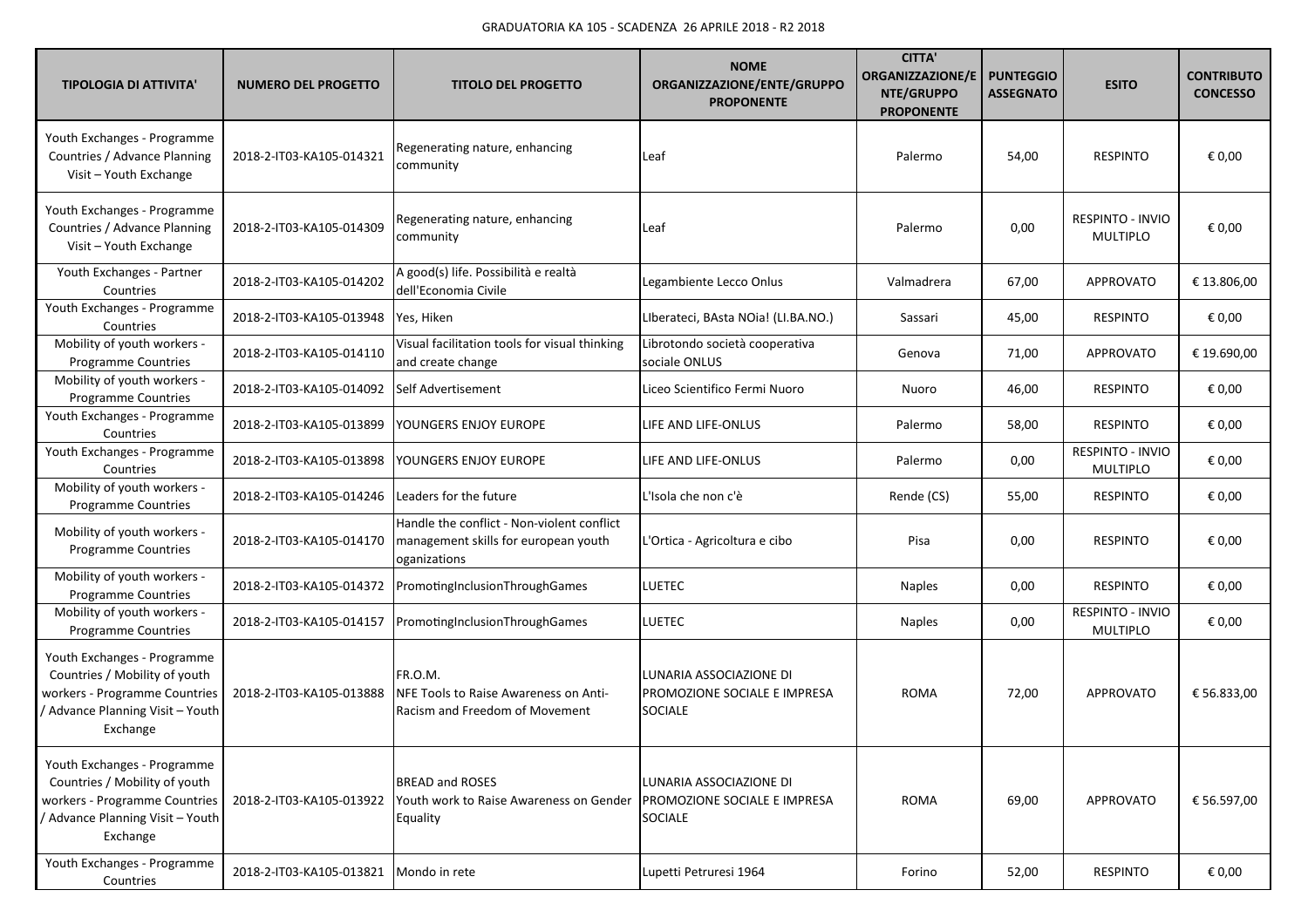| <b>TIPOLOGIA DI ATTIVITA'</b>                                                                                                               | <b>NUMERO DEL PROGETTO</b> | <b>TITOLO DEL PROGETTO</b>                   | <b>NOME</b><br>ORGANIZZAZIONE/ENTE/GRUPPO<br><b>PROPONENTE</b> | <b>CITTA</b><br><b>ORGANIZZAZIONE/E</b><br>NTE/GRUPPO<br><b>PROPONENTE</b> | <b>PUNTEGGIO</b><br><b>ASSEGNATO</b> | <b>ESITO</b>                                       | <b>CONTRIBUTO</b><br><b>CONCESSO</b> |
|---------------------------------------------------------------------------------------------------------------------------------------------|----------------------------|----------------------------------------------|----------------------------------------------------------------|----------------------------------------------------------------------------|--------------------------------------|----------------------------------------------------|--------------------------------------|
| Youth Exchanges - Partner<br>Countries                                                                                                      | 2018-2-IT03-KA105-014018   | Ingredienti per una vita sana                | M.Y.CULTURE                                                    | Reggio Calabria                                                            | 57,00                                | <b>RESPINTO</b>                                    | € 0,00                               |
| Youth Exchanges - Partner<br>Countries                                                                                                      | 2018-2-IT03-KA105-014269   | cUltural glassEs                             | M.Y.CULTURE                                                    | Reggio Calabria                                                            | 54,00                                | <b>RESPINTO</b>                                    | € 0,00                               |
| Youth Exchanges - Programme<br>Countries / Mobility of youth<br>workers - Programme Countries<br>Advance Planning Visit - Youth<br>Exchange | 2018-2-IT03-KA105-014381   | Youth Exchange Leadership Skills -2          | Madiba Società Cooperativa Sociale                             | Beinasco                                                                   | 70,00                                | <b>APPROVATO</b>                                   | € 62.333,00                          |
| Mobility of youth workers -<br><b>Programme Countries</b>                                                                                   | 2018-2-IT03-KA105-013722   | Connecting the Shores                        | Marga Pura                                                     | Padova                                                                     | 60,00                                | RESPINTO -<br><b>INSUFFICIENZA</b><br><b>FONDI</b> | € 0,00                               |
| Youth Exchanges - Programme<br>Countries                                                                                                    | 2018-2-IT03-KA105-013944   | Suoni & Semi                                 | Massimiliano Di Carlo                                          | Folignano                                                                  | 63,00                                | <b>RESPINTO -</b><br>INSUFFICIENZA<br><b>FONDI</b> | € 0,00                               |
| Youth Exchanges - Partner<br>Countries                                                                                                      | 2018-2-IT03-KA105-013829   | Green World                                  | Mavì                                                           | Mori                                                                       | 58,00                                | <b>RESPINTO</b>                                    | € 0,00                               |
| Youth Exchanges - Programme<br>Countries                                                                                                    | 2018-2-IT03-KA105-013904   | Water the Fire                               | Mavì                                                           | <b>Brentonico</b>                                                          | 47,00                                | <b>RESPINTO</b>                                    | € 0,00                               |
| Youth Exchanges - Programme<br>Countries / Advance Planning<br>Visit - Youth Exchange                                                       | 2018-2-IT03-KA105-014080   | Alezio's Got Talent                          | MEDITERRANEA ASSOCIAZIONE PER<br>LO SVILUPPO LOCALE            | <b>BARI</b>                                                                | 70,00                                | <b>APPROVATO</b>                                   | € 20.067,00                          |
| Youth Exchanges - Programme<br>Countries / Advance Planning<br>Visit - Youth Exchange                                                       | 2018-2-IT03-KA105-014184   | MigrHub                                      | mediterraneo comune                                            | San Salvatore<br>Telesino                                                  | 75,00                                | <b>APPROVATO</b>                                   | € 27.250,00                          |
| Youth Exchanges - Programme<br>Countries                                                                                                    | 2018-2-IT03-KA105-014397   | Entrepreneurship is Creativity!              | Merope - Associazione culturale di<br>Promozione Sociale       | Senigallia (AN)                                                            | 55,00                                | <b>RESPINTO</b>                                    | € 0,00                               |
| Youth Exchanges - Programme<br>Countries                                                                                                    | 2018-2-IT03-KA105-013875   | Be a Whole with Nature!                      | MINE VAGANTI NGO                                               | <b>PERFUGAS</b>                                                            | 56,00                                | <b>RESPINTO</b>                                    | $\epsilon$ 0,00                      |
| Mobility of youth workers -<br>Programme Countries                                                                                          | 2018-2-IT03-KA105-013876   | Social MindsAct                              | MINE VAGANTI NGO                                               | <b>PERFUGAS</b>                                                            | 56,00                                | <b>RESPINTO</b>                                    | € 0,00                               |
| Youth Exchanges - Programme<br>Countries / Mobility of youth<br>workers - Programme Countries                                               | 2018-2-IT03-KA105-013877   | A Step to Inclusion                          | MINE VAGANTI NGO                                               | <b>PERFUGAS</b>                                                            | 58,00                                | <b>RESPINTO</b>                                    | € 0,00                               |
| Youth Exchanges - Partner<br>Countries / Mobility of youth<br>workers - Partner Countries                                                   | 2018-2-IT03-KA105-013880   | Developing Entrepreneurship Through<br>Sport | MINE VAGANTI NGO                                               | <b>PERFUGAS</b>                                                            | 57,00                                | <b>RESPINTO</b>                                    | € 0,00                               |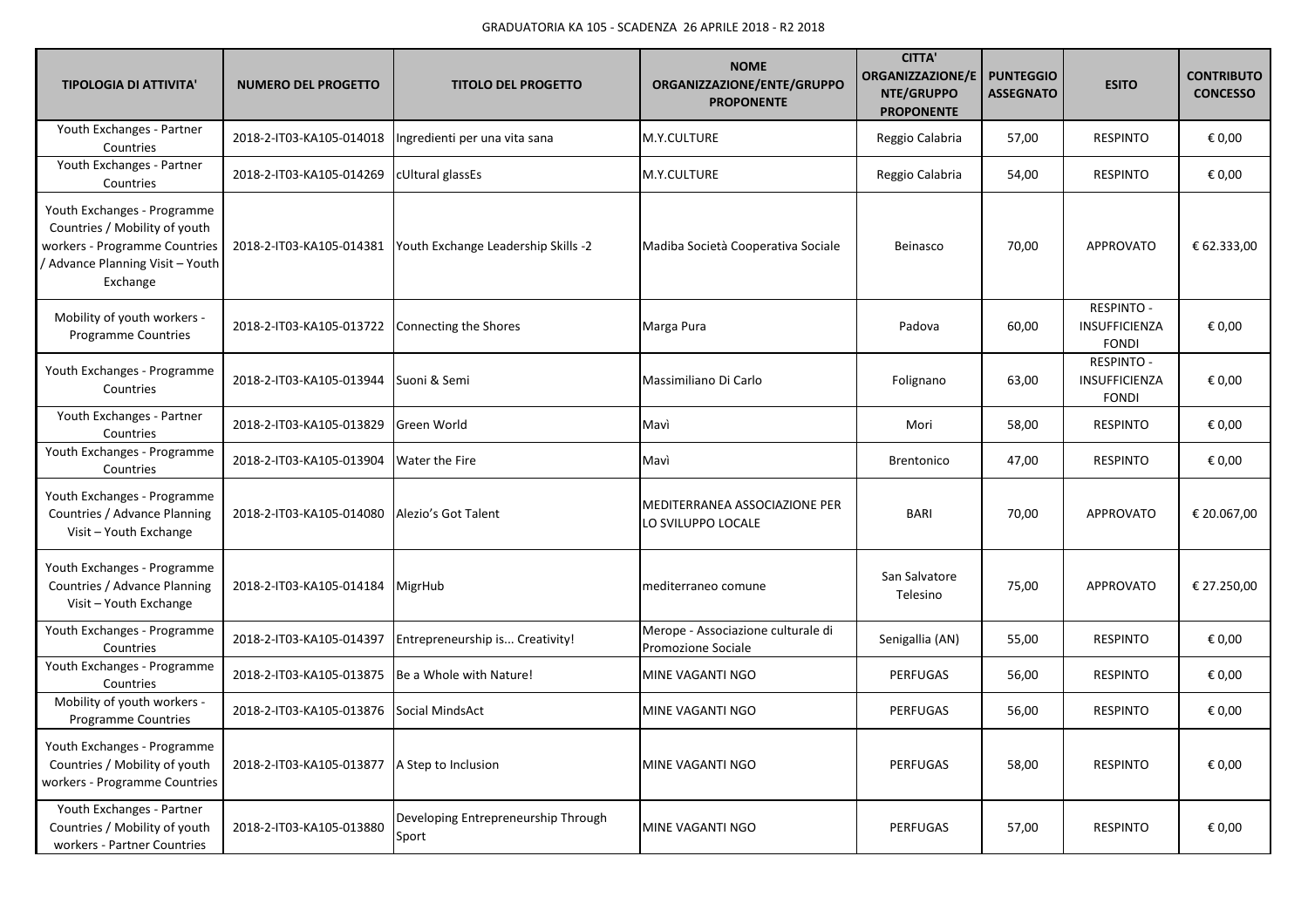| <b>TIPOLOGIA DI ATTIVITA'</b>                                                                            | <b>NUMERO DEL PROGETTO</b> | <b>TITOLO DEL PROGETTO</b>                                  | <b>NOME</b><br>ORGANIZZAZIONE/ENTE/GRUPPO<br><b>PROPONENTE</b> | <b>CITTA'</b><br><b>ORGANIZZAZIONE/E</b><br>NTE/GRUPPO<br><b>PROPONENTE</b> | <b>PUNTEGGIO</b><br><b>ASSEGNATO</b> | <b>ESITO</b>                                       | <b>CONTRIBUTO</b><br><b>CONCESSO</b> |
|----------------------------------------------------------------------------------------------------------|----------------------------|-------------------------------------------------------------|----------------------------------------------------------------|-----------------------------------------------------------------------------|--------------------------------------|----------------------------------------------------|--------------------------------------|
| Youth Exchanges - Programme<br>Countries                                                                 | 2018-2-IT03-KA105-013879   | Teamed Up to Lead                                           | MINE VAGANTI NGO                                               | <b>PERFUGAS</b>                                                             | 63,00                                | <b>RESPINTO -</b><br>INSUFFICIENZA<br><b>FONDI</b> | € 0,00                               |
| Mobility of youth workers -<br>Partner Countries / Mobility of<br>youth workers - Programme<br>Countries | 2018-2-IT03-KA105-014088   | Jump on the Training Express                                | Modavi federazione provinciale di<br>Napoli ONLUS              | Napoli                                                                      | 54,00                                | <b>RESPINTO</b>                                    | € 0,00                               |
| Youth Exchanges - Partner<br>Countries / Advance Planning<br>Visit - Youth Exchange                      | 2018-2-IT03-KA105-014200   | A.R.S. - Art for Responsible Solutions                      | Modavi federazione provinciale di<br>Napoli ONLUS              | Napoli                                                                      | 59,00                                | <b>RESPINTO</b>                                    | € 0,00                               |
| Mobility of youth workers -<br>Partner Countries / Mobility of<br>youth workers - Programme<br>Countries | 2018-2-IT03-KA105-014137   | <b>Nuances</b>                                              | <b>MOSAIKO</b>                                                 | <b>NAPOLI</b>                                                               | 48,00                                | <b>RESPINTO</b>                                    | € 0,00                               |
| Mobility of youth workers -<br>Programme Countries                                                       | 2018-2-IT03-KA105-013865   | The role of Youth work to prevent Violent<br>Radicalization | <b>Moving Europe</b>                                           | ROCCALUMERA                                                                 | 53,00                                | <b>RESPINTO</b>                                    | € 0,00                               |
| Mobility of youth workers -<br><b>Partner Countries</b>                                                  | 2018-2-IT03-KA105-013884   | DisseminAction                                              | <b>MV INTERNATIONAL</b>                                        | SASSARI                                                                     | 48,00                                | <b>RESPINTO</b>                                    | € 0,00                               |
| Youth Exchanges - Partner<br>Countries                                                                   | 2018-2-IT03-KA105-013924   | <b>Brothers in Farms</b>                                    | <b>MV INTERNATIONAL</b>                                        | SASSARI                                                                     | 0,00                                 | <b>RESPINTO</b>                                    | € 0,00                               |
| Mobility of youth workers -<br><b>Partner Countries</b>                                                  | 2018-2-IT03-KA105-013917   | Let Us Be Employ-Ed                                         | <b>MV INTERNATIONAL</b>                                        | SASSARI                                                                     | 60,00                                | <b>RESPINTO -</b><br>INSUFFICIENZA<br><b>FONDI</b> | € 0,00                               |
| Mobility of youth workers -<br><b>Partner Countries</b>                                                  | 2018-2-IT03-KA105-013923   | New Stories, New NarratEve                                  | <b>MV INTERNATIONAL</b>                                        | SASSARI                                                                     | 64,00                                | <b>RESPINTO -</b><br>INSUFFICIENZA<br><b>FONDI</b> | € 0,00                               |
| Youth Exchanges - Programme<br>Countries                                                                 | 2018-2-IT03-KA105-014419   | Permaculture and Agroforesty in Europe                      | Naumanni                                                       | Bitonto                                                                     | 58,00                                | <b>RESPINTO</b>                                    | € 0,00                               |
| Youth Exchanges - Programme<br>Countries                                                                 | 2018-2-IT03-KA105-014192   | Europe is me                                                | Need - New Easy European<br>Development                        | <b>Naples</b>                                                               | 52,00                                | <b>RESPINTO</b>                                    | € 0,00                               |
| Youth Exchanges - Programme<br>Countries / Advance Planning<br>Visit - Youth Exchange                    | 2018-2-IT03-KA105-014370   | No Hate, Just Skate and Include                             | <b>INET IN ACTION</b>                                          | <b>BOLOGNA</b>                                                              | 0,00                                 | <b>RESPINTO</b>                                    | € 0,00                               |
| Mobility of youth workers -<br>Programme Countries                                                       | 2018-2-IT03-KA105-014452   | <b>ToT</b> - Simulation Based Learning                      | NICOLA NEW INTERNATIONAL<br><b>COMPANY OF LIVE ARTS ITALY</b>  | SALERNO                                                                     | 63,00                                | <b>RESPINTO -</b><br>INSUFFICIENZA<br><b>FONDI</b> | € 0,00                               |
| Youth Exchanges - Programme<br>Countries / Advance Planning<br>Visit - Youth Exchange                    | 2018-2-IT03-KA105-014104   | Mind The Gap                                                | <b>NO BORDERS</b>                                              | <b>MILANO</b>                                                               | 63,00                                | <b>RESPINTO -</b><br>INSUFFICIENZA<br><b>FONDI</b> | € 0,00                               |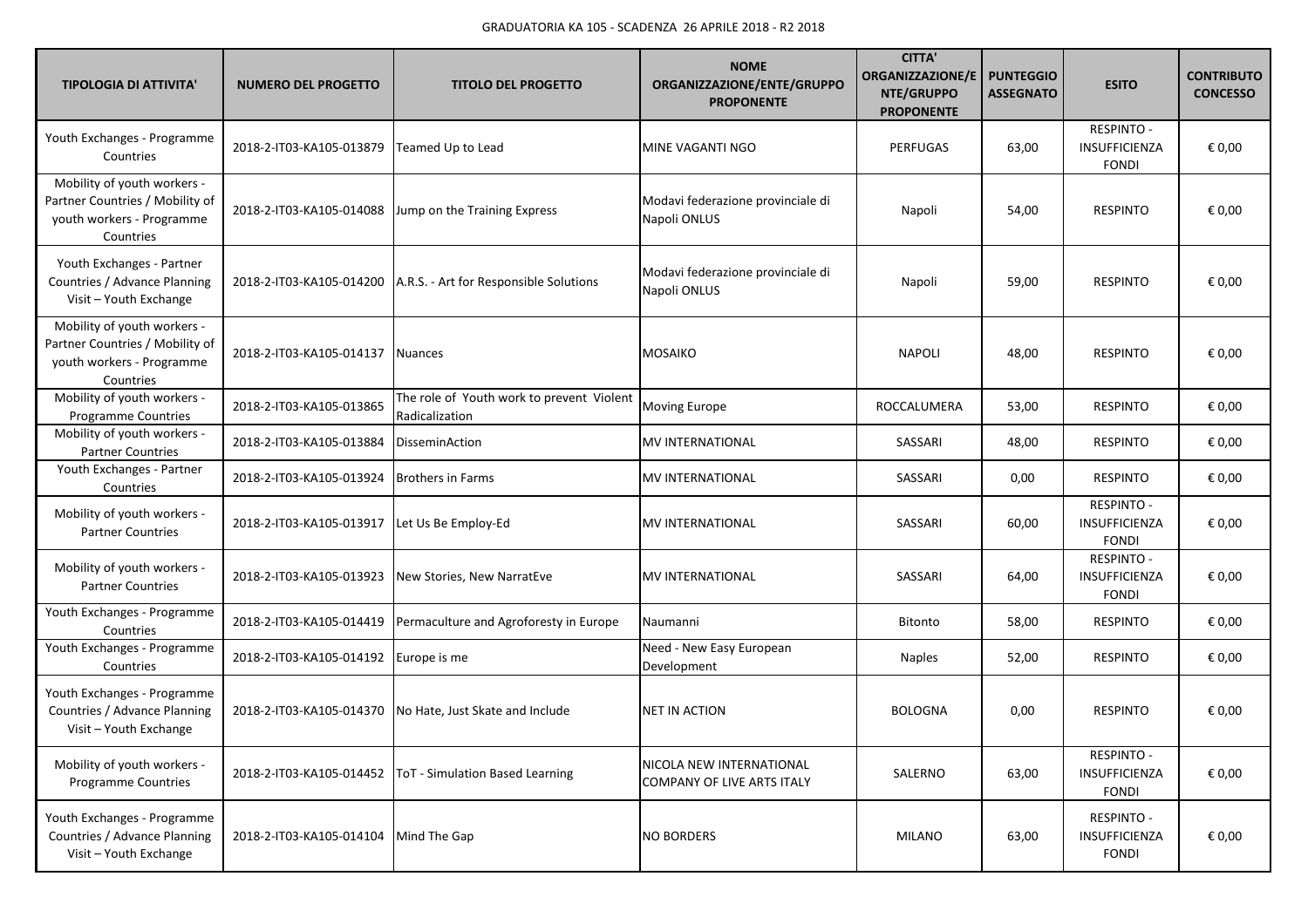| <b>TIPOLOGIA DI ATTIVITA'</b>                                                                 | <b>NUMERO DEL PROGETTO</b> | <b>TITOLO DEL PROGETTO</b>                                             | <b>NOME</b><br>ORGANIZZAZIONE/ENTE/GRUPPO<br><b>PROPONENTE</b>         | <b>CITTA'</b><br><b>ORGANIZZAZIONE/E</b><br>NTE/GRUPPO<br><b>PROPONENTE</b> | <b>PUNTEGGIO</b><br><b>ASSEGNATO</b> | <b>ESITO</b>                        | <b>CONTRIBUTO</b><br><b>CONCESSO</b> |
|-----------------------------------------------------------------------------------------------|----------------------------|------------------------------------------------------------------------|------------------------------------------------------------------------|-----------------------------------------------------------------------------|--------------------------------------|-------------------------------------|--------------------------------------|
| Mobility of youth workers -<br><b>Programme Countries</b>                                     | 2018-2-IT03-KA105-014076   | Entrepreneurial Approaches for Youth<br>Workers                        | Nucleo Educativo per la formazione<br>Europea al Lavoro Internazionale | treviso                                                                     | 68,00                                | <b>APPROVATO</b>                    | € 18.269,00                          |
| Mobility of youth workers -<br><b>Partner Countries</b>                                       | 2018-2-IT03-KA105-014022   | Promoting Values of Democracy through<br>Youth Work                    | Nucleo Educativo per la formazione<br>Europea al Lavoro Internazionale | treviso                                                                     | 50,00                                | <b>RESPINTO</b>                     | € 0,00                               |
| Youth Exchanges - Programme<br>Countries                                                      | 2018-2-IT03-KA105-013874   | OCEAN.EU                                                               | Oasi Giovani onlus                                                     | SAVIGLIANO                                                                  | 57,00                                | <b>RESPINTO</b>                     | € 0,00                               |
| Youth Exchanges - Programme<br>Countries                                                      | 2018-2-IT03-KA105-014416   | Time4Music                                                             | Officina 72                                                            | Agropoli                                                                    | 32,00                                | <b>RESPINTO</b>                     | € 0,00                               |
| Youth Exchanges - Programme<br>Countries                                                      | 2018-2-IT03-KA105-014399   | Time4Music                                                             | Officina 72                                                            | Agropoli                                                                    | 0,00                                 | RESPINTO - INVIO<br><b>MULTIPLO</b> | € 0,00                               |
| Mobility of youth workers -<br><b>Partner Countries</b>                                       | 2018-2-IT03-KA105-013756   | LET'S BRIDGE                                                           | Organization for International<br>KOoperation and Solidarity Onlus     | Udine                                                                       | 41,00                                | <b>RESPINTO</b>                     | € 0,00                               |
| Youth Exchanges - Partner<br>Countries / Advance Planning<br>Visit - Youth Exchange           | 2018-2-IT03-KA105-014112   | We are art                                                             | OTP "Uell Done"                                                        | Bacoli (Napoli)                                                             | 75,00                                | <b>APPROVATO</b>                    | € 22.413,00                          |
| Mobility of youth workers -<br>Programme Countries                                            | 2018-2-IT03-KA105-014113   | <b>Towards Global Responsibility</b>                                   | OTP "Uell Done"                                                        | Bacoli (Napoli)                                                             | 49,00                                | <b>RESPINTO</b>                     | € 0,00                               |
| Mobility of youth workers -<br>Programme Countries                                            | 2018-2-IT03-KA105-013936   | <b>Towards Global Responsibility</b>                                   | OTP "Uell Done"                                                        | Bacoli (Napoli)                                                             | 0,00                                 | RESPINTO - INVIO<br><b>MULTIPLO</b> | € 0,00                               |
| Youth Exchanges - Partner<br>Countries / Advance Planning<br>Visit - Youth Exchange           | 2018-2-IT03-KA105-013949   | We are art                                                             | OTP "Uell Done"                                                        | Bacoli (Napoli)                                                             | 0,00                                 | RESPINTO - INVIO<br><b>MULTIPLO</b> | € 0,00                               |
| Youth Exchanges - Programme<br>Countries / Mobility of youth<br>workers - Programme Countries | 2018-2-IT03-KA105-013951   | Picture us together: Crossing personal and<br>political borders        | P.E.CO. - PROGETTI EUROPEI DI<br>COOPERAZIONE                          | <b>GENOVA</b>                                                               | 67,00                                | <b>APPROVATO</b>                    | € 32.839,00                          |
| Youth Exchanges - Programme<br>Countries / Advance Planning<br>Visit - Youth Exchange         | 2018-2-IT03-KA105-014072   | <b>REACTING EVERYDAY LIFE</b>                                          | PASSI SOCIETA COOPERATIVA                                              | <b>BOLOGNA</b>                                                              | 40,00                                | <b>RESPINTO</b>                     | € 0,00                               |
| Mobility of youth workers -<br><b>Programme Countries</b>                                     | 2018-2-IT03-KA105-014223   | YOU CO-OP "Youth Workers toward youth<br>cooperative entrepreneurship" | PASSI SOCIETA COOPERATIVA                                              | <b>BOLOGNA</b>                                                              | 0,00                                 | RESPINTO                            | $\epsilon$ 0,00                      |
| Youth Exchanges - Programme<br>Countries                                                      | 2018-2-IT03-KA105-013890   | <b>Cultural Crossroads</b>                                             | PER ESEMPIO                                                            | PALERMO                                                                     | 53,00                                | <b>RESPINTO</b>                     | € 0,00                               |
| Youth Exchanges - Programme<br>Countries                                                      | 2018-2-IT03-KA105-013892   | Reward the speech!                                                     | PER ESEMPIO                                                            | PALERMO                                                                     | 59,00                                | <b>RESPINTO</b>                     | € 0,00                               |
| Mobility of youth workers -<br><b>Partner Countries</b>                                       | 2018-2-IT03-KA105-013914   | T.E.L.L. Tools for European Languages<br>Learning                      | PER ESEMPIO                                                            | PALERMO                                                                     | 58,00                                | <b>RESPINTO</b>                     | € 0,00                               |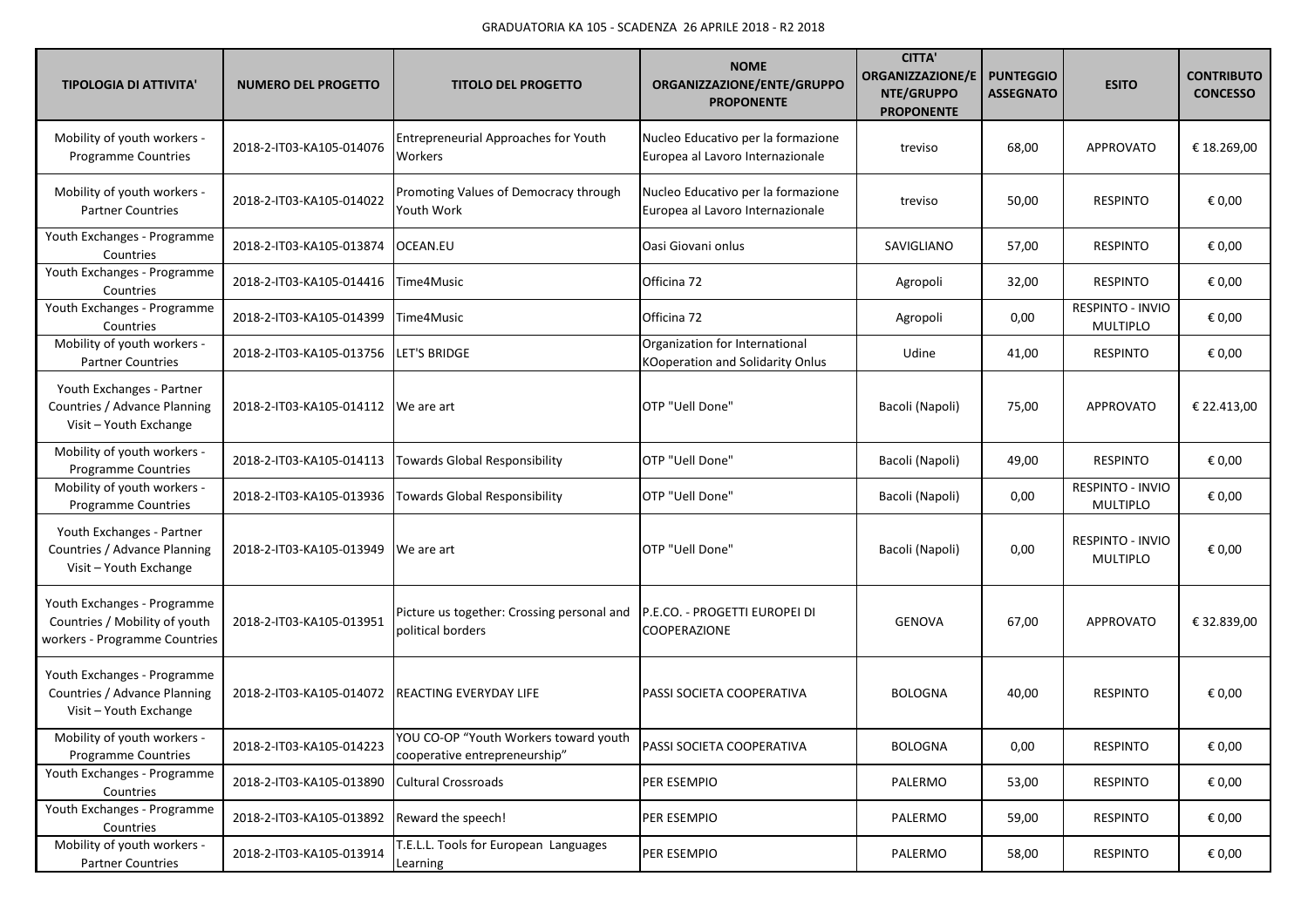| <b>TIPOLOGIA DI ATTIVITA'</b>                                                                    | <b>NUMERO DEL PROGETTO</b>                 | <b>TITOLO DEL PROGETTO</b>                                               | <b>NOME</b><br>ORGANIZZAZIONE/ENTE/GRUPPO<br><b>PROPONENTE</b>    | <b>CITTA'</b><br><b>ORGANIZZAZIONE/E</b><br>NTE/GRUPPO<br><b>PROPONENTE</b> | <b>PUNTEGGIO</b><br><b>ASSEGNATO</b> | <b>ESITO</b>                                       | <b>CONTRIBUTO</b><br><b>CONCESSO</b> |
|--------------------------------------------------------------------------------------------------|--------------------------------------------|--------------------------------------------------------------------------|-------------------------------------------------------------------|-----------------------------------------------------------------------------|--------------------------------------|----------------------------------------------------|--------------------------------------|
| Youth Exchanges - Programme<br>Countries                                                         | 2018-2-IT03-KA105-013891                   | Reward the speech!                                                       | PER ESEMPIO                                                       | PALERMO                                                                     | 0,00                                 | RESPINTO - INVIO<br><b>MULTIPLO</b>                | € 0,00                               |
| Mobility of youth workers -<br>Programme Countries                                               | 2018-2-IT03-KA105-013873                   | NFE for youth work in Europe                                             | PiGreco - Centro di Apprendimento<br>Mediato                      | Faenza                                                                      | 0,00                                 | <b>RESPINTO</b>                                    | € 0,00                               |
| Youth Exchanges - Programme<br>Countries                                                         | 2018-2-IT03-KA105-013754                   | JobUp                                                                    | Pimonte Domani                                                    | Pimonte                                                                     | 45,00                                | <b>RESPINTO</b>                                    | € 0,00                               |
| Youth Exchanges - Programme<br>Countries                                                         | 2018-2-IT03-KA105-013751   Digital Gallery |                                                                          | <b>PLUG</b>                                                       | pignola                                                                     | 51,00                                | <b>RESPINTO</b>                                    | € 0,00                               |
| Mobility of youth workers -<br><b>Partner Countries</b>                                          | 2018-2-IT03-KA105-014140                   | <b>Transversal Competences for Social</b><br>Entrepreneurship in Euromed | PRISM - PROMOZIONE<br>INTERNAZIONALE SICILIA - MONDO              | <b>ENNA EN</b>                                                              | 62,00                                | <b>RESPINTO -</b><br>INSUFFICIENZA<br><b>FONDI</b> | € 0,00                               |
| Youth Exchanges - Programme<br>Countries                                                         | 2018-2-IT03-KA105-013779                   | One Vision, One Love!                                                    | Pro Loco "Il Platanonum"                                          | Ricigliano                                                                  | 45,00                                | <b>RESPINTO</b>                                    | € 0,00                               |
| Youth Exchanges - Programme<br>Countries                                                         | 2018-2-IT03-KA105-014414                   | L'apice della creatività                                                 | Pro Loco di Apice                                                 | Apice (BN)                                                                  | 54,00                                | <b>RESPINTO</b>                                    | € 0,00                               |
| Youth Exchanges - Programme<br>Countries                                                         | 2018-2-IT03-KA105-013817                   | Come on, rise up!                                                        | Pro Loco Fiuminata                                                | Fiminata                                                                    | 51,00                                | <b>RESPINTO</b>                                    | € 0,00                               |
| Youth Exchanges - Programme<br>Countries                                                         | 2018-2-IT03-KA105-014024                   | Enhance your city: be an active (European)<br>citizen!                   | PRO LOCO SANTO STEFANO DI<br>CAMASTRA - CITTA' DELLE<br>CERAMICHE | SANTO STEFANO DI<br>CAMASTRA                                                | 55,00                                | <b>RESPINTO</b>                                    | € 0,00                               |
| Youth Exchanges - Programme<br>Countries                                                         | 2018-2-IT03-KA105-014323                   | Young Urban Changemakers                                                 | PROGETTO UOMO ONLUS                                               | Pozzuoli                                                                    | 59,00                                | <b>RESPINTO</b>                                    | € 0,00                               |
| Youth Exchanges - Programme<br>Countries                                                         | 2018-2-IT03-KA105-014319                   | Young Urban Changemakers                                                 | PROGETTO UOMO ONLUS                                               | Pozzuoli                                                                    | 0,00                                 | RESPINTO - INVIO<br><b>MULTIPLO</b>                | € 0,00                               |
| Youth Exchanges - Programme<br>Countries                                                         | 2018-2-IT03-KA105-013804                   | Heart to Heart                                                           | Pro-Loco Calciano                                                 | Calciano                                                                    | 62,00                                | <b>RESPINTO -</b><br>INSUFFICIENZA<br><b>FONDI</b> | € 0,00                               |
| Youth Exchanges - Programme<br>Countries                                                         | 2018-2-IT03-KA105-013926                   | Pensando Verde                                                           | Pro-Loco IL NIBBIO                                                | Sasso di Castalda                                                           | 59,00                                | RESPINTO                                           | € 0,00                               |
| Youth Exchanges - Programme<br>Countries                                                         | 2018-2-IT03-KA105-013946                   | Cultural Communicators in Action!                                        | <b>Purple Cow</b>                                                 | Nuoro                                                                       | 56,00                                | <b>RESPINTO</b>                                    | € 0,00                               |
| Youth Exchanges - Programme<br>Countries / Advance Planning<br>Visit - Youth Exchange            | 2018-2-IT03-KA105-014306 Never apART       |                                                                          | Ramdom                                                            | Gagliano del Capo                                                           | 55,00                                | <b>RESPINTO</b>                                    | € 0,00                               |
| Youth Exchanges - Programme<br>Countries / Mobility of youth<br>workers - Programme Countries    | 2018-2-IT03-KA105-014392                   | Young athletes Young citizens                                            | Rari Nantes Valsugana S.S.D. a R.L.                               | Borgo Valsugana                                                             | 37,00                                | <b>RESPINTO</b>                                    | € 0,00                               |
| Mobility of youth workers -<br>Programme Countries / Youth<br>Exchanges - Programme<br>Countries | 2018-2-IT03-KA105-014388                   | Young athletes Young citizens                                            | Rari Nantes Valsugana S.S.D. a R.L.                               | Borgo Valsugana                                                             | 0,00                                 | RESPINTO - INVIO<br>MULTIPLO                       | € 0,00                               |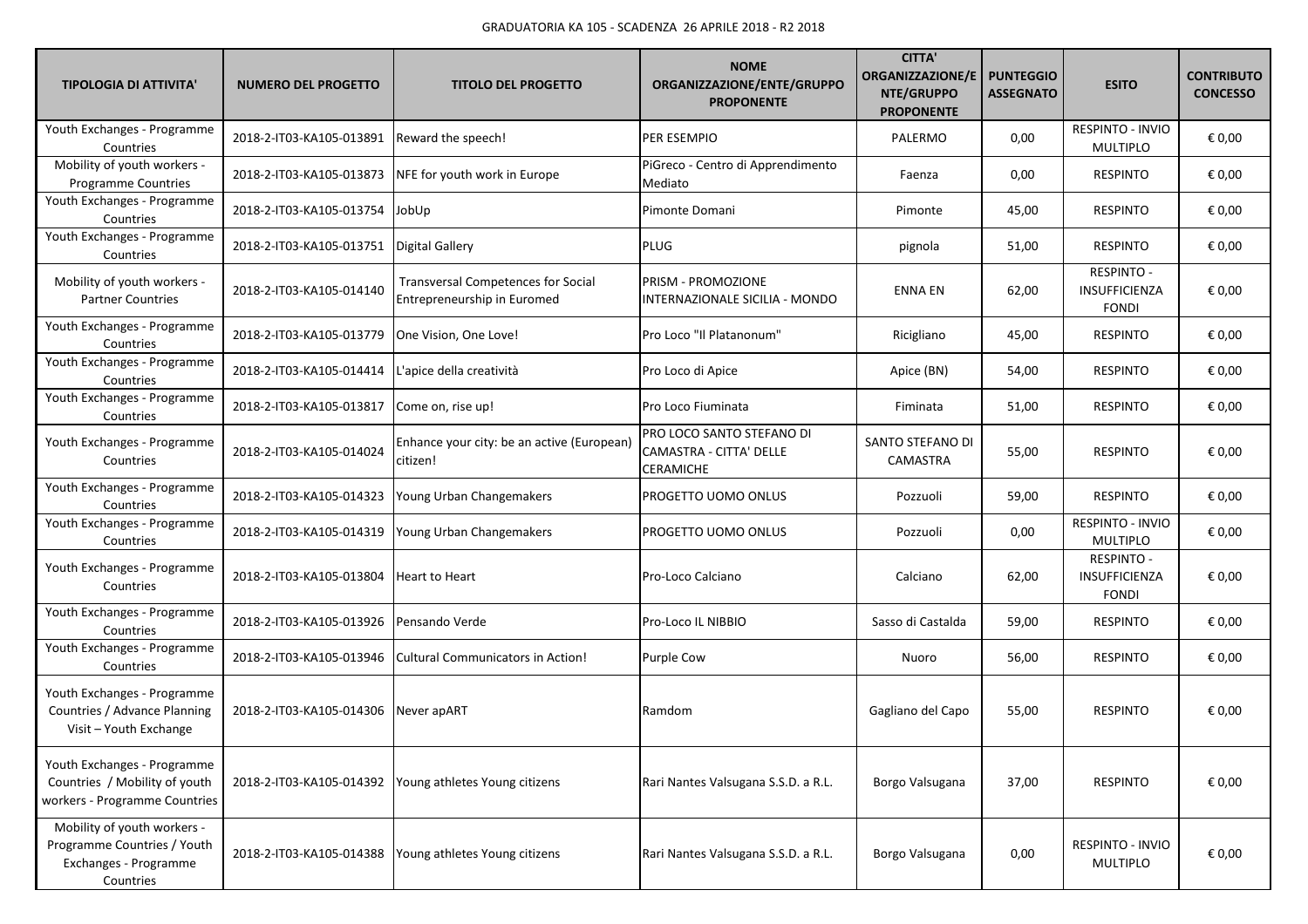| <b>TIPOLOGIA DI ATTIVITA'</b>                                                                                                             | <b>NUMERO DEL PROGETTO</b> | <b>TITOLO DEL PROGETTO</b>                                 | <b>NOME</b><br>ORGANIZZAZIONE/ENTE/GRUPPO<br><b>PROPONENTE</b> | <b>CITTA'</b><br><b>ORGANIZZAZIONE/E</b><br>NTE/GRUPPO<br><b>PROPONENTE</b> | <b>PUNTEGGIO</b><br><b>ASSEGNATO</b> | <b>ESITO</b>                                              | <b>CONTRIBUTO</b><br><b>CONCESSO</b> |
|-------------------------------------------------------------------------------------------------------------------------------------------|----------------------------|------------------------------------------------------------|----------------------------------------------------------------|-----------------------------------------------------------------------------|--------------------------------------|-----------------------------------------------------------|--------------------------------------|
| Youth Exchanges - Partner<br>Countries                                                                                                    | 2018-2-IT03-KA105-014093   | <b>Making Life Alive</b>                                   | Rete italiana villaggi ecologici - RIVE                        | Sovicille, Siena                                                            | 59,00                                | <b>RESPINTO</b>                                           | € 0,00                               |
| Youth Exchanges - Programme<br>Countries                                                                                                  | 2018-2-IT03-KA105-013908   | My European Perspective                                    | S.O.S DIRITTI E LEGALITA'                                      | Roma                                                                        | 43,00                                | <b>RESPINTO</b>                                           | € 0,00                               |
| Mobility of youth workers -<br><b>Programme Countries</b>                                                                                 | 2018-2-IT03-KA105-013816   | Inclusive, Active, Creative Theatre for<br>educatION       | S.S.D. ar.l. L'Orma                                            | Milan                                                                       | 58,00                                | <b>RESPINTO</b>                                           | € 0,00                               |
| Mobility of youth workers -<br><b>Programme Countries</b>                                                                                 | 2018-2-IT03-KA105-013763   | Sportinc                                                   | S.S.D. ar.l. L'Orma                                            | Milan                                                                       | 60,00                                | <b>RESPINTO -</b><br><b>INSUFFICIENZA</b><br><b>FONDI</b> | € 0,00                               |
| Mobility of youth workers -<br><b>Programme Countries</b>                                                                                 | 2018-2-IT03-KA105-014305   | Opening your EU doors                                      | S.S.D. ar.l. L'Orma                                            | Milan                                                                       | 62,00                                | <b>RESPINTO -</b><br>INSUFFICIENZA<br><b>FONDI</b>        | € 0,00                               |
| Youth Exchanges - Programme<br>Countries                                                                                                  | 2018-2-IT03-KA105-014185   | Match Point: Sport and Youth together as<br>one            | S'animu                                                        | Cagliari                                                                    | 65,00                                | RESPINTO -<br>INSUFFICIENZA<br><b>FONDI</b>               | € 0,00                               |
| Youth Exchanges - Programme<br>Countries                                                                                                  | 2018-2-IT03-KA105-014133   | Match Point : Sport and Youth together as<br>one           | S'animu                                                        | Cagliari                                                                    | 0,00                                 | RESPINTO - INVIO<br><b>MULTIPLO</b>                       | € 0,00                               |
| Youth Exchanges - Programme<br>Countries                                                                                                  | 2018-2-IT03-KA105-014128   | Once upon a time: Young People for<br>Diversity            | Sarditinera                                                    | cagliari                                                                    | 66,00                                | <b>APPROVATO</b>                                          | € 18.354,00                          |
| Youth Exchanges - Programme<br>Countries                                                                                                  | 2018-2-IT03-KA105-013794   | Take a breath of fresh air                                 | Sas Bonorvesas                                                 | Bonorva                                                                     | 0,00                                 | RITIRATO                                                  | € 0,00                               |
| Mobility of youth workers -<br><b>Programme Countries</b>                                                                                 | 2018-2-IT03-KA105-014360   | <b>GOAL! - Gaining Opportunities About</b><br>Leadership   | SCAMBIEUROPEI                                                  | MONTEGRANARO                                                                | 64,00                                | RESPINTO -<br>INSUFFICIENZA<br><b>FONDI</b>               | € 0,00                               |
| Mobility of youth workers -<br><b>Programme Countries</b>                                                                                 | 2018-2-IT03-KA105-014265   | Young Innovative Network - You are<br>network's generating | Selva Soc. cooperativa sociale a r.l.<br>onlus                 | Buggiano                                                                    | 0,00                                 | <b>RESPINTO</b>                                           | € 0,00                               |
| Mobility of youth workers -<br><b>Programme Countries</b>                                                                                 | 2018-2-IT03-KA105-014109   | Write me in                                                | <b>SFERA ITALY</b>                                             | <b>MONTE DI PROCIDA</b>                                                     | 57,00                                | <b>RESPINTO</b>                                           | € 0,00                               |
| Mobility of youth workers -<br>Partner Countries / Youth<br>Exchanges - Partner Countries /<br>Advance Planning Visit - Youth<br>Exchange | 2018-2-IT03-KA105-014117   | <b>Youth Expressions</b>                                   | <b>SFERA ITALY</b>                                             | <b>MONTE DI PROCIDA</b>                                                     | 50,00                                | <b>RESPINTO</b>                                           | € 0,00                               |
| Mobility of youth workers -<br>Partner Countries / Youth<br>Exchanges - Partner Countries /<br>Advance Planning Visit - Youth<br>Exchange | 2018-2-IT03-KA105-013937   | <b>Youth Expressions</b>                                   | <b>SFERA ITALY</b>                                             | <b>MONTE DI PROCIDA</b>                                                     | 0,00                                 | RESPINTO - INVIO<br><b>MULTIPLO</b>                       | € 0.00                               |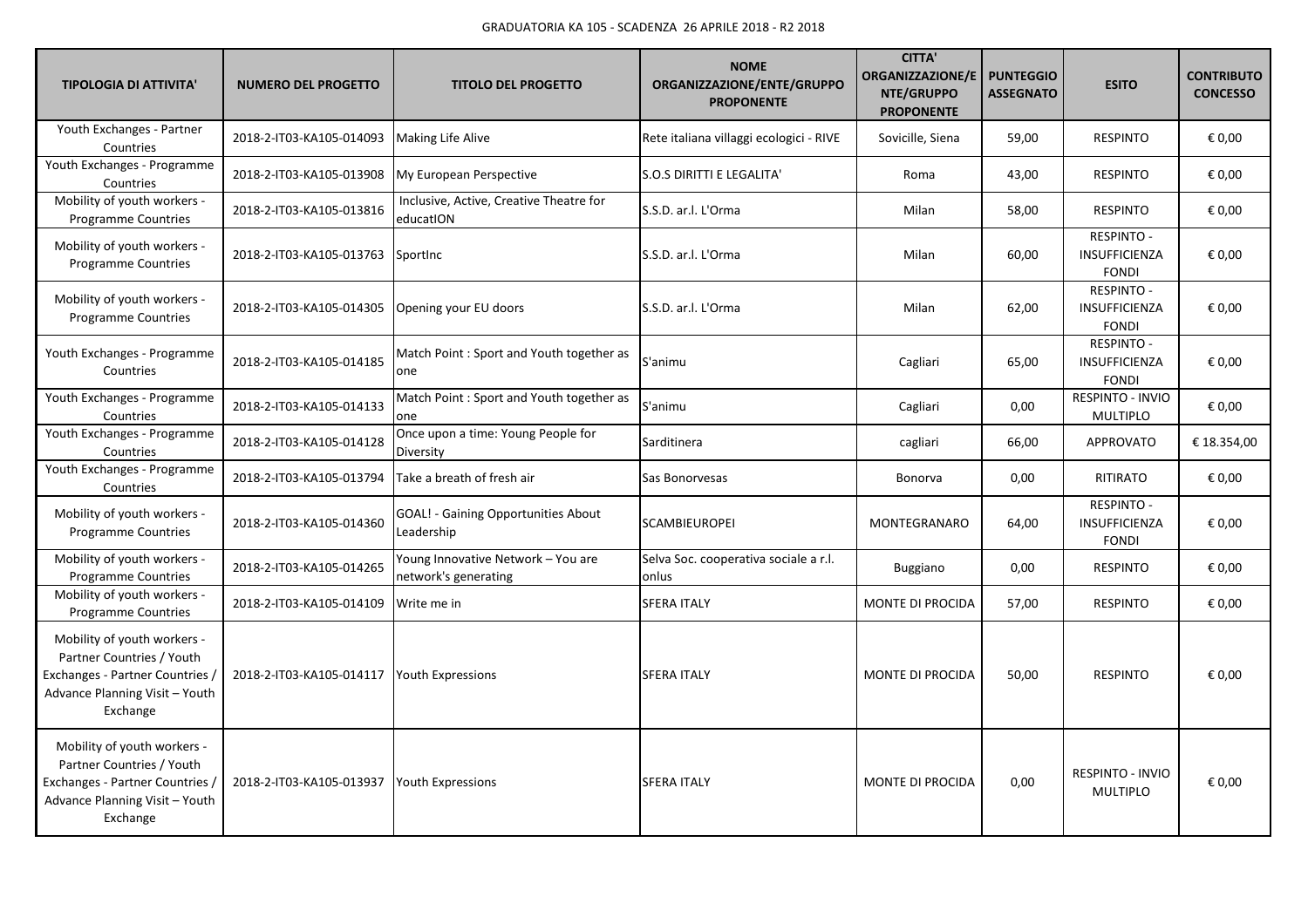| <b>TIPOLOGIA DI ATTIVITA'</b>                                                                                                             | <b>NUMERO DEL PROGETTO</b> | <b>TITOLO DEL PROGETTO</b>                                                  | <b>NOME</b><br>ORGANIZZAZIONE/ENTE/GRUPPO<br><b>PROPONENTE</b> | <b>CITTA'</b><br><b>ORGANIZZAZIONE/E</b><br>NTE/GRUPPO<br><b>PROPONENTE</b> | <b>PUNTEGGIO</b><br><b>ASSEGNATO</b> | <b>ESITO</b>                                              | <b>CONTRIBUTO</b><br><b>CONCESSO</b> |
|-------------------------------------------------------------------------------------------------------------------------------------------|----------------------------|-----------------------------------------------------------------------------|----------------------------------------------------------------|-----------------------------------------------------------------------------|--------------------------------------|-----------------------------------------------------------|--------------------------------------|
| Mobility of youth workers -<br>Partner Countries / Youth<br>Exchanges - Partner Countries /<br>Advance Planning Visit - Youth<br>Exchange | 2018-2-IT03-KA105-013943   | <b>Youth Expressions</b>                                                    | <b>SFERA ITALY</b>                                             | MONTE DI PROCIDA                                                            | 0,00                                 | <b>RESPINTO - INVIO</b><br><b>MULTIPLO</b>                | € 0,00                               |
| Mobility of youth workers -<br>Partner Countries / Youth<br>Exchanges - Partner Countries /<br>Advance Planning Visit - Youth<br>Exchange | 2018-2-IT03-KA105-014100   | <b>Youth Expressions</b>                                                    | <b>SFERA ITALY</b>                                             | MONTE DI PROCIDA                                                            | 0,00                                 | <b>RESPINTO - INVIO</b><br><b>MULTIPLO</b>                | € 0,00                               |
| Mobility of youth workers -<br>Programme Countries                                                                                        | 2018-2-IT03-KA105-013893   | Visual Dreamers: the use of visual thinking<br>& facilitation in youth work | Shokkin Group Italia                                           | Scanzano Jonico                                                             | 68,00                                | <b>APPROVATO</b>                                          | € 22.598,00                          |
| Youth Exchanges - Partner<br>Countries                                                                                                    | 2018-2-IT03-KA105-013881   | Inspire.Encourage.Involve.                                                  | SMART                                                          | UGGIANO LA CHIESA                                                           | 66,00                                | APPROVATO                                                 | € 22.272,00                          |
| Youth Exchanges - Programme<br>Countries                                                                                                  | 2018-2-IT03-KA105-014293   | A sud di nessun nord                                                        | <b>SMART</b>                                                   | <b>UGGIANO LA CHIESA</b>                                                    | 63,00                                | <b>RESPINTO -</b><br><b>INSUFFICIENZA</b><br><b>FONDI</b> | € 0,00                               |
| Mobility of youth workers -<br><b>Partner Countries</b>                                                                                   | 2018-2-IT03-KA105-014019   | DOCURIGHT - how to use documentaries in<br>human rights education           | <b>SOF ITALY</b>                                               | TRIGGIANO                                                                   | 50,00                                | <b>RESPINTO</b>                                           | € 0,00                               |
| Youth Exchanges - Partner<br>Countries                                                                                                    | 2018-2-IT03-KA105-013807   | THE FAIRY TALE PROJECT #TFTP18 YOUR<br><b>STORIES YOUR SOUNDS YOURSELF</b>  | <b>SOF ITALY</b>                                               | TRIGGIANO                                                                   | 60,00                                | <b>RESPINTO -</b><br>INSUFFICIENZA<br><b>FONDI</b>        | € 0,00                               |
| Youth Exchanges - Partner<br>Countries                                                                                                    | 2018-2-IT03-KA105-013868   | <b>DigitPass</b>                                                            | <b>SOF ITALY</b>                                               | TRIGGIANO                                                                   | 65,00                                | <b>RESPINTO -</b><br>INSUFFICIENZA<br><b>FONDI</b>        | € 0,00                               |
| Mobility of youth workers -<br><b>Partner Countries</b>                                                                                   | 2018-2-IT03-KA105-013938   | DIGITAL MEDIA TOOLS FOR SUCCESSFUL<br><b>DISSEMINATION</b>                  | <b>SOF ITALY</b>                                               | TRIGGIANO                                                                   | 63,00                                | <b>RESPINTO -</b><br>INSUFFICIENZA<br><b>FONDI</b>        | € 0,00                               |
| Youth Exchanges - Programme<br>Countries / Mobility of youth<br>workers - Programme Countries                                             | 2018-2-IT03-KA105-013909   | Neet and Youth Workers in Azione                                            | SOLIDALIA-COOPERATIVA SOCIALE<br><b>ONLUS</b>                  | <b>BENEVENTO (BN)</b>                                                       | 0,00                                 | <b>RESPINTO</b>                                           | € 0,00                               |
| Youth Exchanges - Programme<br>Countries                                                                                                  | 2018-2-IT03-KA105-014208   | Refugees Allying with Youth                                                 | SOUTH EUROPE YOUTH FORUM                                       | <b>NOVOLI</b>                                                               | 71,00                                | <b>APPROVATO</b>                                          | € 24.400,00                          |
| Youth Exchanges - Programme<br>Countries                                                                                                  | 2018-2-IT03-KA105-013752   | Racconti del Mediterraneo                                                   | StelledelSud                                                   | Castel di Lucio (ME)                                                        | 0,00                                 | RITIRATO                                                  | € 0,00                               |
| Mobility of youth workers -<br><b>Programme Countries</b>                                                                                 | 2018-2-IT03-KA105-014214   | <b>Enhance Civic Competences through</b><br>Storytelling                    | Storie di Mondi Possibili                                      | Roma                                                                        | 68,00                                | <b>APPROVATO</b>                                          | € 19.612,00                          |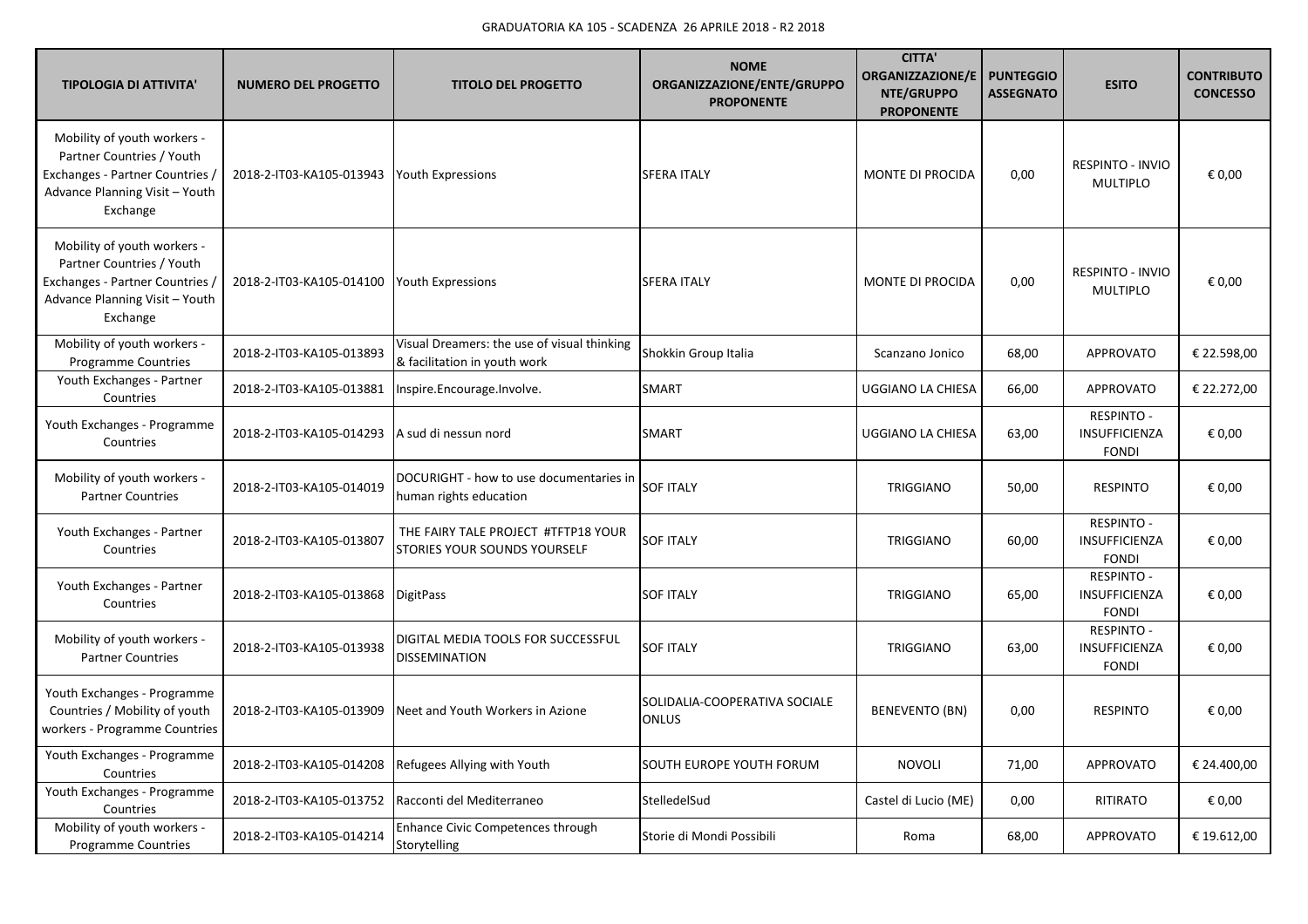| <b>TIPOLOGIA DI ATTIVITA'</b>                                                                            | <b>NUMERO DEL PROGETTO</b>                        | <b>TITOLO DEL PROGETTO</b>                                                       | <b>NOME</b><br>ORGANIZZAZIONE/ENTE/GRUPPO<br><b>PROPONENTE</b> | <b>CITTA'</b><br><b>ORGANIZZAZIONE/E</b><br>NTE/GRUPPO<br><b>PROPONENTE</b> | <b>PUNTEGGIO</b><br><b>ASSEGNATO</b> | <b>ESITO</b>                                              | <b>CONTRIBUTO</b><br><b>CONCESSO</b> |
|----------------------------------------------------------------------------------------------------------|---------------------------------------------------|----------------------------------------------------------------------------------|----------------------------------------------------------------|-----------------------------------------------------------------------------|--------------------------------------|-----------------------------------------------------------|--------------------------------------|
| Mobility of youth workers -<br>Partner Countries / Mobility of<br>youth workers - Programme<br>Countries | 2018-2-IT03-KA105-014396   You(th) are not alone! |                                                                                  | STUDIO PROGETTO SOCIETA<br><b>COOPERATIVASOCIALE</b>           | CORNEDO<br><b>VICENTINO VI</b>                                              | 62,00                                | <b>RESPINTO -</b><br><b>INSUFFICIENZA</b><br><b>FONDI</b> | € 0,00                               |
| Youth Exchanges - Programme<br>Countries / Advance Planning<br>Visit - Youth Exchange                    | 2018-2-IT03-KA105-014121                          | My!Europe - Young MEPs for democracy                                             | <b>TDM 2000</b>                                                | CAGLIARI                                                                    | 67,00                                | APPROVATO                                                 | € 25.051,00                          |
| Mobility of youth workers -<br><b>Partner Countries</b>                                                  | 2018-2-IT03-KA105-014244                          | Fighting Extremism And Radicalism with<br>New Opportunities and Tools (FEAR NOT) | <b>TDM 2000</b>                                                | CAGLIARI                                                                    | 41,00                                | <b>RESPINTO</b>                                           | € 0,00                               |
| Mobility of youth workers -<br>Programme Countries                                                       | 2018-2-IT03-KA105-014231                          | InnovActing: theatre for social inclusion                                        | <b>TDM 2000</b>                                                | CAGLIARI                                                                    | 60,00                                | <b>RESPINTO -</b><br>INSUFFICIENZA<br><b>FONDI</b>        | € 0,00                               |
| Mobility of youth workers -<br><b>Programme Countries</b>                                                | 2018-2-IT03-KA105-014220                          | Six Steps to Global Citizenship: A Youth<br><b>Worker's Guide</b>                | TDM 2000                                                       | CAGLIARI                                                                    | 0,00                                 | RITIRATO                                                  | € 0,00                               |
| Mobility of youth workers -<br>Programme Countries                                                       | 2018-2-IT03-KA105-014281                          | Youth Workers on the Field: Tools for Sport-<br><b>Based Learning</b>            | TDM 2000 INTERNATIONAL                                         | <b>QUARTU SANTELENA</b>                                                     | 74,00                                | APPROVATO                                                 | € 16.494,00                          |
| Mobility of youth workers -<br>Programme Countries                                                       | 2018-2-IT03-KA105-014178                          | Youth Win! Seminar on game-based<br>learning                                     | TDM 2000 INTERNATIONAL                                         | <b>QUARTU SANTELENA</b>                                                     | 56,00                                | <b>RESPINTO</b>                                           | € 0,00                               |
| Mobility of youth workers -<br><b>Partner Countries</b>                                                  | 2018-2-IT03-KA105-014230                          | Undert the same sky                                                              | TDM 2000 INTERNATIONAL                                         | <b>QUARTU SANTELENA</b>                                                     | 57,00                                | <b>RESPINTO</b>                                           | € 0,00                               |
| Mobility of youth workers -<br><b>Partner Countries</b>                                                  | 2018-2-IT03-KA105-014215                          | Creating Resources to Empower<br>Volunteering In<br>EU and Western Balkans       | TDM 2000 INTERNATIONAL                                         | <b>QUARTU SANTELENA</b>                                                     | 63,00                                | <b>RESPINTO -</b><br>INSUFFICIENZA<br><b>FONDI</b>        | € 0,00                               |
| Youth Exchanges - Programme<br>Countries                                                                 | 2018-2-IT03-KA105-013843                          | The importance of being Entrepreneurs                                            | The Rising Stars                                               | Messina                                                                     | 60,00                                | <b>RESPINTO -</b><br><b>INSUFFICIENZA</b><br><b>FONDI</b> | € 0,00                               |
| Youth Exchanges - Programme<br>Countries                                                                 | 2018-2-IT03-KA105-013844                          | Theater of Inclusion                                                             | The Rising Stars                                               | Messina                                                                     | 64,00                                | <b>RESPINTO -</b><br><b>INSUFFICIENZA</b><br><b>FONDI</b> | € 0,00                               |
| Youth Exchanges - Programme<br>Countries                                                                 | 2018-2-IT03-KA105-013845                          | Running up that Park                                                             | The Rising Stars                                               | Messina                                                                     | 60,00                                | RESPINTO -<br><b>INSUFFICIENZA</b><br><b>FONDI</b>        | € 0,00                               |
| Mobility of youth workers -<br>Programme Countries                                                       | 2018-2-IT03-KA105-013758                          | <b>TNC TALENT AND CREATIVITY</b>                                                 | TIA Formazione Internazionale                                  | <b>BOSA</b>                                                                 | 64,00                                | <b>RESPINTO -</b><br>INSUFFICIENZA<br><b>FONDI</b>        | € 0,00                               |
| Mobility of youth workers -<br><b>Programme Countries</b>                                                | 2018-2-IT03-KA105-013733                          | <b>TNC TALENT AND CREATIVITY</b>                                                 | TIA Formazione Internazionale                                  | <b>BOSA</b>                                                                 | 0,00                                 | RESPINTO - INVIO<br><b>MULTIPLO</b>                       | € 0,00                               |
| Mobility of youth workers -<br>Programme Countries                                                       | 2018-2-IT03-KA105-013780                          | <b>TNC TALENT AND CREATIVITY</b>                                                 | TIA Formazione Internazionale                                  | <b>BOSA</b>                                                                 | 0,00                                 | RESPINTO - INVIO<br><b>MULTIPLO</b>                       | € 0,00                               |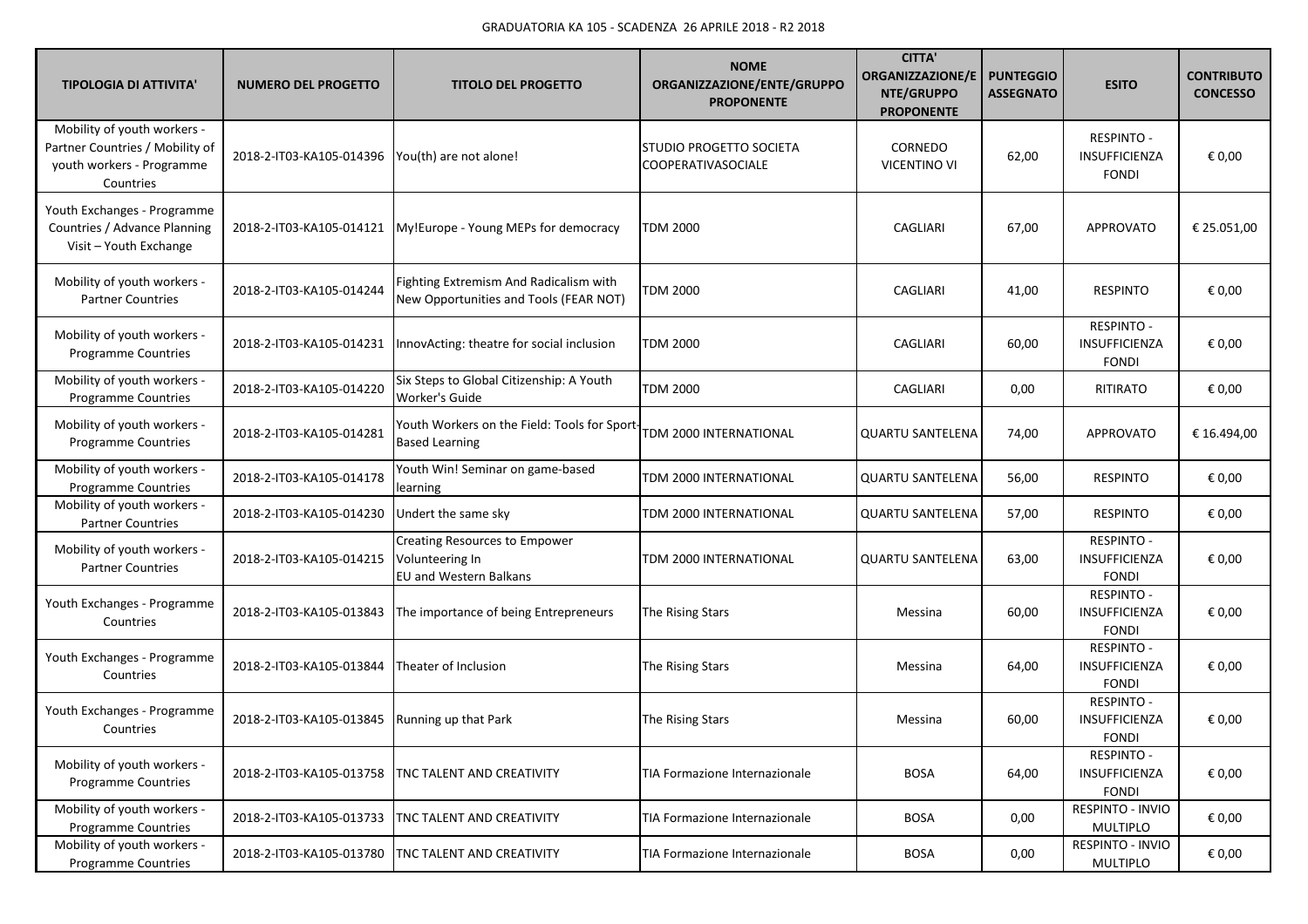| <b>TIPOLOGIA DI ATTIVITA'</b>                                                                   | <b>NUMERO DEL PROGETTO</b> | <b>TITOLO DEL PROGETTO</b>                                                       | <b>NOME</b><br>ORGANIZZAZIONE/ENTE/GRUPPO<br><b>PROPONENTE</b>         | <b>CITTA'</b><br><b>ORGANIZZAZIONE/E</b><br>NTE/GRUPPO<br><b>PROPONENTE</b> | <b>PUNTEGGIO</b><br><b>ASSEGNATO</b> | <b>ESITO</b>                        | <b>CONTRIBUTO</b><br><b>CONCESSO</b> |
|-------------------------------------------------------------------------------------------------|----------------------------|----------------------------------------------------------------------------------|------------------------------------------------------------------------|-----------------------------------------------------------------------------|--------------------------------------|-------------------------------------|--------------------------------------|
| Mobility of youth workers -<br><b>Programme Countries</b>                                       | 2018-2-IT03-KA105-013718   | Operatori giovanili e Mercato del lavoro :<br>come creare una relazione vincente | TNC TALENT AND CREATIVITY                                              | <b>Bosa</b>                                                                 | 47,00                                | <b>RESPINTO</b>                     | € 0,00                               |
| Mobility of youth workers -<br>Programme Countries                                              | 2018-2-IT03-KA105-014443   | ERA Youth Worker Training: Roleplaying in<br>Ancient Rome                        | Tou Play                                                               | Palo del Colle                                                              | 54,00                                | <b>RESPINTO</b>                     | € 0,00                               |
| Youth Exchanges - Programme<br>Countries                                                        | 2018-2-IT03-KA105-013720   | IncluSI senza Pregiudizi                                                         | Traguardo Europa                                                       | Potenza                                                                     | 56,00                                | <b>RESPINTO</b>                     | € 0,00                               |
| Mobility of youth workers -<br><b>Programme Countries</b>                                       | 2018-2-IT03-KA105-014236   | Volunteering for Sustainability                                                  | Ture Nirvane Società Cooperativa a                                     | Ventimiglia                                                                 | 53,00                                | <b>RESPINTO</b>                     | € 0,00                               |
| Mobility of youth workers -<br>Programme Countries                                              | 2018-2-IT03-KA105-014130   | <b>Employ Interculturality!</b>                                                  | Twoplustwo                                                             | san giorgio a<br>cremano                                                    | 45,00                                | <b>RESPINTO</b>                     | € 0,00                               |
| Youth Exchanges - Partner<br>Countries / Advance Planning<br>Visit - Youth Exchange             | 2018-2-IT03-KA105-014395   | Youth for Project Management III                                                 | Twoplustwo                                                             | san giorgio a<br>cremano                                                    | 59,00                                | <b>RESPINTO</b>                     | € 0,00                               |
| Mobility of youth workers -<br>Programme Countries                                              | 2018-2-IT03-KA105-013933   | A Run for our Good                                                               | UISP Comitato Provinciale di Sassari                                   | Sassari                                                                     | 57,00                                | <b>RESPINTO</b>                     | € 0,00                               |
| Youth Exchanges - Programme<br>Countries / Advance Planning<br>Visit - Youth Exchange           | 2018-2-IT03-KA105-013790   | Fare sport insieme per l'inclusione                                              | UISP Comitato Territoriale Genova                                      | Genova                                                                      | 0,00                                 | <b>RESPINTO</b>                     | € 0,00                               |
| Youth Exchanges - Programme<br>Countries / Advance Planning<br>Visit - Youth Exchange           | 2018-2-IT03-KA105-013706   | Fare sport insieme per l'inclusione                                              | UISP Comitato Territoriale Genova                                      | Genova                                                                      | 0,00                                 | RESPINTO - INVIO<br><b>MULTIPLO</b> | € 0,00                               |
| Mobility of youth workers -<br><b>Programme Countries</b>                                       | 2018-2-IT03-KA105-014216   | Art and Education for Social Inclusion                                           | Unione Italiana Lotta alla Distrofia<br>Muscolare - sezione di Saviano | Saviano                                                                     | 70,00                                | <b>APPROVATO</b>                    | € 17.644,00                          |
| Mobility of youth workers -<br>Programme Countries                                              | 2018-2-IT03-KA105-014174   | Mind the Green                                                                   | UnionProEurope                                                         | Capurso (Bari)                                                              | 55,00                                | <b>RESPINTO</b>                     | € 0,00                               |
| Youth Exchanges - Programme<br>Countries                                                        | 2018-2-IT03-KA105-013732   | Musica, strumento di educazione                                                  | <b>UNLA Lagopesole</b>                                                 | Avigliano                                                                   | 57,00                                | <b>RESPINTO</b>                     | € 0,00                               |
| Youth Exchanges - Programme<br>Countries                                                        | 2018-2-IT03-KA105-013741   | Mangiamo bene, Viviamo insieme                                                   | usamborgia                                                             | Avola                                                                       | 70,00                                | <b>APPROVATO</b>                    | € 20.694,00                          |
| Youth Exchanges - Programme<br>Countries / Advance Planning<br>Visit - Youth Exchange           | 2018-2-IT03-KA105-014227   | Youth promoting sustainability 2.0                                               | Vagamondo                                                              | Roletto                                                                     | 0,00                                 | <b>RESPINTO</b>                     | € 0,00                               |
| Mobility of youth workers -<br>Programme Countries / Advance<br>Planning Visit - Youth Exchange | 2018-2-IT03-KA105-014229   | IN-LINE, Connect to your creativity                                              | Vagamondo                                                              | Roletto                                                                     | 0,00                                 | <b>RESPINTO</b>                     | € 0,00                               |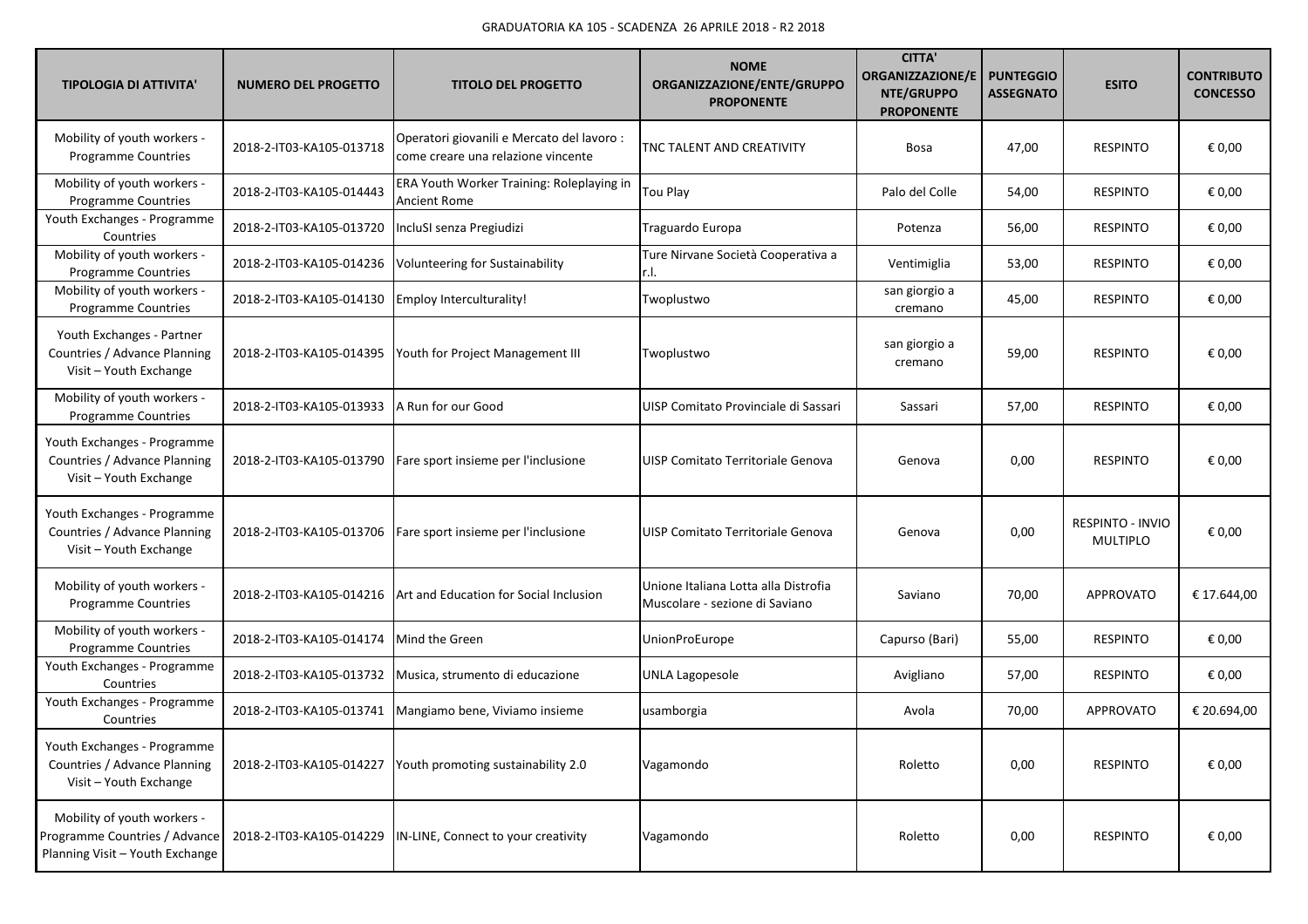| <b>TIPOLOGIA DI ATTIVITA'</b>                                                                   | <b>NUMERO DEL PROGETTO</b> | <b>TITOLO DEL PROGETTO</b>                                                                                    | <b>NOME</b><br>ORGANIZZAZIONE/ENTE/GRUPPO<br><b>PROPONENTE</b> | <b>CITTA</b><br><b>ORGANIZZAZIONE/E</b><br>NTE/GRUPPO<br><b>PROPONENTE</b> | <b>PUNTEGGIO</b><br><b>ASSEGNATO</b> | <b>ESITO</b>                                              | <b>CONTRIBUTO</b><br><b>CONCESSO</b> |
|-------------------------------------------------------------------------------------------------|----------------------------|---------------------------------------------------------------------------------------------------------------|----------------------------------------------------------------|----------------------------------------------------------------------------|--------------------------------------|-----------------------------------------------------------|--------------------------------------|
| Mobility of youth workers -<br>Programme Countries / Advance<br>Planning Visit - Youth Exchange | 2018-2-IT03-KA105-014228   | IN-LINE, Connect to your creativity                                                                           | Vagamondo                                                      | Roletto                                                                    | 0,00                                 | RESPINTO - INVIO<br><b>MULTIPLO</b>                       | € 0,00                               |
| Youth Exchanges - Programme<br>Countries                                                        | 2018-2-IT03-KA105-014197   | YOUth vs unemployment                                                                                         | Viandanti                                                      | Pizzo                                                                      | 68,00                                | APPROVATO                                                 | € 19.056,00                          |
| Mobility of youth workers -<br><b>Programme Countries</b>                                       | 2018-2-IT03-KA105-013921   | <b>Strengthening Rural Communities</b><br>A Youth Empowerment and Community<br>Development Training Programme | VICOLOCORTO ASSOCIAZIONE                                       | PESARO PU                                                                  | 80,00                                | <b>APPROVATO</b>                                          | € 21.980,00                          |
| Mobility of youth workers -<br><b>Programme Countries</b>                                       | 2018-2-IT03-KA105-014445   | <b>Business Sport Game</b>                                                                                    | VIS Reggio Calabria                                            | Reggio Calabria                                                            | 0,00                                 | <b>RESPINTO</b>                                           | € 0,00                               |
| Mobility of youth workers -<br><b>Programme Countries</b>                                       | 2018-2-IT03-KA105-013867   | <b>Business Sport Game</b>                                                                                    | VIS Reggio Calabria                                            | Reggio Calabria                                                            | 0,00                                 | RESPINTO - INVIO<br><b>MULTIPLO</b>                       | € 0,00                               |
| Mobility of youth workers -<br>Programme Countries                                              | 2018-2-IT03-KA105-014163   | <b>Waves of Migration</b>                                                                                     | VulcanicaMente                                                 | San Cesario di Lecce                                                       | 54,00                                | <b>RESPINTO</b>                                           | € 0,00                               |
| Mobility of youth workers -<br>Programme Countries                                              | 2018-2-IT03-KA105-014187   | <b>Boosting Self Confidence</b>                                                                               | VulcanicaMente                                                 | San Cesario di Lecce                                                       | 63,00                                | RESPINTO -<br>INSUFFICIENZA<br><b>FONDI</b>               | € 0,00                               |
| Youth Exchanges - Programme<br>Countries                                                        | 2018-2-IT03-KA105-014287   | REINVENT YOURSELF IN EUROPE : work,<br>value, opportunity                                                     | you media                                                      | Ortelle                                                                    | 66,00                                | APPROVATO                                                 | € 20.818,00                          |
| Youth Exchanges - Programme<br>Countries                                                        | 2018-2-IT03-KA105-013849   | Europe my way - We are all European<br>citizens                                                               | you media                                                      | Ortelle                                                                    | 63,00                                | RESPINTO -<br>INSUFFICIENZA<br><b>FONDI</b>               | € 0,00                               |
| Youth Exchanges - Programme<br>Countries / Advance Planning<br>Visit - Youth Exchange           | 2018-2-IT03-KA105-013853   | InterculturACT                                                                                                | YOUNET                                                         | <b>BOLOGNA</b>                                                             | 75,00                                | APPROVATO                                                 | € 18.748,00                          |
| Youth Exchanges - Programme<br>Countries / Advance Planning<br>Visit - Youth Exchange           | 2018-2-IT03-KA105-014017   | IMAGINE: Because Everybody has a Story<br>to tell                                                             | YOUNG MEN'S CHRISTIAN<br>ASSOCIATION PARTHENOPE                | <b>NAPOLI</b>                                                              | 79,00                                | <b>APPROVATO</b>                                          | € 30.646,00                          |
| Mobility of youth workers -<br>Programme Countries                                              | 2018-2-IT03-KA105-013827   | S.O.S. - Spotlight on Sustainability                                                                          | YOUNG MEN'S CHRISTIAN<br><b>ASSOCIATION PARTHENOPE</b>         | <b>NAPOLI</b>                                                              | 61,00                                | <b>RESPINTO -</b><br><b>INSUFFICIENZA</b><br><b>FONDI</b> | € 0,00                               |
| Mobility of youth workers -<br>Programme Countries                                              | 2018-2-IT03-KA105-013863   | Youth for Migrants!                                                                                           | YOUNG MEN'S CHRISTIAN<br><b>ASSOCIATION PARTHENOPE</b>         | <b>NAPOLI</b>                                                              | 64,00                                | <b>RESPINTO -</b><br>INSUFFICIENZA<br><b>FONDI</b>        | € 0,00                               |
| Mobility of youth workers -<br>Programme Countries                                              | 2018-2-IT03-KA105-013826   | S.O.S. - Spotlight on Sustainability                                                                          | YOUNG MEN'S CHRISTIAN<br><b>ASSOCIATION PARTHENOPE</b>         | <b>NAPOLI</b>                                                              | 0,00                                 | RESPINTO - INVIO<br><b>MULTIPLO</b>                       | € 0,00                               |
| Mobility of youth workers -<br>Programme Countries                                              | 2018-2-IT03-KA105-014167   | Be Your Own Hero                                                                                              | <b>YOUth Connect</b>                                           | Torino                                                                     | 70,00                                | APPROVATO                                                 | € 23.425,00                          |